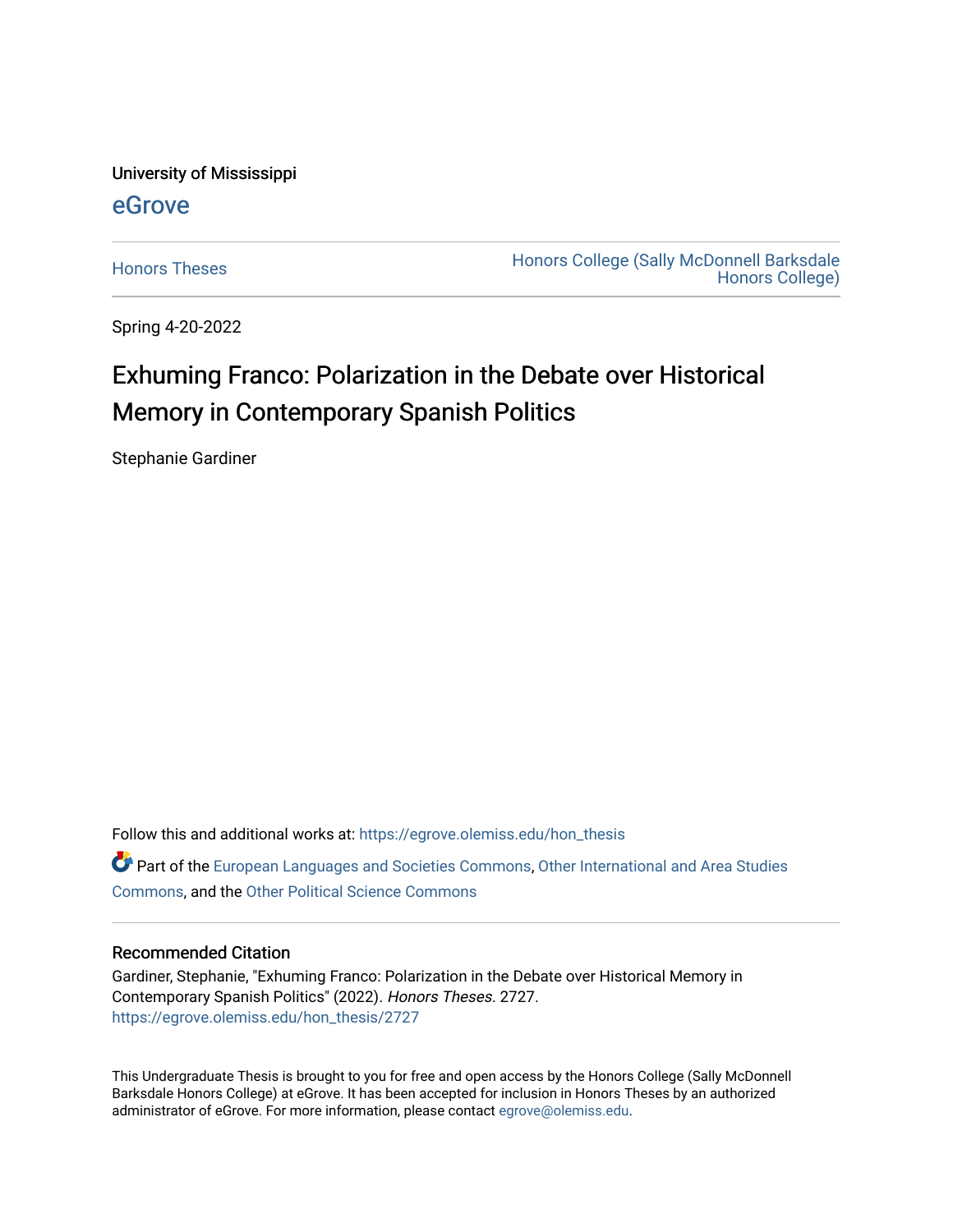## EXHUMING FRANCO: POLARIZATION IN THE DEBATE OVER HISTORICAL MEMORY IN CONTEMPORARY SPANISH POLITICS

### © 2022 By Steph Gardiner

A thesis presented in partial fulfillment of the requirements for completion Of the Bachelor of Arts degree in International Studies Croft Institute for International Studies Sally McDonnell Barksdale Honors College The University of Mississippi

> University, Mississippi April 2022

> > Approved:

 $\mathcal{L}_\text{max}$ Advisor: Dr. Emily Fransee

 $\mathcal{L}_\text{max}$  , where  $\mathcal{L}_\text{max}$  and  $\mathcal{L}_\text{max}$  and  $\mathcal{L}_\text{max}$ Reader: Dr. Jason Klodt

 $\mathcal{L}_\text{max}$  , where  $\mathcal{L}_\text{max}$  and  $\mathcal{L}_\text{max}$  and  $\mathcal{L}_\text{max}$ Reader: Dr. Ian Gowan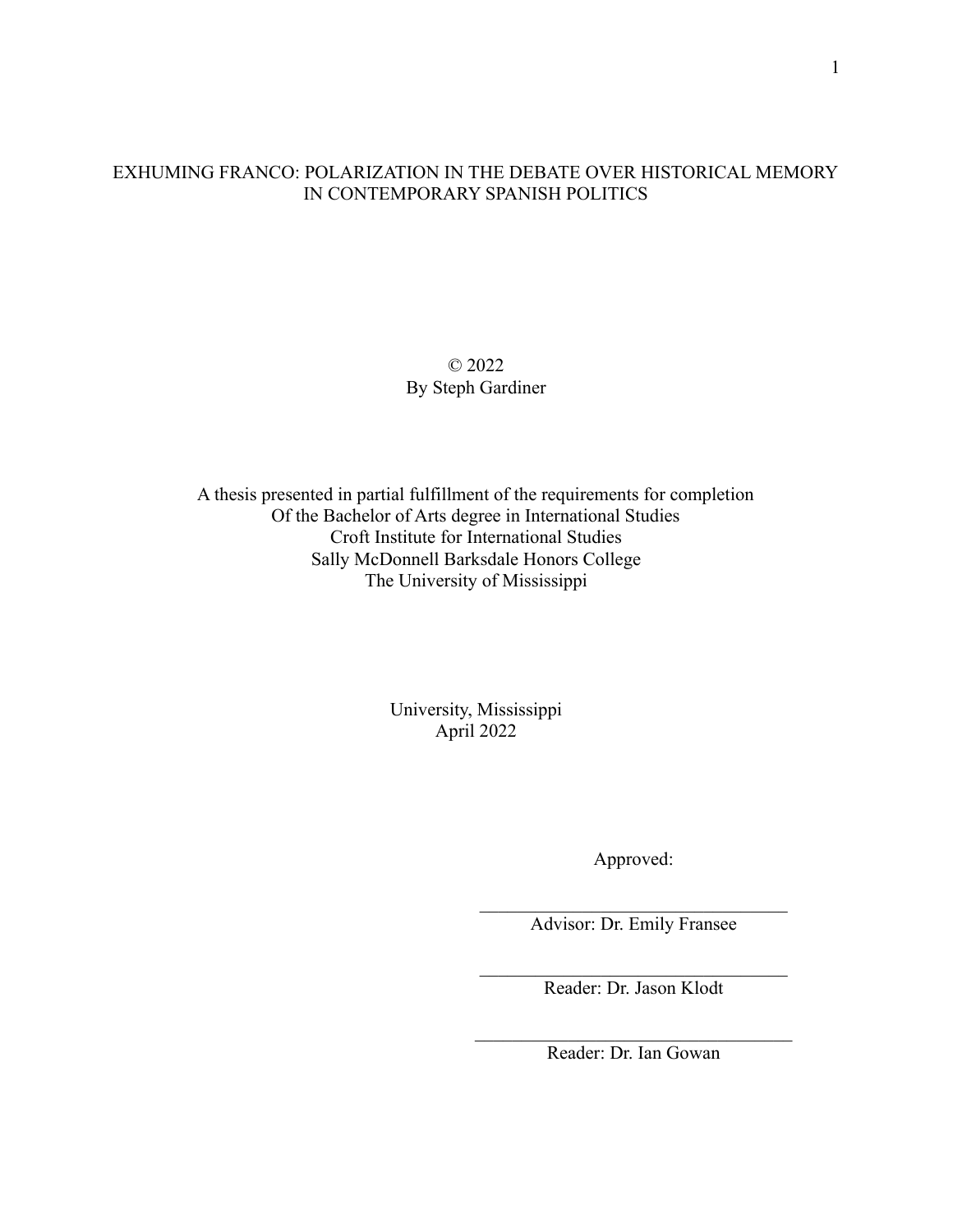#### **ABSTRACT**

In this thesis, I examine political media to show the different ways that the Spanish right and the left have framed historical memory about Franco. In Chapter 2, I give an overview of the development of the HML and political reactions to the law. I then look at the progression of the law's goals under the leadership of Prime Minister Mariano Rajoy in Chapter 3, and in how the law was utilized in exhuming Franco, referenced in Chapter 4. Chapter 5 showcases, through quantitative and qualitative data, the overall relationship of how changing historical memory through exhumation elicited reactions from different political parties and impacted political polarization. Lastly, Chapter 6 provides information regarding the current manifestation of the historical memory debate throughout the Democratic Memory Law, and a more comprehensive look over the relationship between historical memory and polarization in Spain. Overall, I compare the difference between the framing and reception of the 2007 Historical Memory Law in comparison to the Democratic Memory Law of 2020. Both pieces of legislation pertain to historical memory of the dictatorship under Franco. However, the first law in 2007 elicited relatively neutral reactions from the political right and left while the second law was much more contentious and divisive. My thesis explores these laws as well as several key developments in between their drafting. This helps to show how Spanish politics have become more divided over the question of historical memory.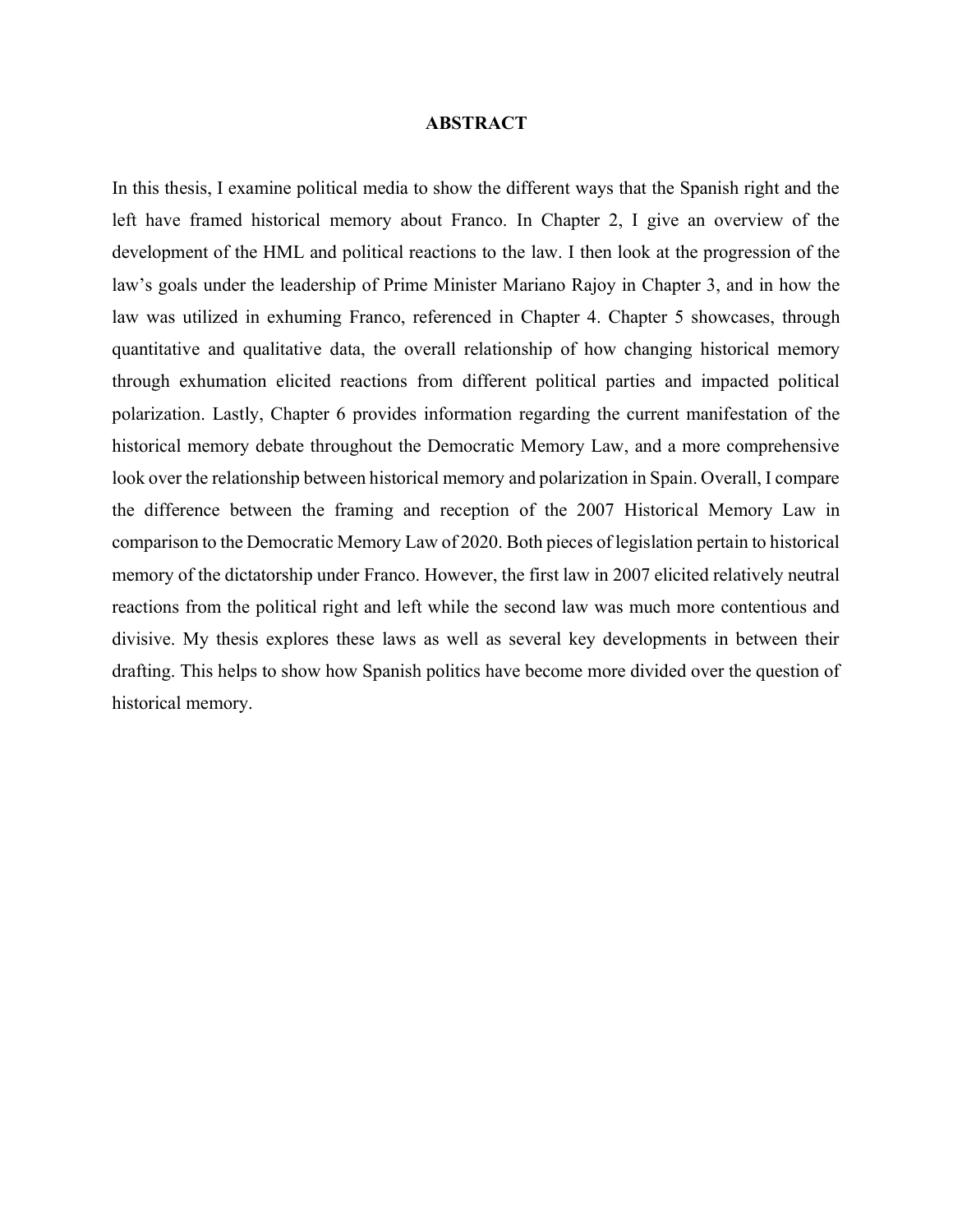## **Table of Contents**

| <b>Chapter 1: Introduction</b>                                     | $\overline{2}$ |
|--------------------------------------------------------------------|----------------|
| <b>Chapter 2: The Historical Memory Law of 2007</b>                | $\overline{7}$ |
| <b>Chapter 3: The Rise of Extremist Parties</b>                    | 13             |
| <b>Chapter 4: The Process of Exhuming Franco</b>                   | 19             |
| <b>Chapter 5: Reactions to Exhumation and Initial Polarization</b> | 24             |
| Voting and Exit Poll Responses                                     | 24             |
| Right-leaning Media Reaction to Exhumation                         | 31             |
| Political Right Reaction to the Political Left                     | 34             |
| Left-leaning Media Reaction to Exhumation                          | 37             |
| Political Left Reaction to the Political Right                     | 40             |
| <b>Chapter 6: The Origins of the Democratic Memory Law</b>         | 43             |
| <b>Chapter 7: Conclusion</b>                                       | 47             |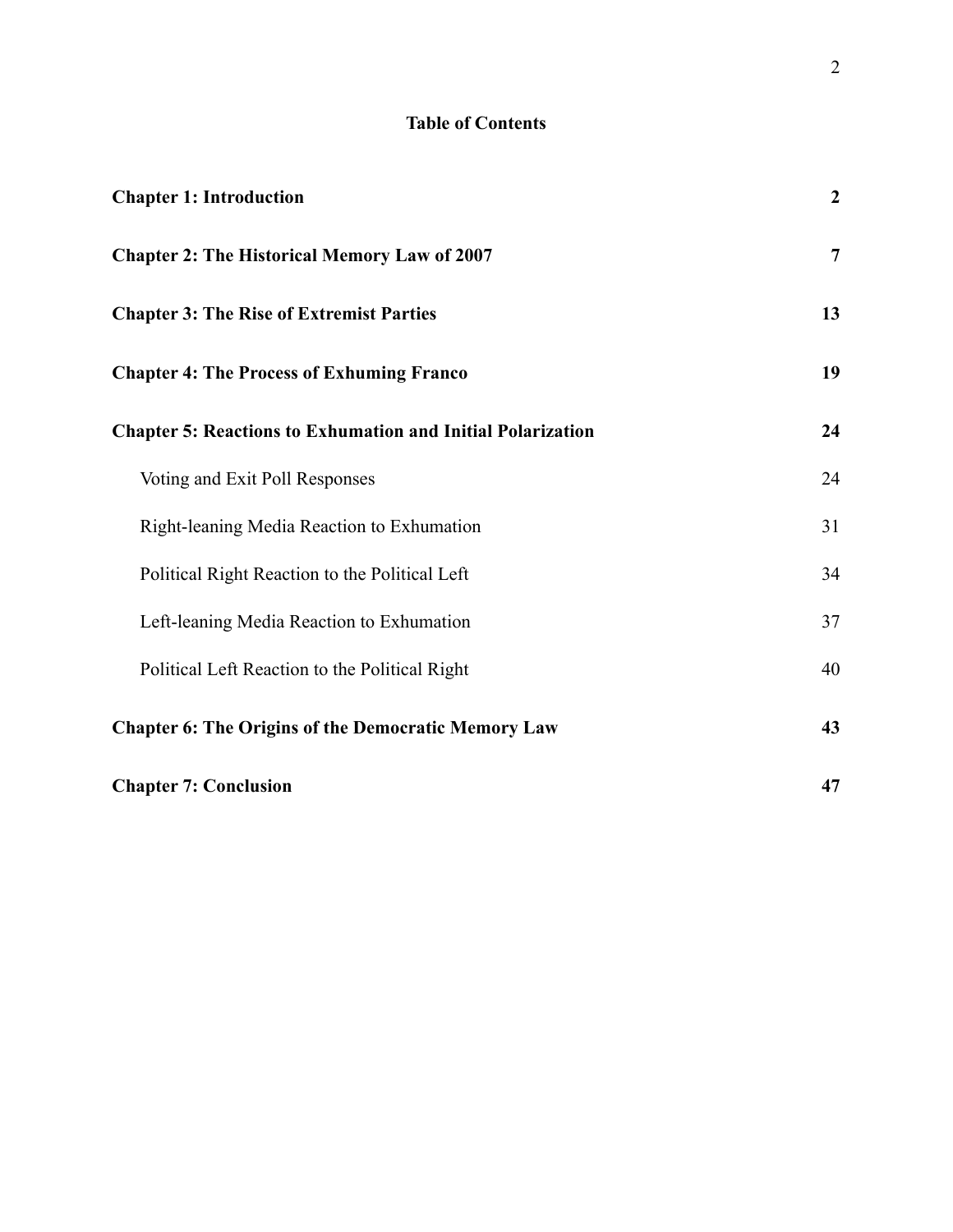#### **Chapter 1: Introduction**

<span id="page-4-0"></span>The day is April 28th, 2021. Security teams from *Correos*, the Spanish postal service, intercept a letter addressed to former Socialist Party Prime Minister José Luis Rodríguez Zapatero. Inside the envelope are three things: a belligerent letter and two bullets. Unfortunately, the threatening package filled with ammunition is not a one off case, as at least five other high-level officials receive similar threats.

These letters are small manifestations of a long-standing conflict in Spain centered around the memory of Francisco Franco. At the end of the Spanish Civil War in 1939, Franco became the dictator of Spain and held his position for 36 years until he notably "died in bed". The dictator's totalitarian aspirations "led to harsh repression" throughout the country and he faced no successful opposition until after his death (Gunter 2000). Since then, Spain has been a deeply divided country, in part because of the disagreements between those in support of Franco, those who wish to allow his image to fade into memory, and those who condemn him. These divisions widened over the years following Franco's death, when the legacy of the dictator was not addressed within the Spanish political sphere. As a result of *el pacto de olvido,* or "the pact of forgetting", a norm was put into place so as to reject public deprecation of Franco in forgetting the tragedies caused by the regime. This pact led to harbored resentment towards the Spanish government's neutrality on the subject of Franco and ultimately paved the way for legislation about historical memory.

In 2007, Spain passed the Historical Memory Law (HML), which formally denounced Franco's regime and legislatively condemned the use of the Valley of the Fallen, a mausoleum where Franco's body was buried, for political demonstrations and worship. This law set a precedent in the progression of debates and laws surrounding historical memory for Spain but

3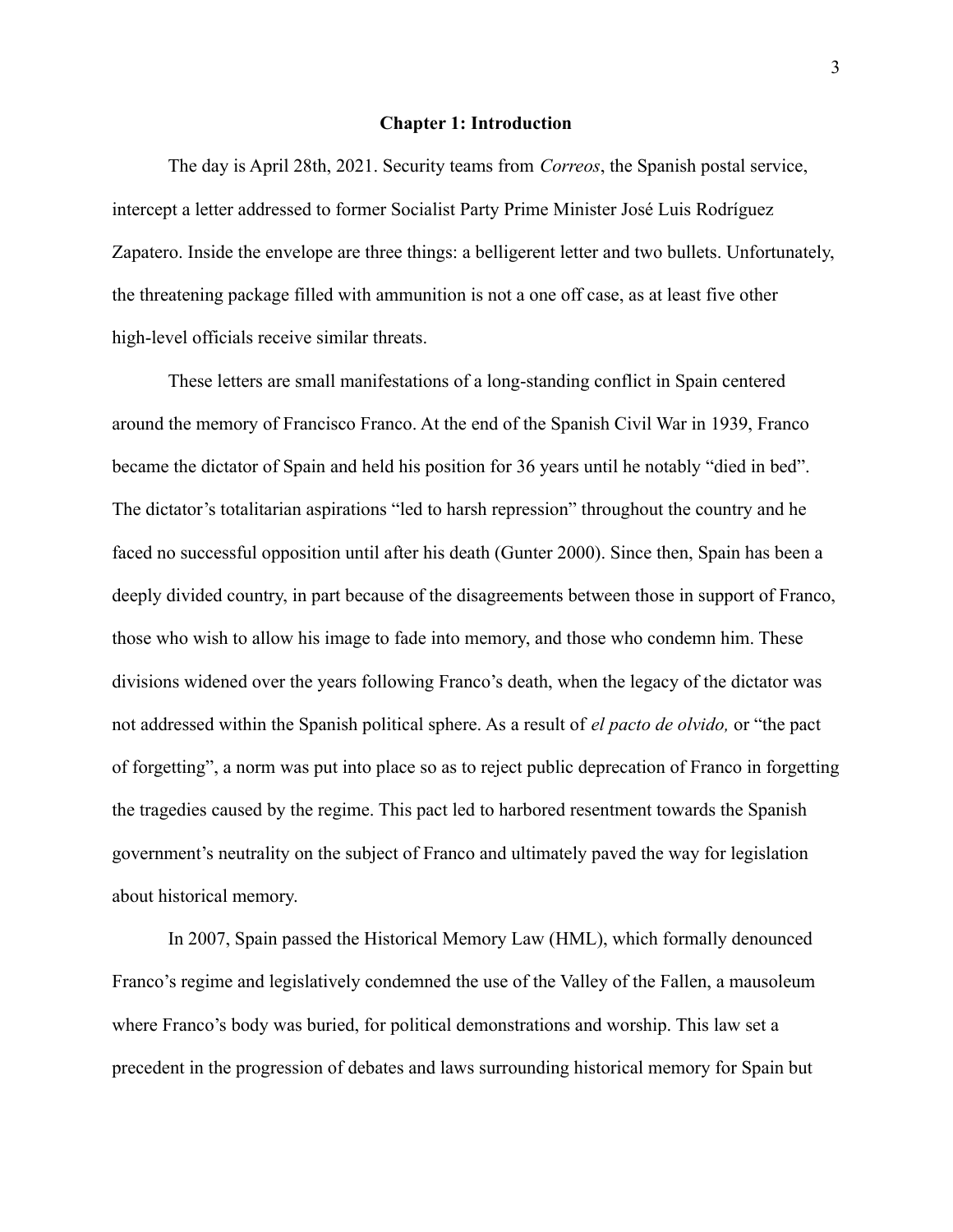elicited relatively neutral reactions in comparison debates in recent years. While the Historical Memory Law did not specifically address exhumation and relocation of Franco's remains, the Commission of Experts on the Future of the Valley of the Fallen called for his exhumation nearing the end of Prime Minister José Luis Rodríguez Zapatero's term in 2011.

Throughout the years following the passing of the HML, there were many shifts within the Spanish political sphere that I attribute to growing polarization. Elections in 2011 resulted in a transition from a left leaning prime minister associated with the *Partido Socialista Obrero Español* (Spanish Socialist Workers' Party or PSOE) to a right leaning prime minister from the *Partido Popular* (People's Party or PP). Both parties represent the general political left and right respectively in Spain. Following the transition to Prime Minister Rajoy (aligned with the PP), little progress was carried out on the HML. This stalemate in the exhumation process moved up to the Supreme Court in Spain under the succeeding PSOE Prime Minister Pedro Sanchez's term. With the Valley of the Fallen being a reminder of the brutality towards opposition of the Franco regime, the location has been a controversial placement for Franco's remains. In spite of the heavy pushbacks in the name of preserving historical memory and pleas from the Franco family, the court decided to move Franco's remains to Mingorrubio, a private cemetery, on September 24, 2019. In the lead up to the court's decision, transitions of power and developments of extremist parties changed the symbolic meaning of exhumation in the context of historical memory.

Within this thesis, I use common terms that need to be defined in the context of my research. Historical memory, in general, pertains to the ways that groups of people construct an identity with specific narratives of periods of time or specific events. In most cases, culture and national struggles heavily define what historical memory means for specific groups. For Spain,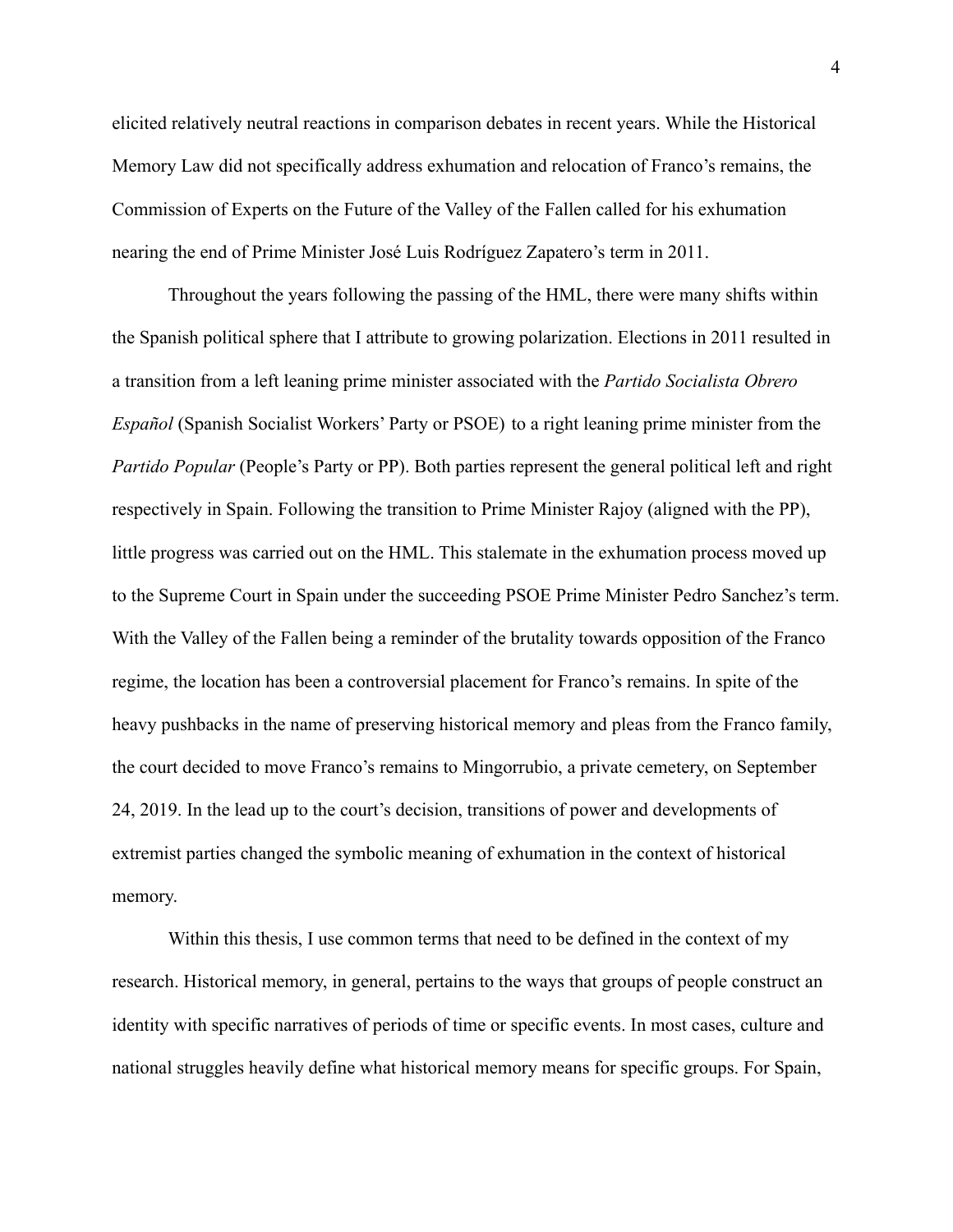I've found that historical memory is typically referred to in the context of Franco's legacy. For this thesis, I define the term in the Spanish context as "a complex and multi-faceted push to reassess the sordid and controversial past of the Spanish civil war and Franco dictatorship" (Crumbaugh 2011). The legacy of Franco is characterized by the heavy bouts of violence, oppression, and mass graves of those killed in the civil war in its controversy. Justice for these victims and their families is one of the many goals of certain governments in reassessing this sordid past and rewriting historical memory. My research suggests that this process amplifies levels of polarization in Spain.

Political polarization, more standardly, refers to ideological affiliation with increasingly more liberal or conservative views on the political spectrum, moving further towards one pole and away from the opposing views. In the context of this thesis, polarization will be shown in the emergence of extremist left and right leaning parties, as well as more prominent political media reactions. The extremist parties I will observe are *Podemos* (We Can or UP) as a far-left example and *Vox* (Voice or VP) as the far right. Their emergence in Spanish politics showed more polarization within the country and their actions, like the threatening letters, demonstrate an extreme dedication to their stances on historical memory

Additionally, I show that the exhumation of Franco is one of the central polarizing issues at stake in recent Spanish debates about historical memory. Exhumation, within the context of this project, will often refer to that of Franco's remains; however, when the broader conversation of justice for victims is referenced, other exhumations will be briefly mentioned. As a symbolic driver for changing historical memory, I show that the exhumation of Franco represented the government's attempts at delayed justice for those who suffered under the dictatorship. The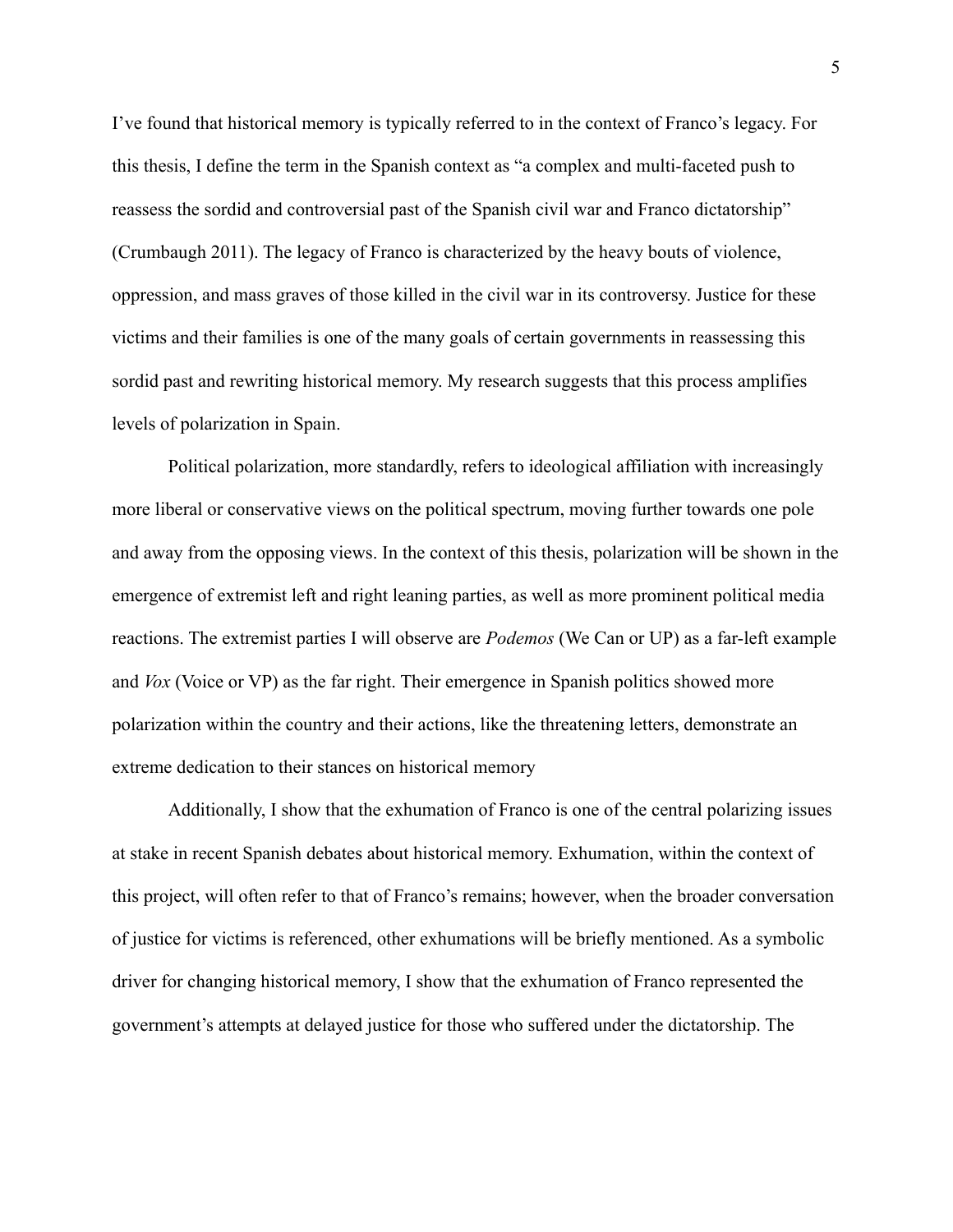process of exhuming Franco and the linked debate over the laws that define historical memory have and continue to contribute to a greater polarization within contemporary Spanish politics.

This thesis traces the immediate reactions to exhumation and shows how the debates over historical memory have carried on and shifted the trajectory of the Democratic Memory Law (DML), a bill currently being processed in Congress. This bill, much like the HML, is one of few memory policy statements that furthers the condemnation of Franco and his legacy and strives to achieve more comprehensive justice for the victims. In contrast to its predecessor, I show that the DML has elicited stronger, more overt political reactions in the media. By showing the changing reactions to the legislation, the meaning of the exhumation has contributed to more inflammatory and polarized reactions regarding historical memory of the country.

In this thesis, I examine political media to show the different ways that the Spanish right and the left have framed historical memory about Franco. In Chapter 2, I give an overview of the development of the HML and political reactions to the law. I then look at the progression of the law's goals under the leadership of Prime Minister Mariano Rajoy in Chapter 3, and in how the law was utilized in exhuming Franco, referenced in Chapter 4. Chapter 5 showcases, through quantitative and qualitative data, the overall relationship of how changing historical memory through exhumation elicited reactions from different political parties and impacted political polarization. Lastly, Chapter 6 provides information regarding the current manifestation of the historical memory debate throughout the Democratic Memory Law, and a more comprehensive look over the relationship between historical memory and polarization in Spain. Overall, I compare the difference between the framing and reception of the 2007 Historical Memory Law in comparison to the Democratic Memory Law of 2020. Both pieces of legislation pertain to historical memory of the dictatorship under Franco. However, the first law in 2007 elicited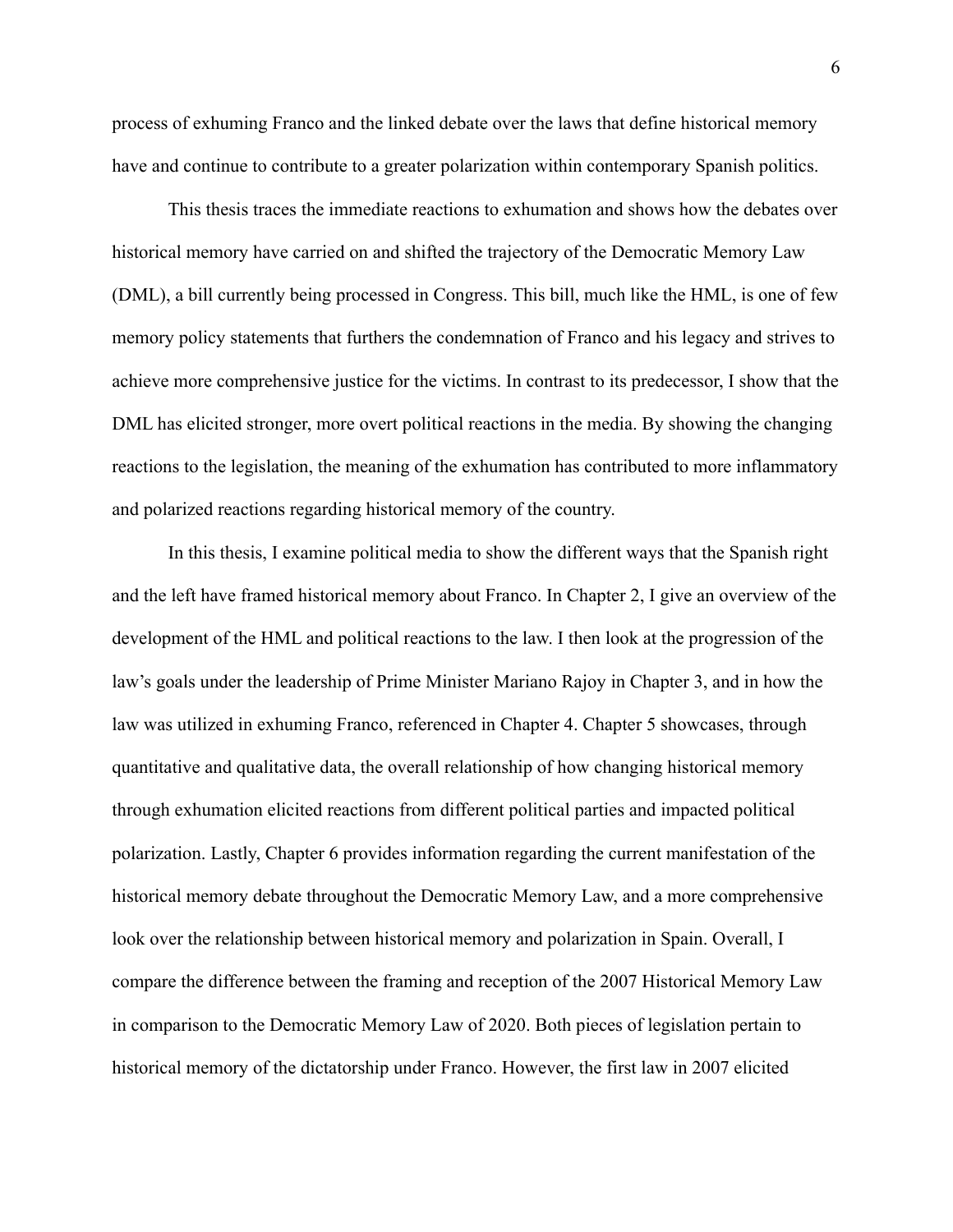relatively neutral reactions from the political right and left while the second law was much more contentious and divisive. My thesis explores these laws as well as several key developments in between their drafting. This helps to show how Spanish politics have become more divided over the question of historical memory.

My research contains analysis of primary data, including comparing statistics and analyzing changes in the dataset. My primary sources consist of the data from CIS Public opinion surveys, specifically at changes in voter statistics and changes in the development of political parties. The CIS data I will focus on comes from the March, October, and December Barometers from 2019, the latter of which has a section regarding the rationale behind people changing who they voted for and how that pertains to Franco's exhumation. I also am using secondary sources from journalism published in left wing and right wing media outlets/sources/journals as a qualitative means of explaining these changes. The main news sources I will use are *La Razón*, a widely accepted right-leaning news source, and *Público*, the left-leaning counterpart. With articles from these sources, I will show how the stronger, more polarized reactions came to fruition based on the changes of the symbolic value of exhumation. More specifically, I utilize changes in language in media from 2007 to 2021 to explain why as a result of Franco's exhumation, the approach of historical memory became more widely contested and the political sphere became more polarized.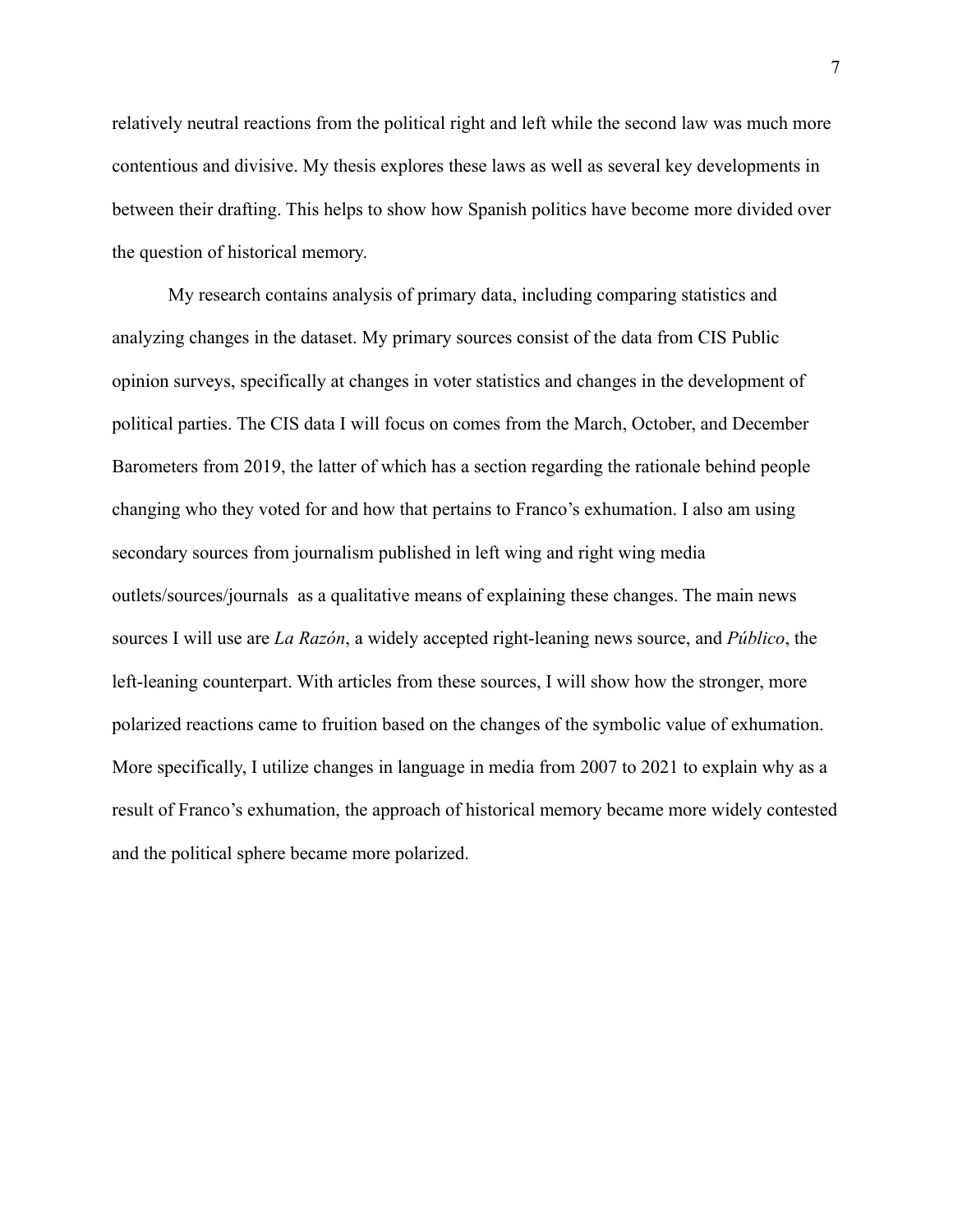#### **Chapter 2: The Historical Memory Law of 2007**

<span id="page-9-0"></span>In order to set up a framework for the debates over historical memory, the introductory bookend of this thesis is the Historical Memory Law, also recognized as Law 52/2007. Passed on December 26th, 2007, the HML was one of the first legislative steps for Spain in changing the historical memory of Francisco Franco's dictatorship. Following the dictator's death in 1975, the country abided by a "pact of forgetting and a bipartisan amnesty to all the crimes of its dictator" (Deshmukh and Parekh 2020). This pact stalled the direct confrontation of the legacy of Franco in the political sphere, which led to people feeling unheard, specifically those striving for justice. While this agreement was meant to appease Spanish political parties from discussing Franco's legacy, the proliferation of historical memory movement groups meant that the neutral stance on collective memory of the dictatorship could no longer go unaddressed. As a result, the government needed to take a stance either to publicly condemn Franco and achieve justice for the victims of the dictatorship or prohibit the denigration of the dictator.

Under PSOE Prime Minister José Luis Rodríguez Zapatero, the Spanish government was able to utilize majority support to establish a stance in condemning Franco. The left-leaning government used legislation and created investigative committees in response to the movements' complaints. Being Prime Minister from 2004 to 2011, Zapatero worked diligently to redirect the pact of forgetting held by the dictatorship, in pioneering a law to begin changing the historical memory of Franco. As one of the first to take a different approach to historical memory, Zapatero had to capitalize on the dissatisfaction of the left-leaning voters and the complacency of the right-wing parties in order to pass more progressive legislation.

In drafting the HML, the Prime Minister's intent was to use more broad and general claims and clauses in order to have the highest probability of passing. Within the language of the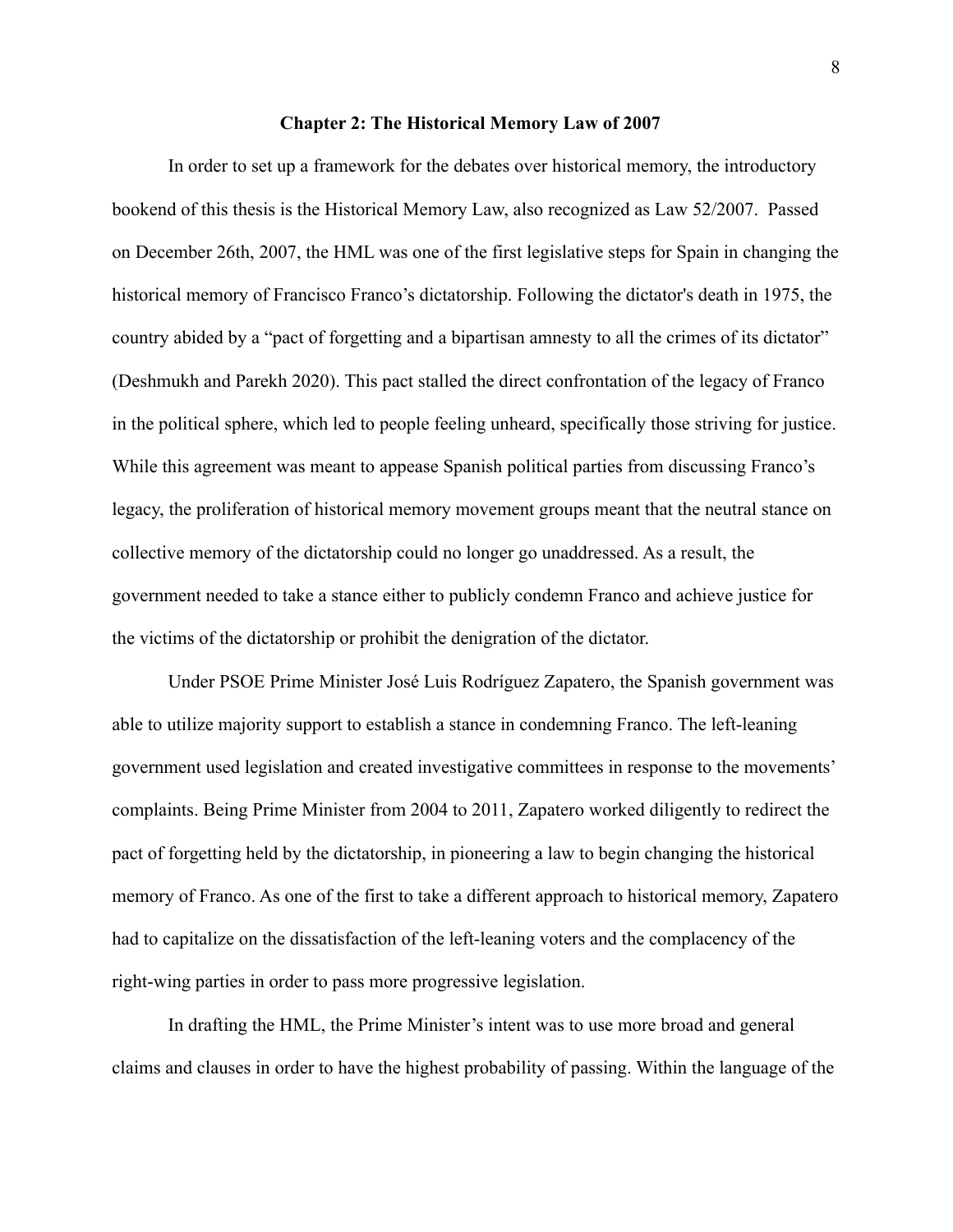HML, the use of more neutral and open clauses acts as an umbrella for varied applications. The ample room for interpretation became increasingly important for later prime ministers in carrying out the exhumation of Franco, as backed legislatively by the HML. The three sections of the law I will use for analysis and comparative data in this thesis are the Introduction, the Explanation of Reasons, and Article 16: Valley of the Fallen.

Primarily, the law serves to "recognise and broaden rights and to establish measures in favour of those who suffered persecution or violence during the Civil War and the Dictatorship" (Nizkor 2008). This preface condemns the regime, which while seemingly obvious, was monumental in the development of historical memory as it established a new precedent. After remaining neutral over involvement in memory of the dictatorship, the government, in addressing the persecution of those against Franco, took steps towards achieving justice for said victims. These steps established a solid foundation for changing historical memory in the government.

Following suit in the Explanation of Reasons, the law dictates that it adopts "the condemnation of Francoism contained in the Report of the Parliamentary Assembly of the Council of Europe signed in Paris on 17th March 2006 which denounced the serious human rights violations which were committed in Spain between 1939 and 1975" (Nizkor 2008). Likewise, this section of the document declares the condemnation of Franco and addresses the human rights abuses that occurred during the dictator's regime. This statement was controversial as these offenses went previously unaddressed for decades in national political institutions. As a whole, this section of the HML marks the beginning of a more open conversation regarding the dictatorship's legacy in Spanish politics. The Explanation of Reasons also demonstrates how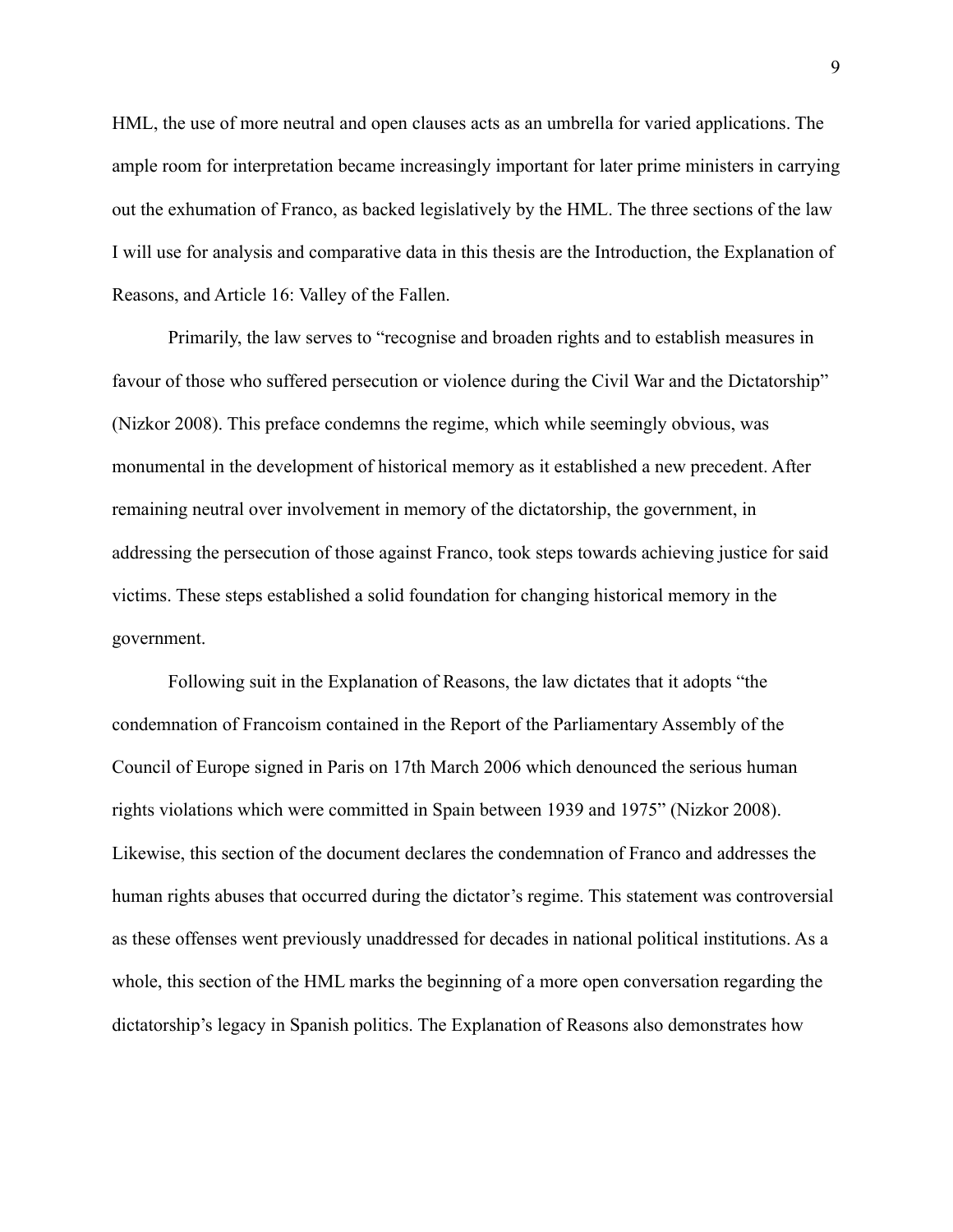historical memory would be changed through achieving justice for the victims of the Franco regime in exhuming the dictator from the Valley of the Fallen.

The specific section of the law that mentions Franco's legacy at his burial place is Article 16: Valley of the Fallen. The Valley of the Fallen is a monument located outside of Madrid and was constructed through forced labor from the dictatorship's opposition. The mausoleum was meant to serve as a final resting place for those who died in the Civil War, as well as the resting place for Franco's remains. Admittedly one of the shortest sections within the law, the article contains two clauses:

#### *Artículo 16. Valle de los Caídos (Article 16. Valley of the Fallen).*

*1. The Valley of the Fallen shall be governed strictly by laws of general application governing places of worship and public cemeteries.*

*2. In no part of the grounds can any acts be carried out which are political in nature or which tend to extol the Civil War, its protagonists or Francoism.*

In the context of this thesis, the second clause provides more context as to how the HML spurred the exhumation of Franco. In prohibiting political acts at the Valley of the Fallen, the government redirected historical memory and changed the symbolic value placed upon the monument. As stated in clause two of article sixteen of the HML, for acts at Franco's burial place, apoliticality is mandated. The glorification and symbolism promoting the legacy of the dictator are prohibited. This mandate was monumental, as the Valley of the Fallen had become a shine to victory for the *franquistas*, or supporters of Franco. In rewriting the symbolic value and prohibiting expressions of glorification at the monument, the lawmakers dismantled the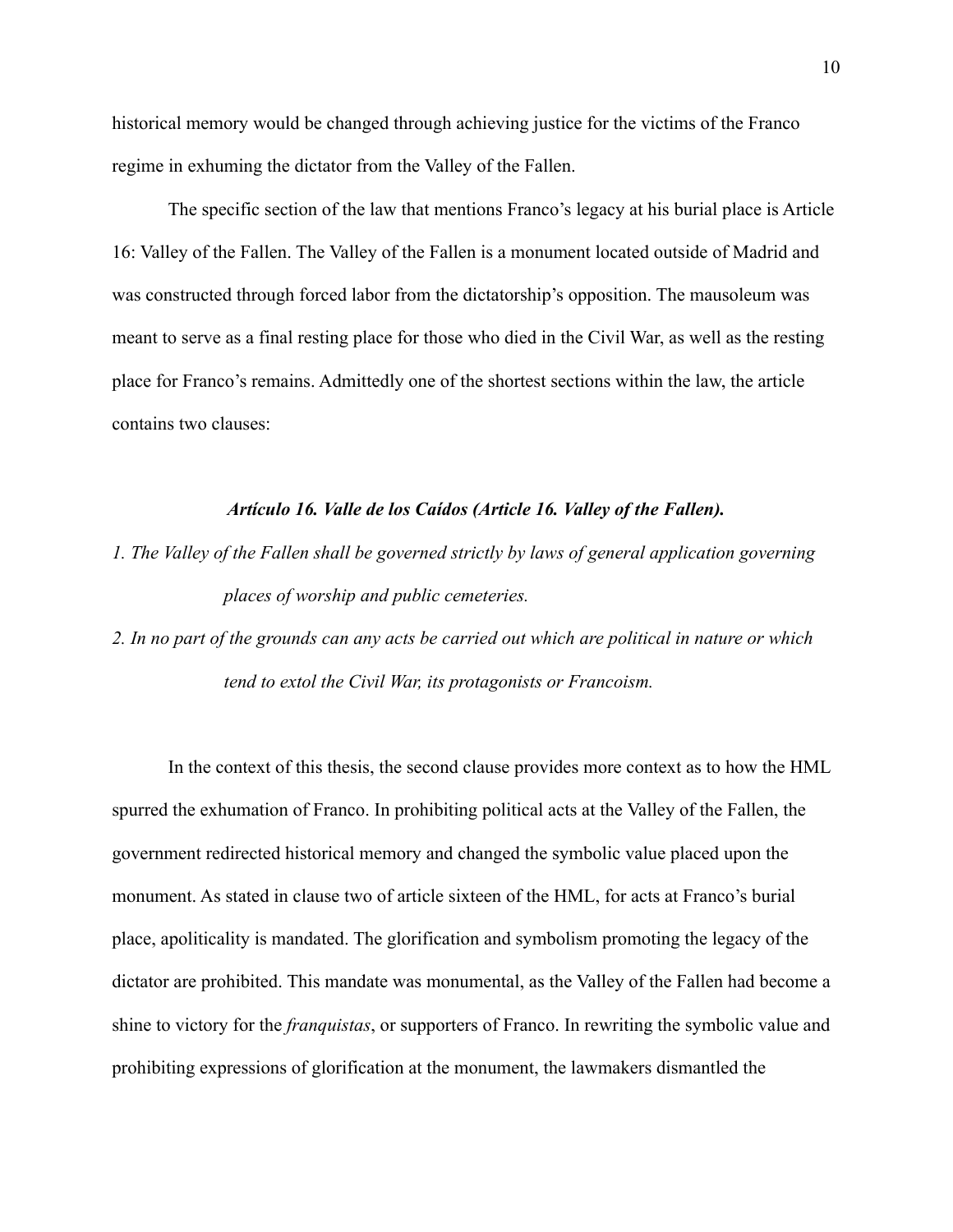complacency from the pact of forgetting and directed historical memory towards fulfilling justice for the victims of the regime.

While the second clause does not explicitly call for the exhumation of Franco's remains from the monument, its wording was eventually used to justify the movement for exhumation. As a result of the almost quarter million visitors annually, some of which come to praise Franco's legacy, there have been many violations of Article 16 (León 2015). In particular, the physical presence of Franco's remains have a great symbolic significance for his supporters, in how their place at the Valley of the Fallen is a token to remembering his legacy. The symbolic meaning, as it relates to the journeys people take in remembrance of Franco and his glorified legacy, heavily extols Francoism. However, the success of the law can be partially attributed to the conditions under which it was formed, like the political leaning of the government and the complacency. Due to the left-leaning ideological beliefs of the Prime Minister, the law was consistent with the views of the majority-left Congress of the deputies, setting a precedent for reformed historical memory legislation.

The reactions of both the political right and left in Spain to the passing of the HML provide a base of comparison for reactions to the exhumation of Franco. The political left highly valued the passing of the HML to change historical memory in delivering symbolic justice for victims of the dictatorship, as the law went against the long-standing precedent of the pact of forgetting. While the law was not used for political action in the years following its passage, it became more important to the overall conversation of historical memory when it was used to justify Franco's exhumation. This study will analyze Público and La Razón because the general consensus is that they are the most left and right leaning news sources, respectively, in Spain. As mentioned previously, when the bill passed Público and La Razón's reporting was fact-based,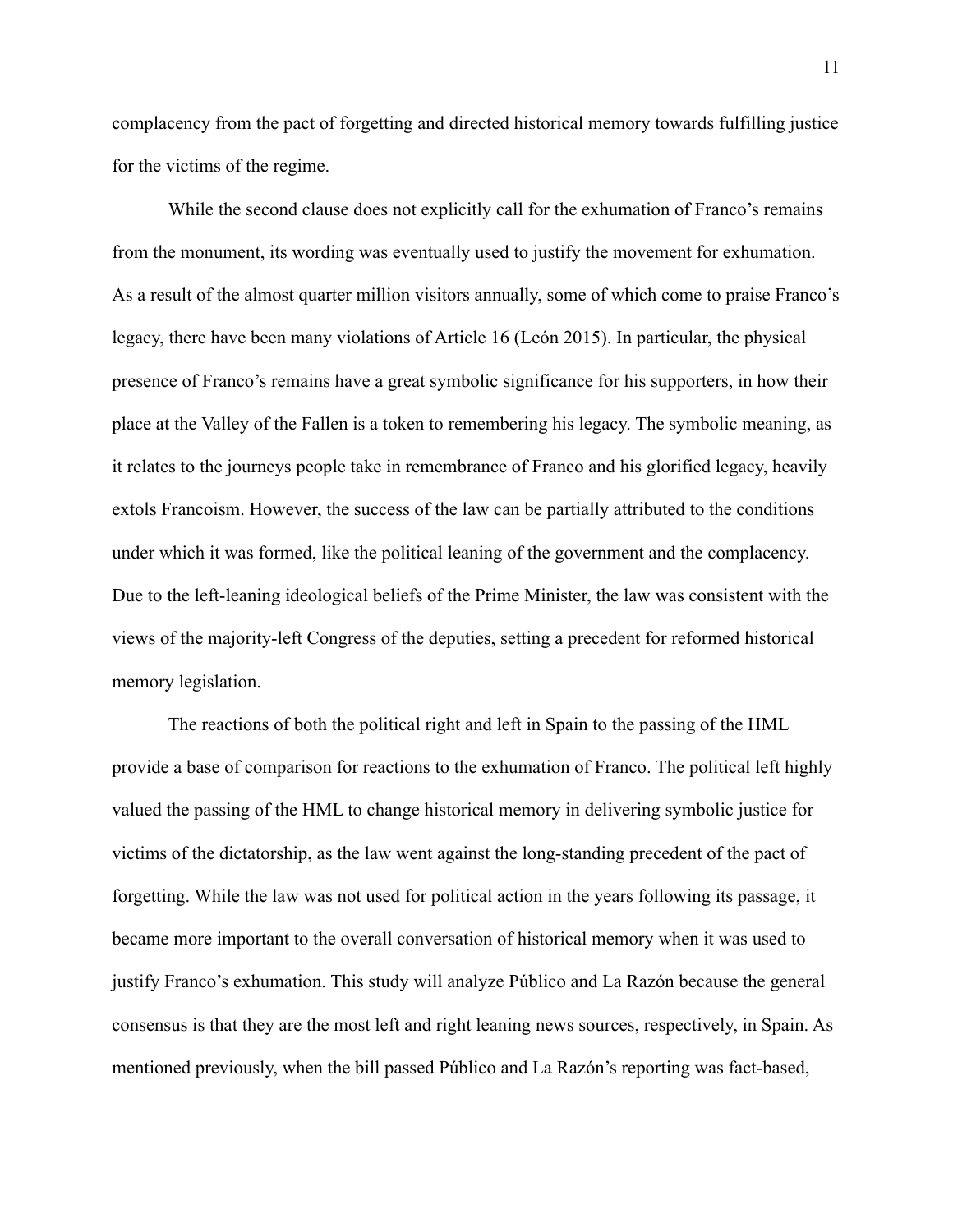less opinionated. For instance, in an article titled *La Comisión Constitucional del Congreso aprueba el proyecto de Ley de Memoria Histórica* (The Constitutional Commission of Congress approves the draft Law on Historical Memory), Público utilizes a neutral voice for general comments while also having commentary from members of both the PP and the PSOE speak on the law (EFE 2007). In contrast, now these newspapers feature opinion-driven articles meant to criticize the other party. These opinion-driven articles will be analyzed more thoroughly in later chapters, but some include perspectives from more extreme political figures and more antagonizing language (EFE 2019b; Ortega 2019).

Because the idea of exhumation was not a prospect for the passing of this law, the symbolic value of Franco for the right was not threatened by the passing. Although the party was not in favor of the law, because it went against the pact of forgetting, the reaction was not as extreme because there were not tangible changes. The left applauded following the law's passing, which is an action not permitted in the Congress of the Deputies after the law passed (Cué 2007). This action demonstrates how monumental the HML's passage was for the political left and the symbolic start it meant in a larger process of achieving justice. In changing historical memory while not being radical in demands for change, the left was able to push through a progressive law and not encounter high levels of public criticism from the right, as shown through a neutral media response. Apart from the domestic response to the law, the international community felt as though the law did not do enough nor did it set a strong enough precedent for further progress in redefining the historical memory of the dictator's legacy in Spain. However, this international reaction can be used to further explain the levels of polarization between the left and the right in Spain later on.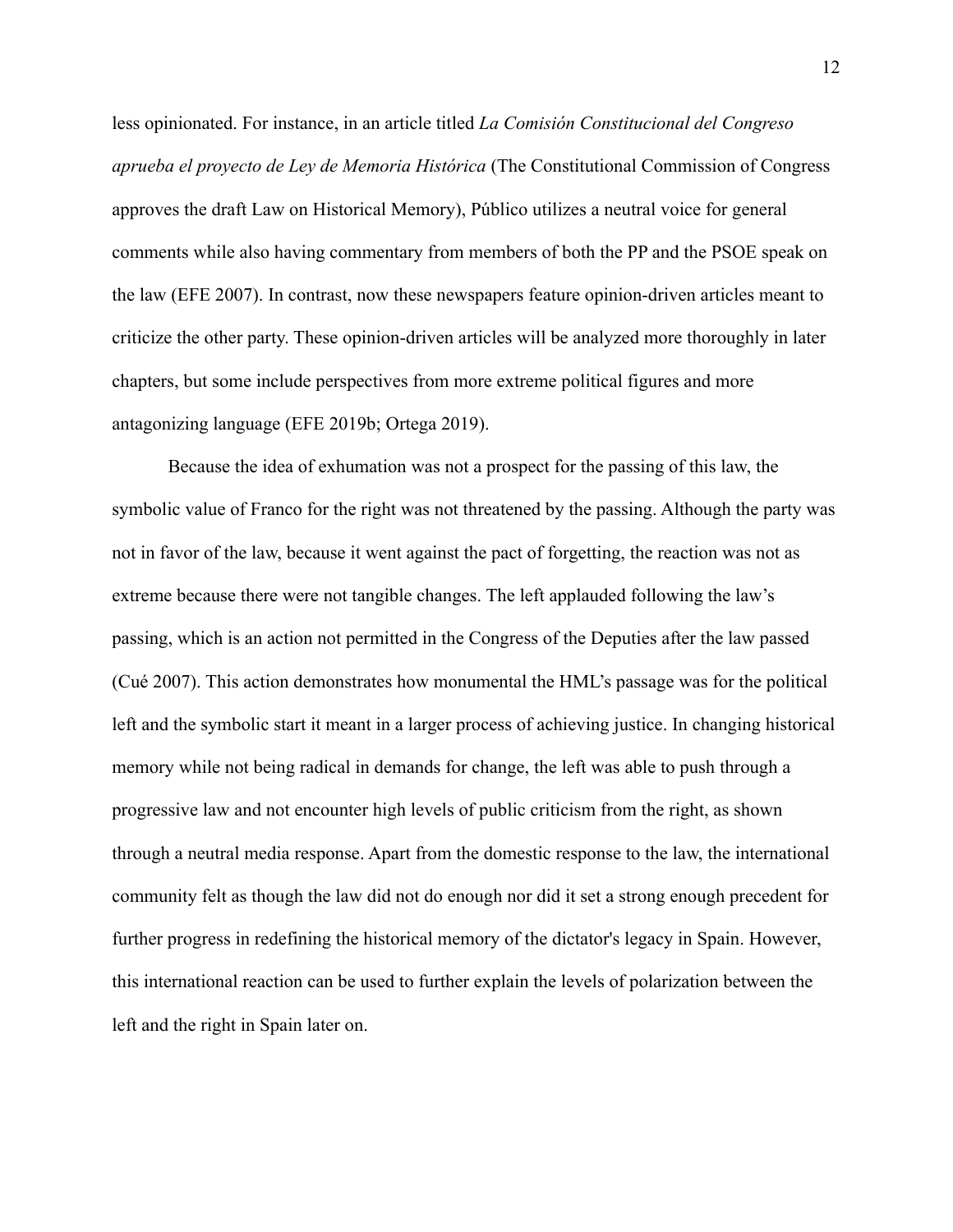Another aspect of this law that is important to note is how PSOE Prime Minister Zapatero set up commissions to retain the progress being made by the law prior to his successor, which hints to the structure of the Spanish government. This shows how if another party holds power after their opposition, they can undermine and dismantle progress on decisions with ease, a common occurrence for most western European democracies. To protect the long term goals of the HML, Zapatero established "a commission to review the future of the Valley of the Fallen, the massive underground basilica built to honor those who died for the Fascist victory" correspondingly named the Expert Commission for the Future of the Valley of the Fallen, or the ECFVOF (Minder 2011). This committee was utilized to retain the goals set forth in the HML and protect further progress, in spite of right-wing parties' changes following the socialist government's run in office and reinforced the left-wing parties' commitment to changing historical memory. In this way, the left was able to inhibit future opposing governments from dismantling the progress made by the HML and continue the progress on changing historical memory.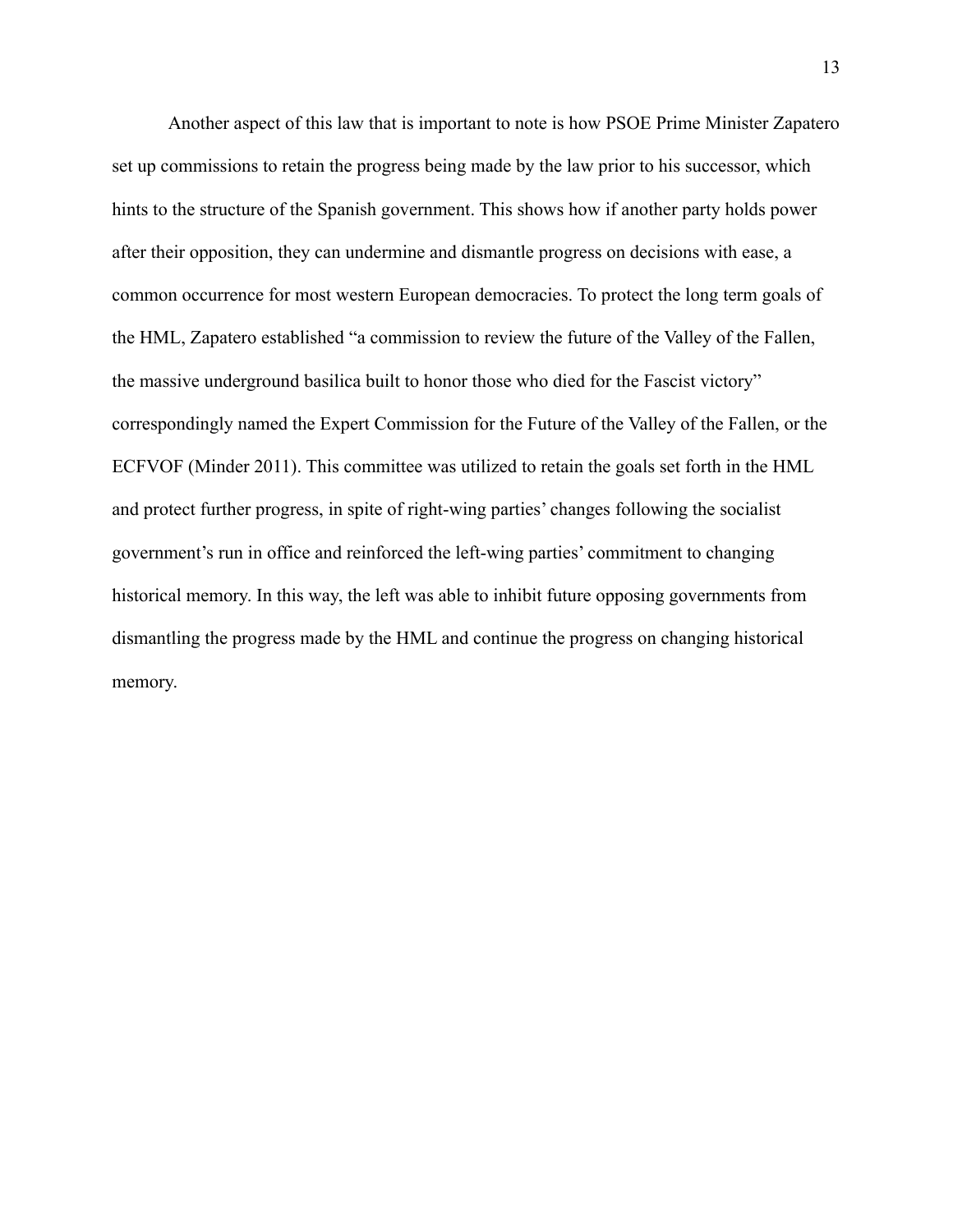#### **Chapter 3: The Rise of Extremist Parties**

<span id="page-15-0"></span>Following polls dropping due to a prolonged economic crisis, Prime Minister Zapatero made the decision to step out of the race in 2011. This cleared the way for the election of the PP Leader Mariano Rajoy. Generally speaking, due to their differing political affiliations, Rajoy and Zapatero's approaches to historical memory in Spain varied greatly. While Zapatero made progress in terms of changing the direction of historical memory and establishing progressive reform regarding the legacy of Franco, Rajoy, in line with right wing ideology, created a political environment that made progress stagnant. Prior to being elected, many knew Rajoy for his disdain for the HML. He became famous for saying "The Historical Memory Law serves absolutely no purpose whatsoever. I have no interest at all in seeing it passed" and after the HML's passing prior to his term, it was expected that he would do little to further the progress of the law (Francesc 2011). Generally speaking, Rajoy paid little mind to the reforms by his predecessor and attempted to limit the span of the HML.

Throughout his time as Prime Minister, Mariano Rajoy vowed to "not give even one public euro" towards efforts regarding memory, specifically in carrying out the HML (Junquera 2013). This promise meant an attempt to regress back to the pact of forgetting, by keeping intact the memory of Franco's nationalist Spain as that of pride and honor. More blatantly, the dedication to the pact was shown through the prolonged stance on the privacy of the historical documents, like government and military archives regarding the true capacity of the consequences of the Franco regime (Venturi 2015). Due to the lack of accessibility of these documents to the public, journalists, and others, Rajoy unintentionally in part caused shifts in public opinion. He also saw the fervor in which people began to demand information and move away from more centralized political stances. By following his political party's predecessors in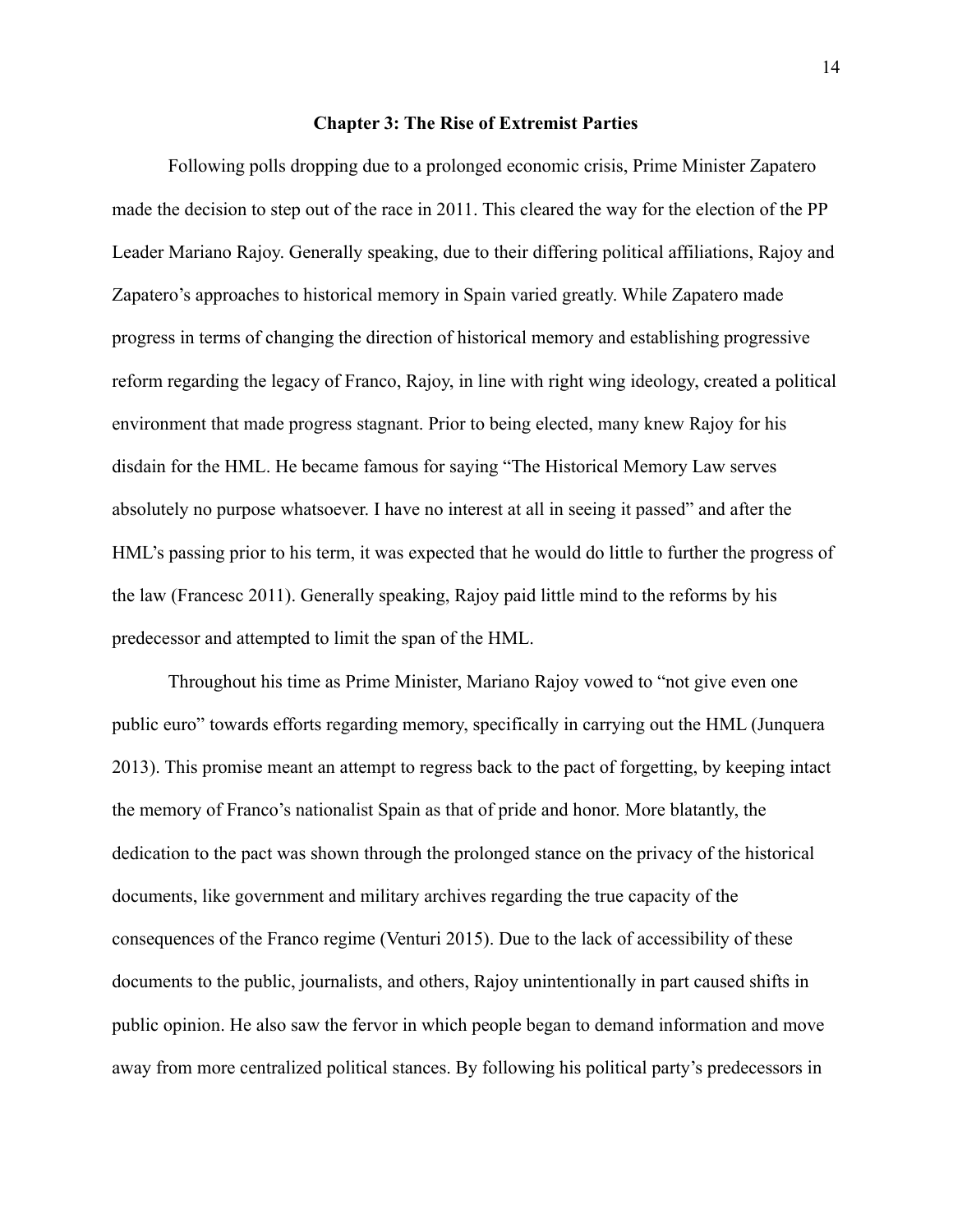"arguing that the pact of forgetting that enabled Spain's return to democracy ought to be respected", Rajoy upheld the traditionally conservative ideals in not allowing the HML to progress (Jones 2021). Contrary to his attempts, his inaction within the realm of the law only spurred polarized political movements in Spain, having adverse effects to retaining the "Old Spain". Historical memory movements saw growing memberships, both for those advocating for the revocation of the HML, but also for those in support of furthering the changes made to historical memory. Those in favor of the HML continued looking for more progress towards rewriting Franco's legacy. In either case, Rajoy's stagnant attitude towards the HML is partially what led to further political polarization in the context of the debate of historical memory in Spain (Humphrey 2014). His attitude and the effects are important to note when looking at the final days of Rajoy's term, where he adhered to his party's wishes in attempting to revert to a stage of forgetting.

As mentioned previously, in combination with other factors within global political movements as a whole, Rajoy's lack of progression of the HML elicited more polarized sentiments. In turn, his inaction contradicted his party's desire to maintain a unified Spanish nationalist pride. During Rajoy's term, the European political environment began to emit a wider variety of public reactions to events, thus resulting in more extremist movements and responses. Due to the fragmentation of the nations' politics around Spain, the continued movements translated into the emergence of further extremist parties in the form of VP in 2013 and UP in 2014. These parties, in relation to historical memory, further polarized contemporary Spanish politics on the issue in how they reacted to the HML.

Beginning with the party first formed, *Vox*, meaning "voice" in latin, was founded in 2013 with the driving ideas of "anti-immigration measures, 'law and order', the defence of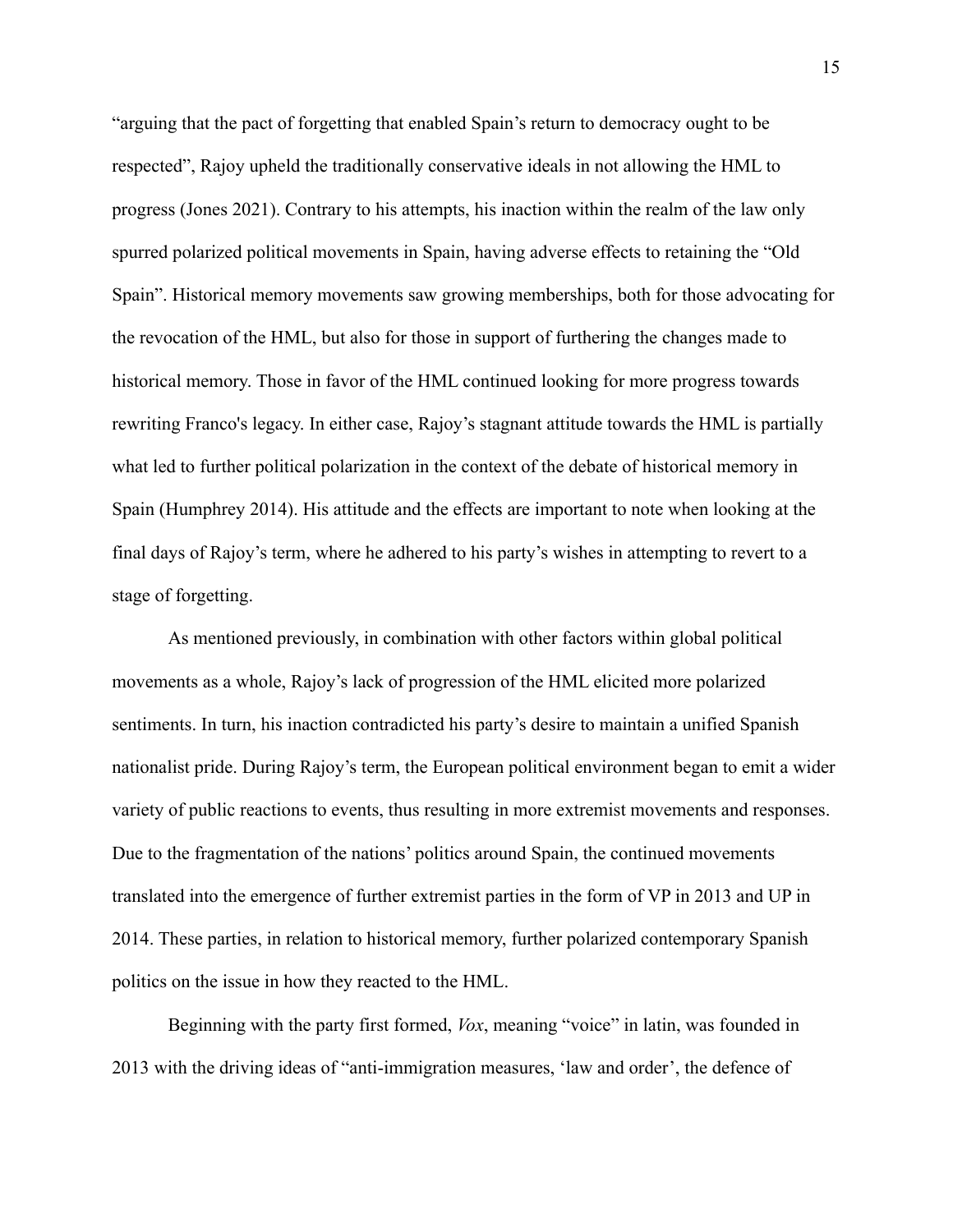Spanish nationalism, and traditional conservatism" being the most valued focuses of the party's platform (Santana etc. 2021). The party intended on serving further right platforms under a less right-wing oriented party in power, and was created with the interest of preserving more nationalist priorities in the contents of the historical memory debate. Well known for being modern day advocates of Franco's positive legacy, VP prides itself on honoring Franco and revitalizing nationalism that Spain has lost as a result of the HML and advocates for the return to the pact of forgetting as well. Part of the reason for the formation of the party in the context of the HML was the sentiments the further right wing followers had that the left-wing government under Zapatero was rewriting the prideful historical memory of Franco, when Spain had the most nationalist-based unification and this law was a significant detriment to Spanish modern national pride. Within the recent years, there have been underlying ties to show the support of the Franco regime and even more overt ones being Santiago Abascal, leader of the VP party, explicitly condemning the PSOE, saying that "Life was better under Franco" (De Blas 2020). Literally, Franco still acts as an inspiration policy wise for VP and symbolically, his legacy of unifying the country (albeit based upon force and the exaltation of those who countered him) under a nationalist front are influences in the aspirations of the party to bring that environment back. VP actively to this day denounces the HML based upon the negative impact it has on progressing away from the prideful natioanlist Spain Franco built and have active campaigns to limit progress and try to inhibit the effects of the law from becoming more widespread. Due to the already right-wing conditions VP was founded under in the Spanish government, the party really did not start drawing attention until 2018 and 2019 and therefore, media outlets on the left do not acknowledge the party's standing nor how it related to historical memory at the time; however, through the lens of Público, one of only two left-leaning media outlets in Spain, we can observe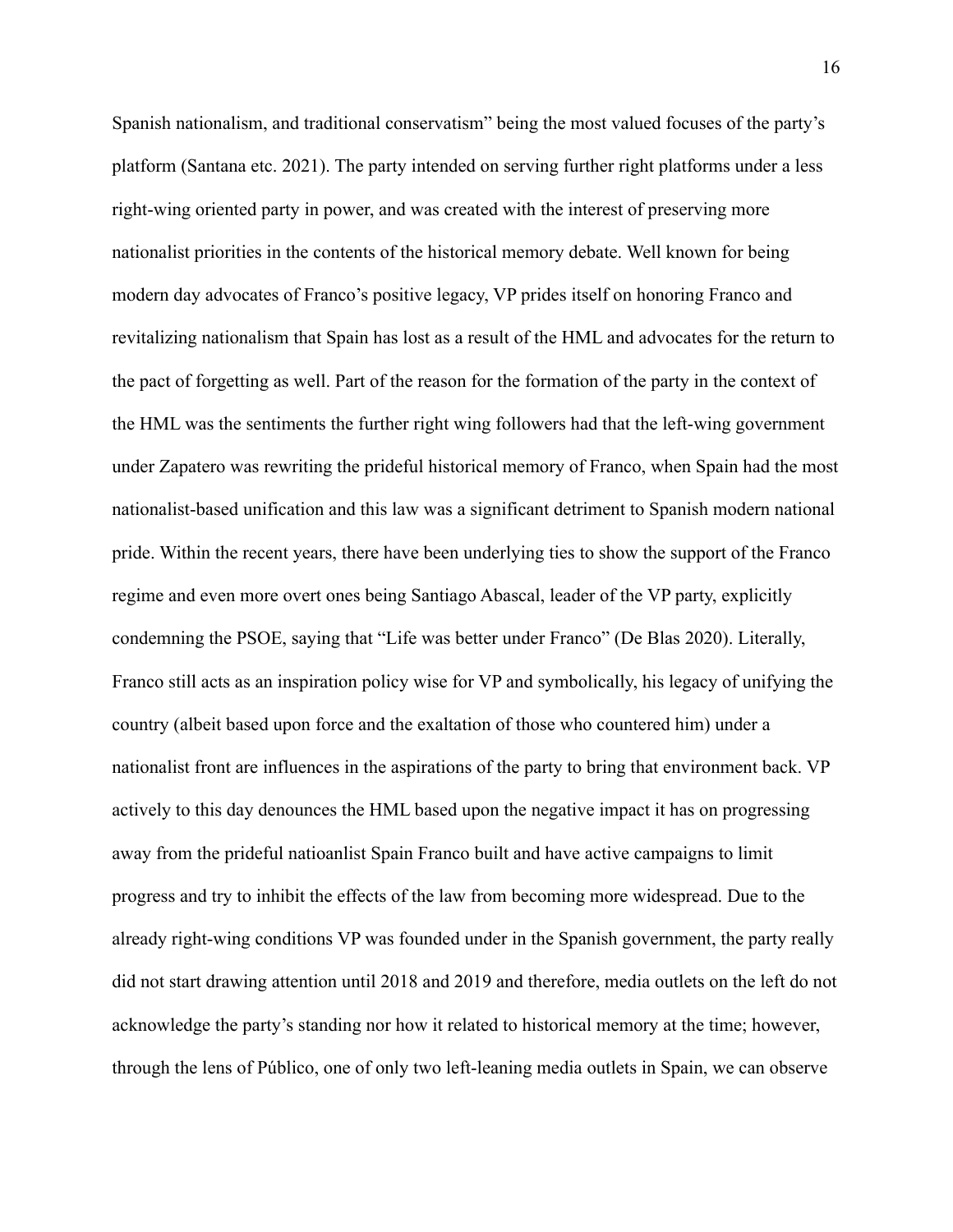the initial fractures that progressed in to deep rooted polarization later on with their observations of the PP. The publication has actively criticized the Rajoy regime in allowing the formation of more right-wing causes and condemned the government for doing nothing but breaching the HML, intended to assist in the development of Spain into a more transparent and accountable state (Europa Press 2013). While not a blatant expression of polarization, the criticism of the government for its lack of action serves as an initial reaction to the development of more right-leaning initiatives and thus acts as a base for further political polarization upon the growth of VP within its span of influence.

Being created with the intent of representing more extreme left-leaning interests in the Spanish government, UP had a similar reaction to the international community upon the HML's passing and believed that the changes made were not substantial enough and that more active conversations needed to occur to create more movement and clearly dictate change. Founded on the basis of combating inequality and corruption, UP called to light many of the hindering actions of the Rajoy regime and similar to other left-wing movements, moved towards the condemnation of past nationalist regimes from the 20th century. Even in its earliest days, UP elicited negative reactions from more right wing media outlets, specifically La Razón. Upon a proposal in 2015 to remove the church from the Valley of the Fallen and remove Francoist symbols so as to neutralize the site to make it a historical memory museum, right-wing outlets began to react more adamantly against these plans. The language used in order to reject the more extreme left platform included saying that the plans "symbolize contempt for the regime" and used expressions like the "radical proposal" in order to villainize UP as a whole (Rojo 2015). Here, a significant change can be seen from previous media interactions, going from more subtle differences between parties to more overt, almost aggressive language, symbolizing an increase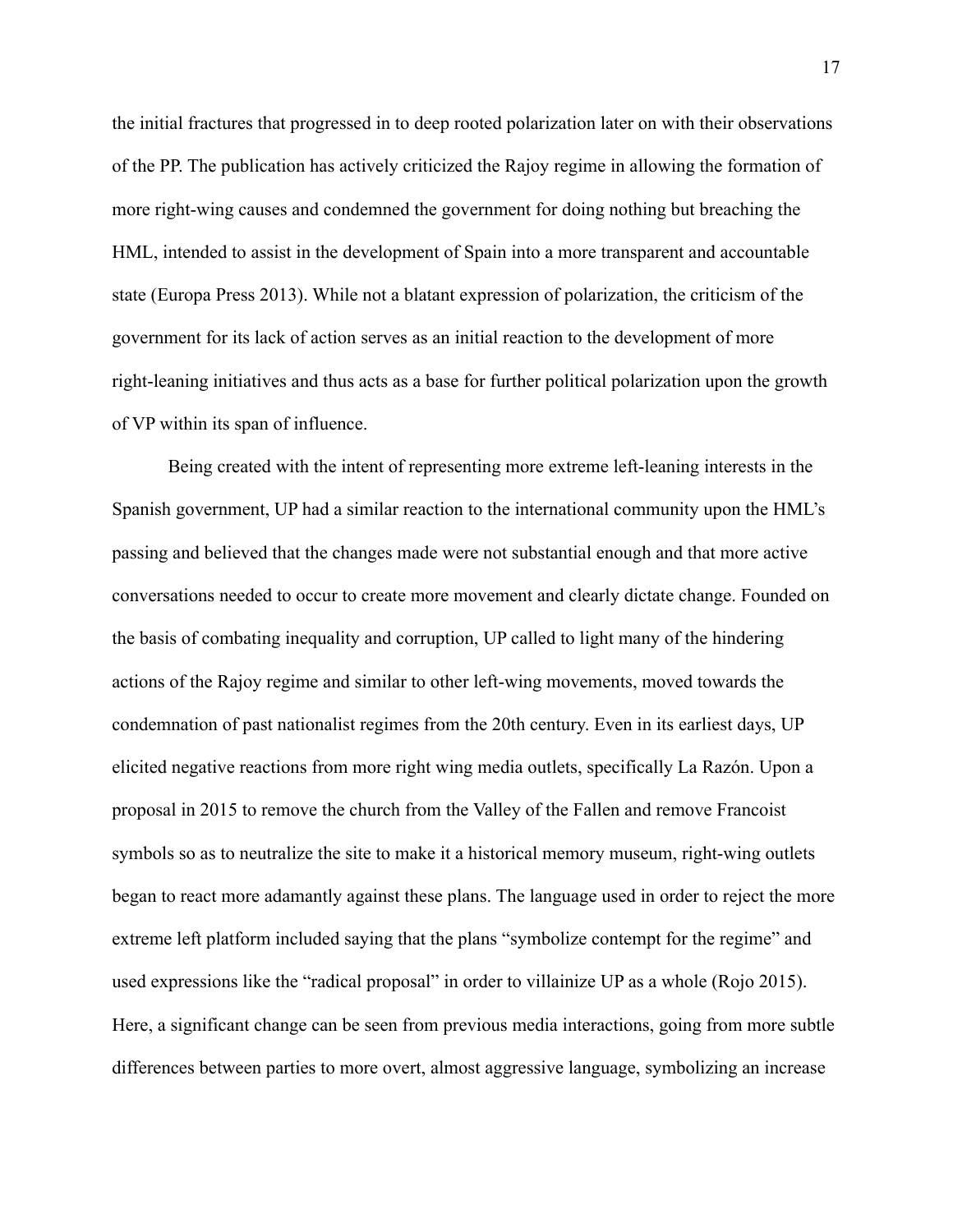in political polarization in regards to discussions of historical memory and attempts to shift the discussion about Franco's legacy. While there was not advertent suppression in the exchange of these more left-wing ideals, the PP under the leadership of Rajoy was laced with "institutionalized corruption" (LLC 2018). Many believe there was low levels of censorship in the media regarding historical memory and so while there is some information antagonizing the right for lack of progress, it is not nearly as abundant as the criticisms of the left by Spanish media outlets. In all, the formation of UP in reaction to the lack of action done to further the impact of the HML under Mariano Rajoy's term serves as a high degree of symbolic separation from the central left and continual polarization from the central and far right on the Spanish political spectrum.

In some of the final legislative acts of Rajoy during his term, he vetoed a reform of the HML, in which media and PSOE reactions furthered the conversation of exhumation and their adamant calls for reform further exacerbated the underlying tensions in the Spanish political sphere. The proposed bill in question was meant to promote the "withdrawal of Franco's symbols, create a national DNA bank to identify the victims of the Franco regime or the exhumation of the remains of the dictator of the Valley of the Fallen" (Prensa Latina 2018). This bill is one of the first outright expressions of the desire for the physical exhumation of Franco's remains that we see documented, explaining how the lack of progress under Rajoy's term up to this point has inspired more polarized politics surround historical memory and an added symbolic meaning of Franco's remains in left-wing platforms. Due to UP and the far-left in Spain being tied to European movements countering nationalist dictators legacies, and the prospect that "no other European country would allow a dictator to be buried in an altar" serves as rationale for the change in symbolic value of Franco for the left, further differing from the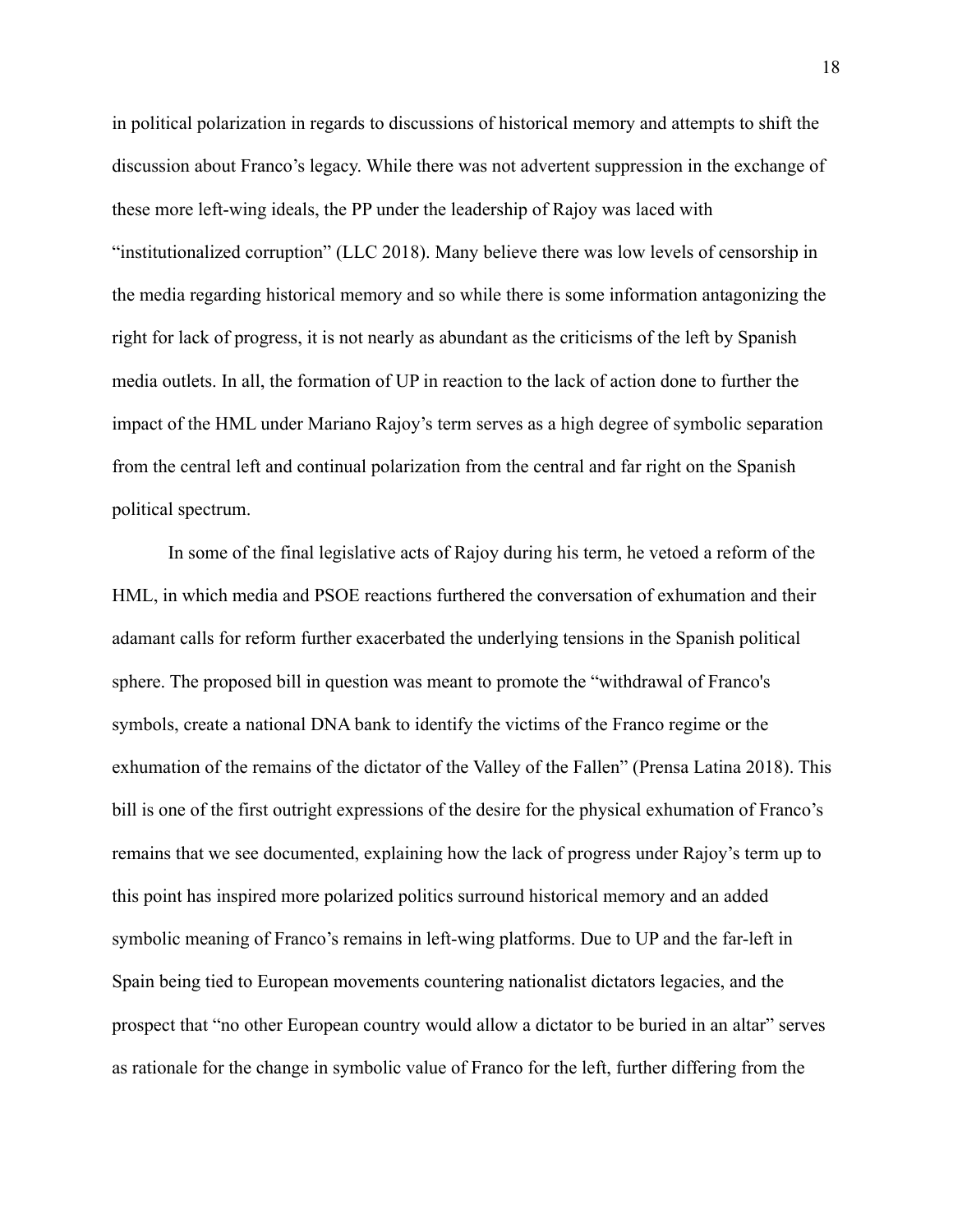center and right (Prensa Latina 2018). Justified by Rajoy in the fact that there was no government funding to allow for the passing of the bill and meeting the demands of the proposal, the veto further pushed the left-wing parties, specifically UP, away from the center of the political spectrum and polarized their ideas more to make certain of their proposal succeeding. In a larger sense, through Prime Minister Rajoy's inhibition of the stretch of the HML and the inherently more polarized European political climate, the debate over historical memory became more contested and in part, caused higher levels of political polarization.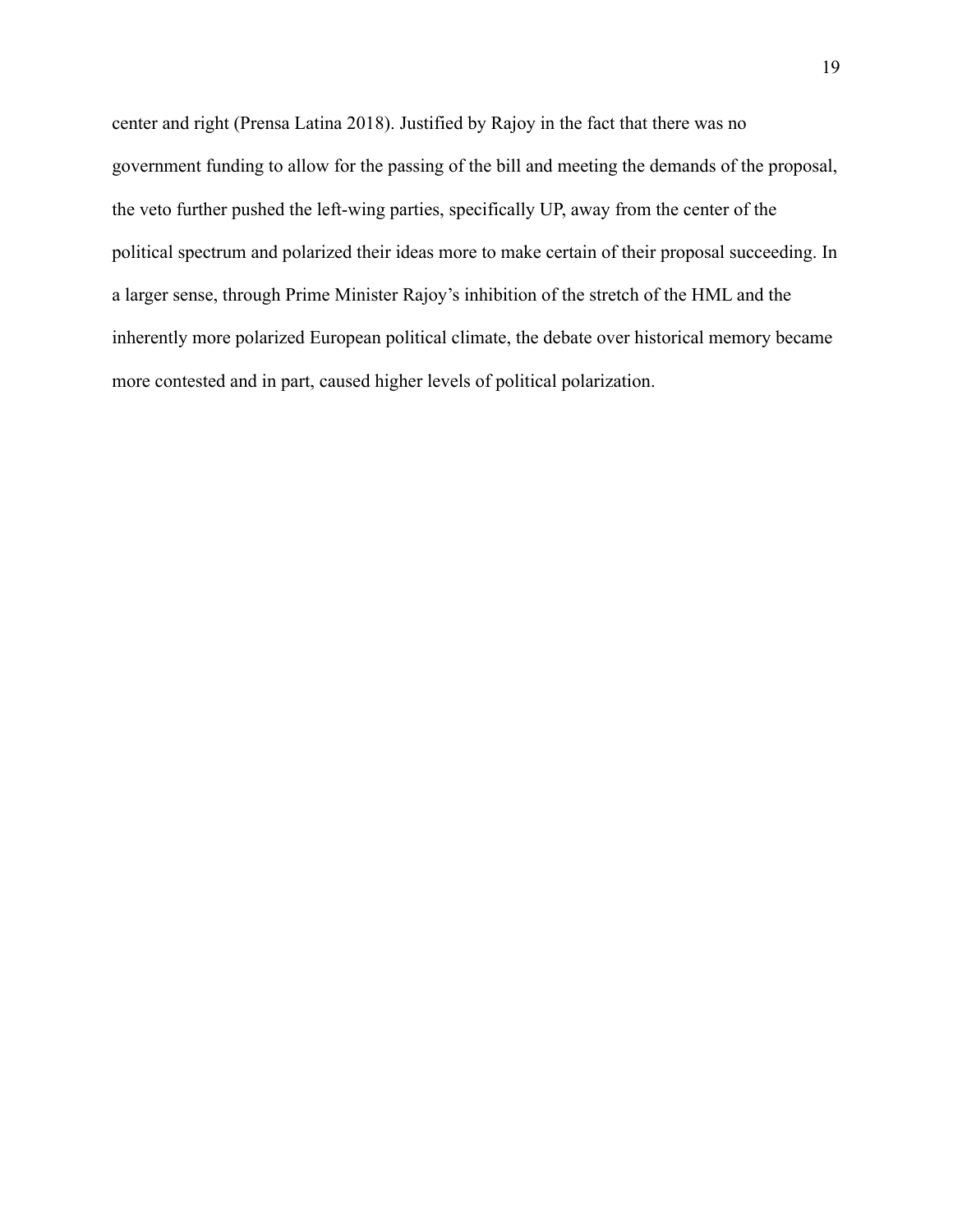#### **Chapter 4: The Process of Exhuming Franco**

<span id="page-21-0"></span>Towards the end of Mariano Rajoy's term, there was an aforementioned bout of institutionalized corruption within his regime as well as an abundance of recorded involvements in scandals. As a result, there was a vote of no confidence that ousted Rajoy as Prime Minister. In addition to the increasing geopolitical tensions spurring from independence movements in the autonomous regions of Spain and other divisive concerns, the prospect of further political alignment divisions began to bring light to the corrupt PP.

While in the span of this project autonomous region independence movements are not the focus, it is important to note that Catalan independence movements supported a vote of no confidence for Rajoy and expressed their support for candidate Pedro Sanchez, who conversely was a member of the PSOE advocating heavily for changes to historical memory. During his contestation, Rajoy publicly denounced the unification of the different parties and movements in saying that "running a government with this kind of support is not viable and [Sanchez] knows it" (Pais 2018). While parties from different sides would be unlikely to unify under a sole cause or vote, the fragmentation caused by Rajoy's term and lack of action was enough of a purpose for differing interests to be put aside in order for a new wave of change. Like mentioned prior, in spite of being associated with the right, Rajoy allowed the HML to persist in its existence, allowing for changes to be called for as he made no movement to dismantle the legislation and therefore turned away support from far-right supporters and even some members of his own party. As a result of his negligence to do anything in the realm of historical memory in conjunction with the scandals he faced, Rajoy was ousted and replaced with PSOE leader Pedro Sanchez, who completely changed the direction of historical memory in Spain with more overt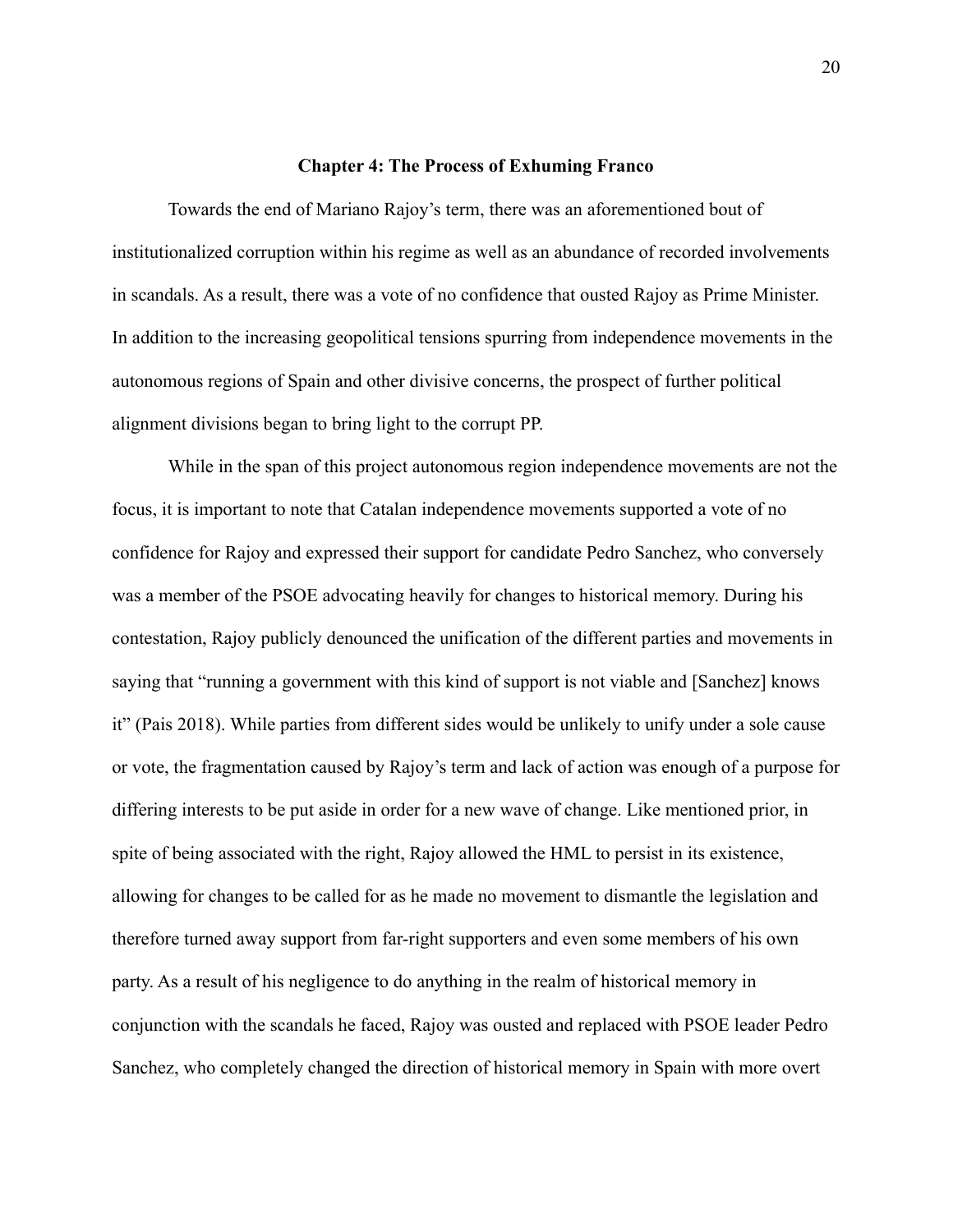actions and movement to change the conversation regarding Franco. An important note throughout the vote of no confidence was the lack of precedent that the vote held and as a result of this unnavigated transition, there were some destabilizing effects that amplified the high levels of polarization already present in the political sphere.

Upon his election, Sanchez made numerous amounts of promises upon his platform, the most notable in this project being the affirmed plans to exhume and relocate Franco's body as well as reroute funding from other government projects to exhume the victims in the Valley of the Fallen to understand the impact and deliver justice and peace to the families of those who died (Minder 2018). In this way, he promised a reformed commitment to historical memory and promoted the more left-leaning policies of his organization, thus gaining the support of UP while also furthering the gap between the left and right parties (PSOE 2018). While Zapatero set up the institutions in order to begin the change, his actions were more neutral due to the climate of his time in office and conversely, Sanchez took advantage of the state Spain was in with the heightened tensions and the heavy fragmentation in order to be proactive and make the changes he saw necessary, that had been discussed since Franco was initially laid to rest in the Valley of the Fallen. With historical memory being ignored under Rajoy, it is important to emphasize the significance of the timing and environment that allowed for such big promises to be made an executed because both sides wanted change and immediately after uniting, Sanchez was able to maneuver the situation in the way of changing historical memory with little to no initial backlash. The transition of power between Rajoy and Sanchez, albeit not the most seamless, was an environment that utilized the brief unification of multiple parties based on their polarized ideology from a right wing centrist in order to continue the agenda of altering historical memory, specifically the symbolic meaning of the exhumation of Franco.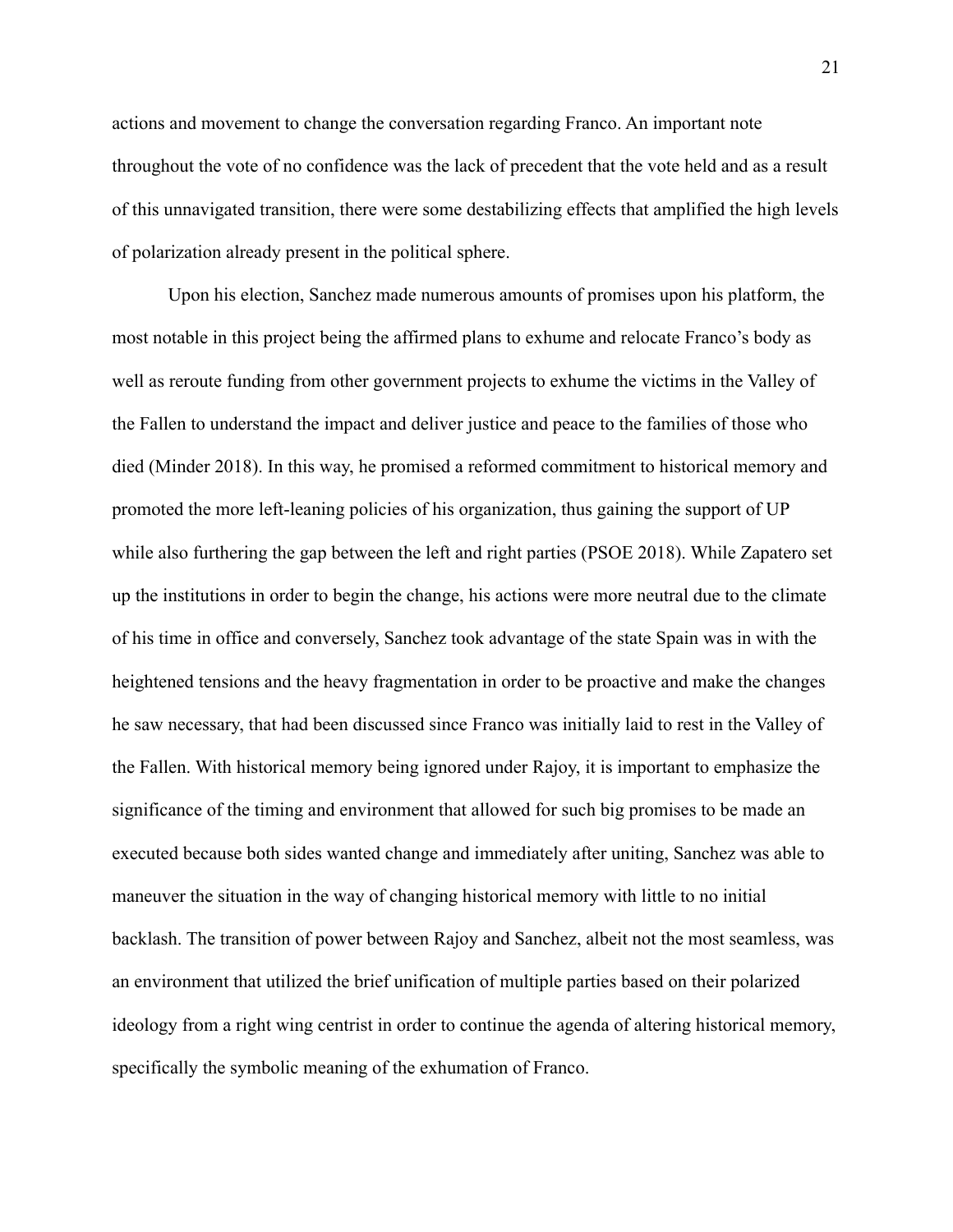While many different factors in relation to fragmentations in the demographics of Spain can be attributed in some way to political polarization, even international sources and platforms acknowledge the heavy tensions created through the historical memory debates within the nation. Shortly following the transition of power, many sources looked towards the rise of an even deeper rooted polarization, saying that "Spain has long been bitterly divided about whether to stir the bones of its past, but the dispute has intensified since 2018" (Minder 2020). This ongoing debate has plagued policymakers in Spain since Franco's passing and in spite of other factors attributing to political polarization, historical memory sits at the forefront, specifically following Sanchez being elected as Prime Minister. With the conversation of exhumation being brought forth on the political stage in a baltant way through the unofficial platform of Sanchez, the degree of polarization grew in the early days following the election (Welle 2018).

In spite of a prolonged judicial process, combining opinions of the Franco family as well as the increasing pressure for a decision to be made, the Spanish Supreme Court made the decision to approve the exhumation of Franco's remains and replace them in a private family cemetery outside of Madrid on September 24th, 2019. The brevity in the conclusion of the court session was vital to the exhumation of Franco and the development of historical memory away from the dictator's legacy because it lessened the immediate levels of contestation and polarization; however, these effects were only deferred, as the high levels of polarization only went on to grow as a result.

As one might be able to imagine, the decision and exhumation as a whole, as they both happened within months of one another, sparked fervent reactions from a wide variety of parties, furthering the political polarization already present. Leader of VP, Santiago Abascal, had an immediate reaction saying that "The Socialist [election] campaign begins: profaning tombs,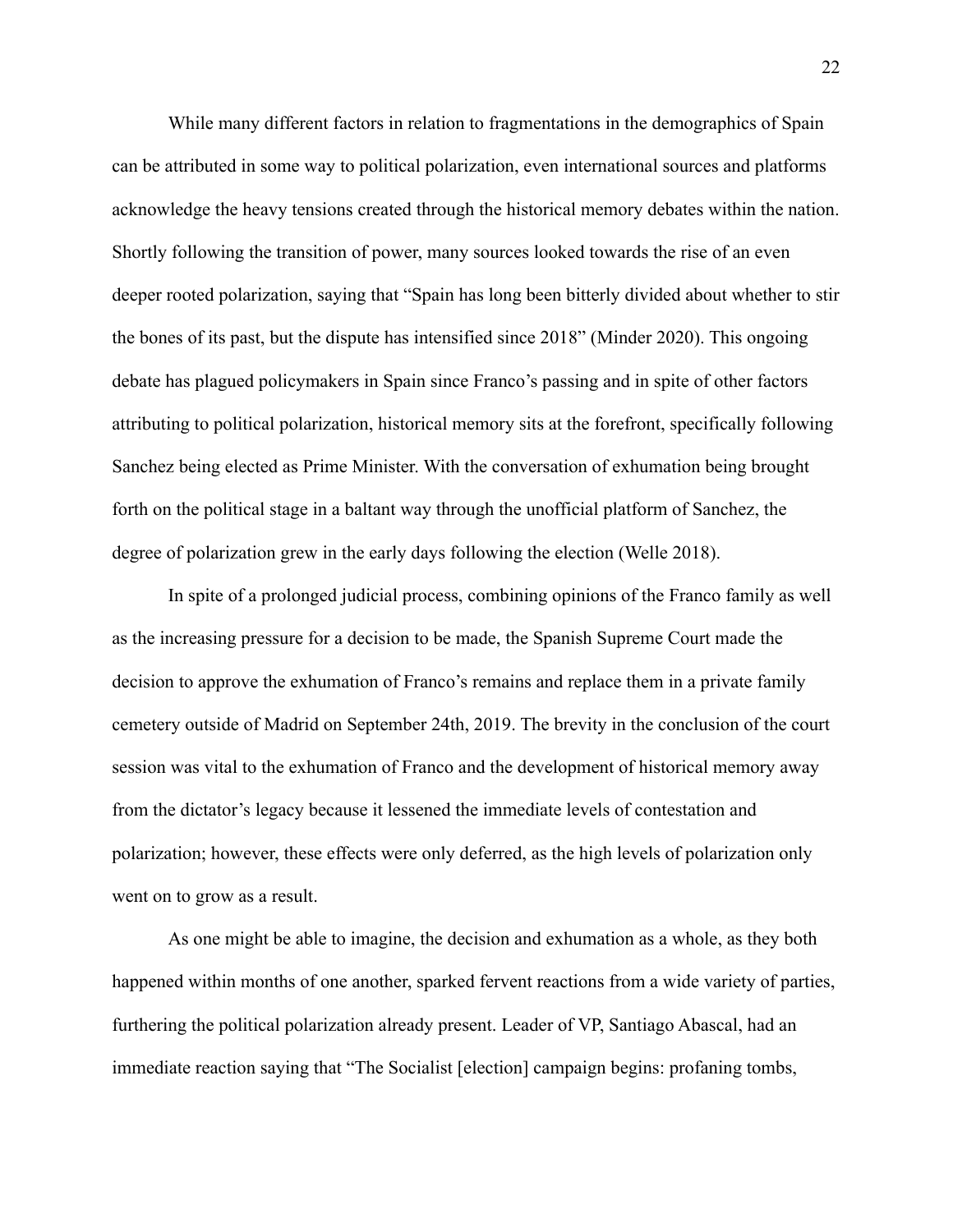disinterring hatreds, questioning the legitimacy of the monarchy", essentially explaining how the actions of exhumation and the implementation of the HML in exhuming Franco were hugely destabilizing to the then government of Spain at the highest officials point, the king (Dombey 2019). While center-right officials refrained from more intense reactions, following a "not wanting to re open old wounds" mentality the PP had held for decades, the far-right parties held a high disdain for the decision, with Ciudadanos, a right wing party in between PP and VP, believing that "Sánchez has spent a year playing with his bones to divide [them] into [Republican] reds and [Falangist] blues" (Dombey 2019). Knowing the stance of Ciudadanos and their statement that most Spaniards are disinterested in the reformation of historical memory speaks volumes on the degree of polarization between even the far-right and the moderate right in Spain. Most people within the country acknowledge the divisive nature of the conflict and thus understand the high levels of polarization on the national political spectrum.

The reaction of the far-left, similar to reactions to previous decisions, was that while any progress is good progress, there was some disappointment in the extent of change as well as some manifestations of the legacy of Franco occurring among government officials. During the exhumation itself, leader of UP Pablo Iglesias mentioned that it appeared to be a "democratic shame to see members of the armed forces square themselves in the body of a dictator", meaning that the harbored admiration and pride held of Franco by members of the Spanish population had not been fled (LLC 2019). The deep rooted sentiments of nationalist pride being attributed greatly to Franco's regime heavily impacts those involved in the armed forces specifically and while the exhumation occurred according to the agenda of the left, this concept was only a part of changing historical memory in Spain. A recurring theme within the spanish political sphere is the concept that one step in an elongated process meant to be rather centrist only divides both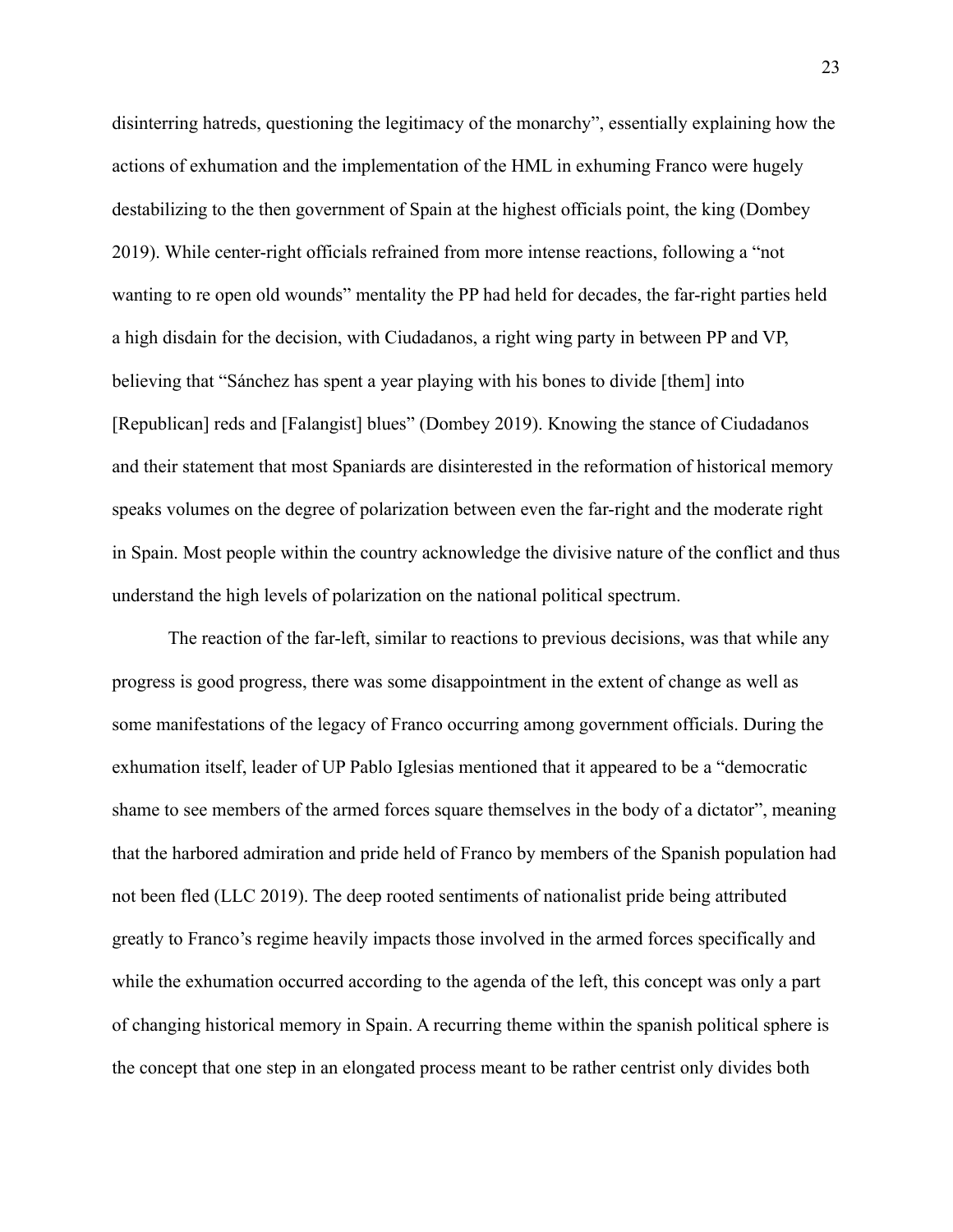sides of the political spectrum further. As a result of the exhumation alone, the far-right and the far-left become even more polarized, with their expectations not being met on either side of totality, whether that be retention of Frnaco's legacy on the right or dismantling and rebranding historical memory completely for the far-left. While the legacy of Franco is inerasable, the far-left had the expectation of doing more to rewrite the historical memory and after seeing the lingering effects and the wide span of reactions in relation to the exhumation, officials wanted further changes to be made, which lead to the development of the Democratic Memory Law. In Franco's exhumation, historical memory changed in steps towards receiving justice for the victims of the dictatorship and further condemning the regime. As a result of these changes, the debate over historical memory and an accomplishment by the left in exhuming Franco amplified further levels of polarization between the Spanish political right and left.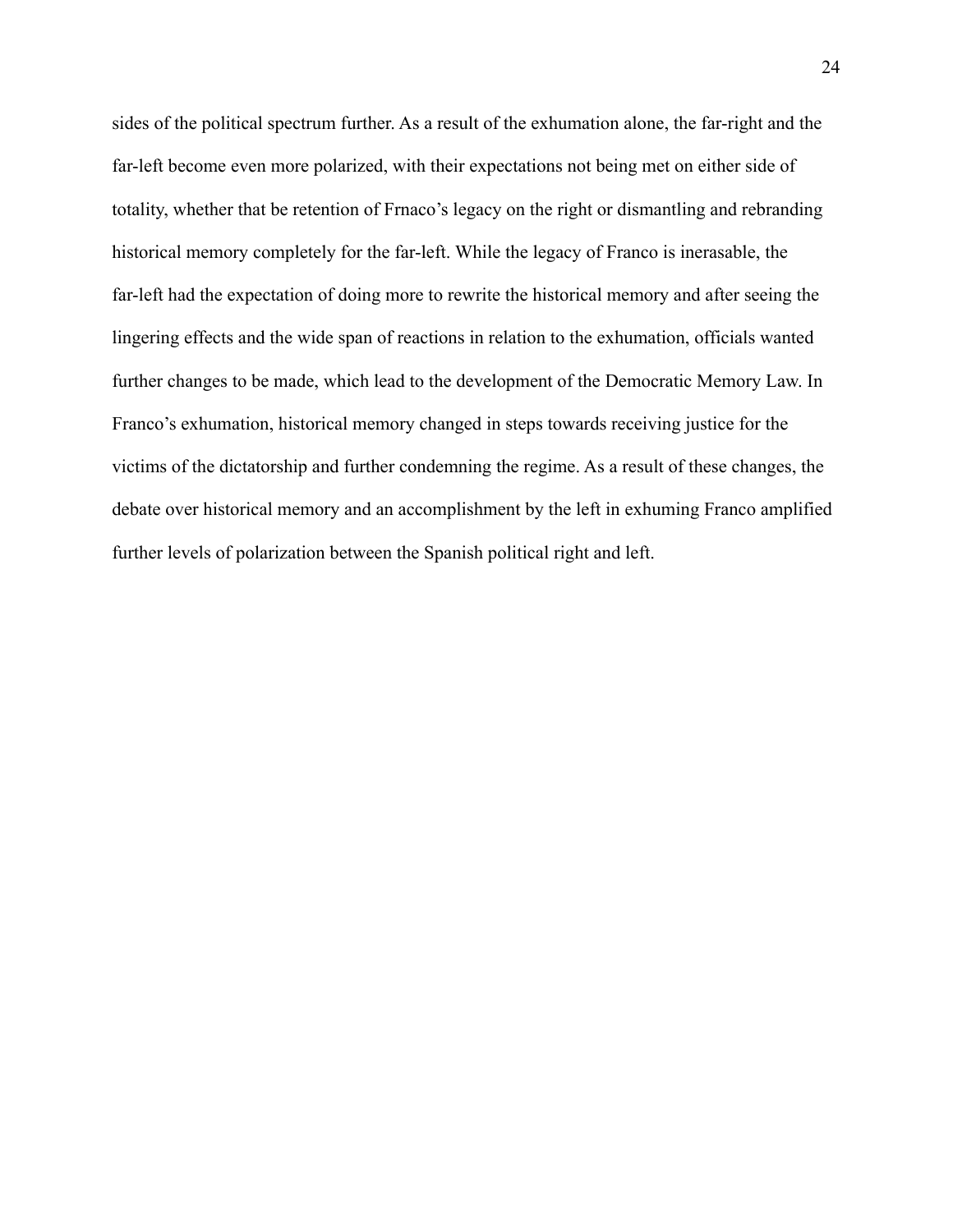#### **Chapter 5: Reactions to Exhumation and Initial Polarization**

#### <span id="page-26-1"></span><span id="page-26-0"></span>**Voting and Exit Poll Responses**

Similarly to the reactions prior to the physical relocation of Franco's remains, the political reactions to the changing of historical memory following October 24th, 2019 were increasingly aggressive and in support of more polarized ideals rather than reflecting more center-leaning party statements. These reactions manifest themselves in a variety of forms, providing a wide base of reactions to interpret for understanding the levels of polarization more clearly. Within the constraints of this chapter, the reactions to the exhumation and the data regarding initial polarization will be interpreted from changes in votes from 2018 to 2019, as well as changes in statistics from political barometers from the Center for Social Investigations, being those from March, October, and December of 2019.

To better understand the implications of polarizations as a result of the exhumation, it is necessary to contextualize the surrounding political environment. Due to the timing of the exhumation, being in the late fall of 2019, the event fell only weeks prior to the Cortes Generales election on November 10th 2019 (Pais 2019). While this election was held in order to determine the representatives within the Congress of Deputies, the changes we can observe from the 2018 to 2019 elections and the compositions of the legislative body demonstrate the amplified levels of polarization within the state, in part due to the exhumation and conversation of historical memory. Within the span of the Spanish political sphere and the majority of political party identifications, there are five in which most Spaniards identify with. These parties are identified as such: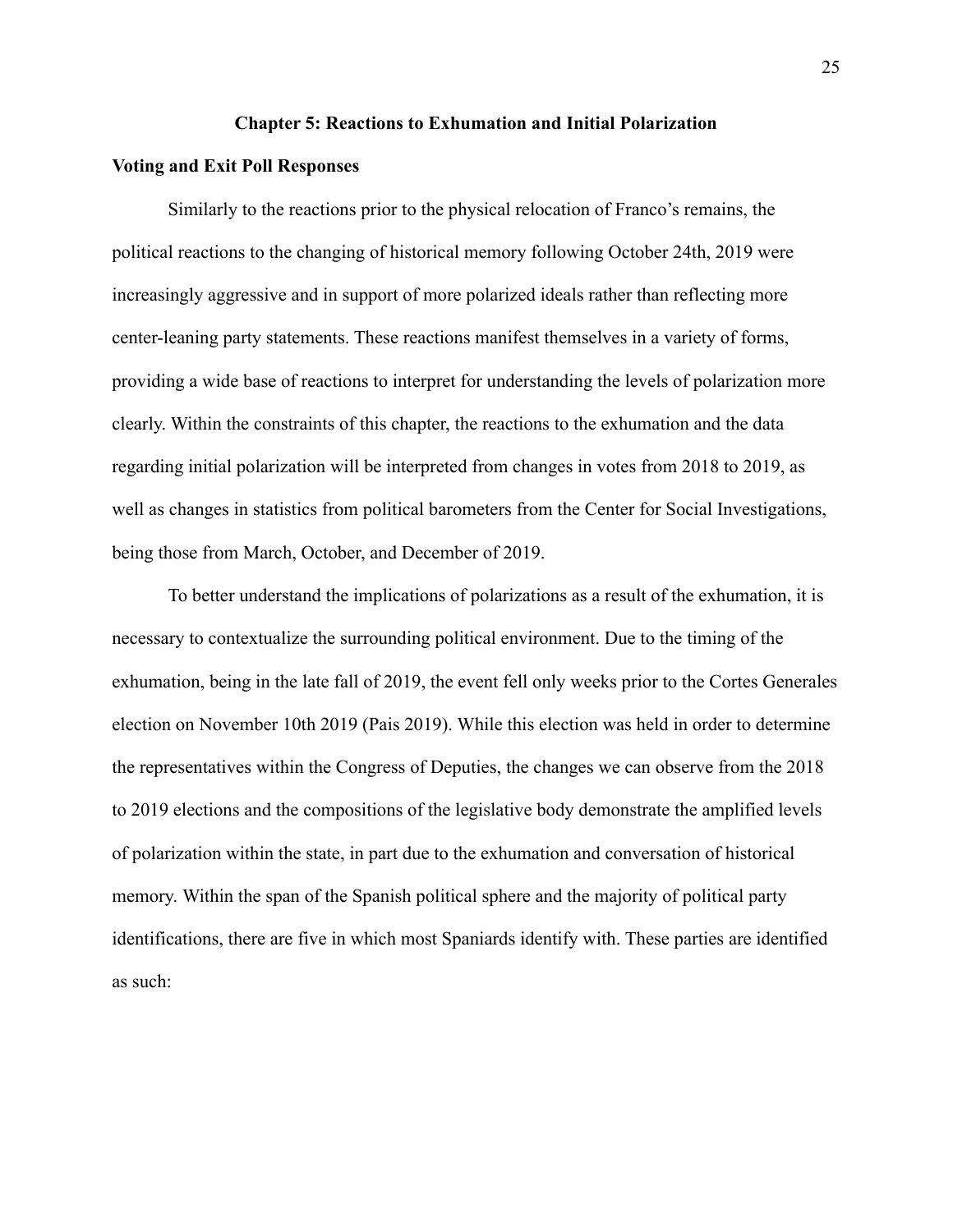# *Partido Popular* : Right-wing/ center-right *Ciudadanos* : Center-right *Partido Socialista Obrero Espanol* : center-left *Podemos* : Far-left

*VOX* : Far-right

While there are other parties represented in the Spanish National Congress and Senate, these five parties make up an overwhelming majority of the seats in Congress and thus have the largest say in the decisions being made. In 2018, out of the 350 seats in the Congress of the Deputies, the PSOE held 123 seats, the PP 66 seats, Ciudadanos 57 seats, UP 42 seats, and VP 24 seats (Pais 2019). Due to the negative impacts of PP associated with Prime Minister Rajoy's lack of actions all around, specifically historical memory, the newly developed extremist parties had begun to grow, fostering some support. Additionally, the PSOE was strongly supported due to the vote of no confidence against Rajoy and the imposition of Prime Minister Sanchez, thus why the representation of the party held a majority during this time period. In the following year, as depicted by the distribution of seats from the 2019 November vote, the PSOE held 120 seats, the PP 89 seats, Ciudadanos 10 seats, UP 35 seats, and VP 52 seats. These numbers and the developments seen over the year of the exhumation process and exhumation depict the changing political climate and specifically the significance of historical memory to party affiliation. While the PSOE encountered a small decrease (three seats), UP endured further losses, with seven seats being lost, and Ciudadanos losing 47 total seats, bringing their representation down to 10 seats. Conversely, the PP saw an increase in 23 seats and VP with 28, demonstrating a movement towards more extreme right-wing parties from the center of the political spectrum. In these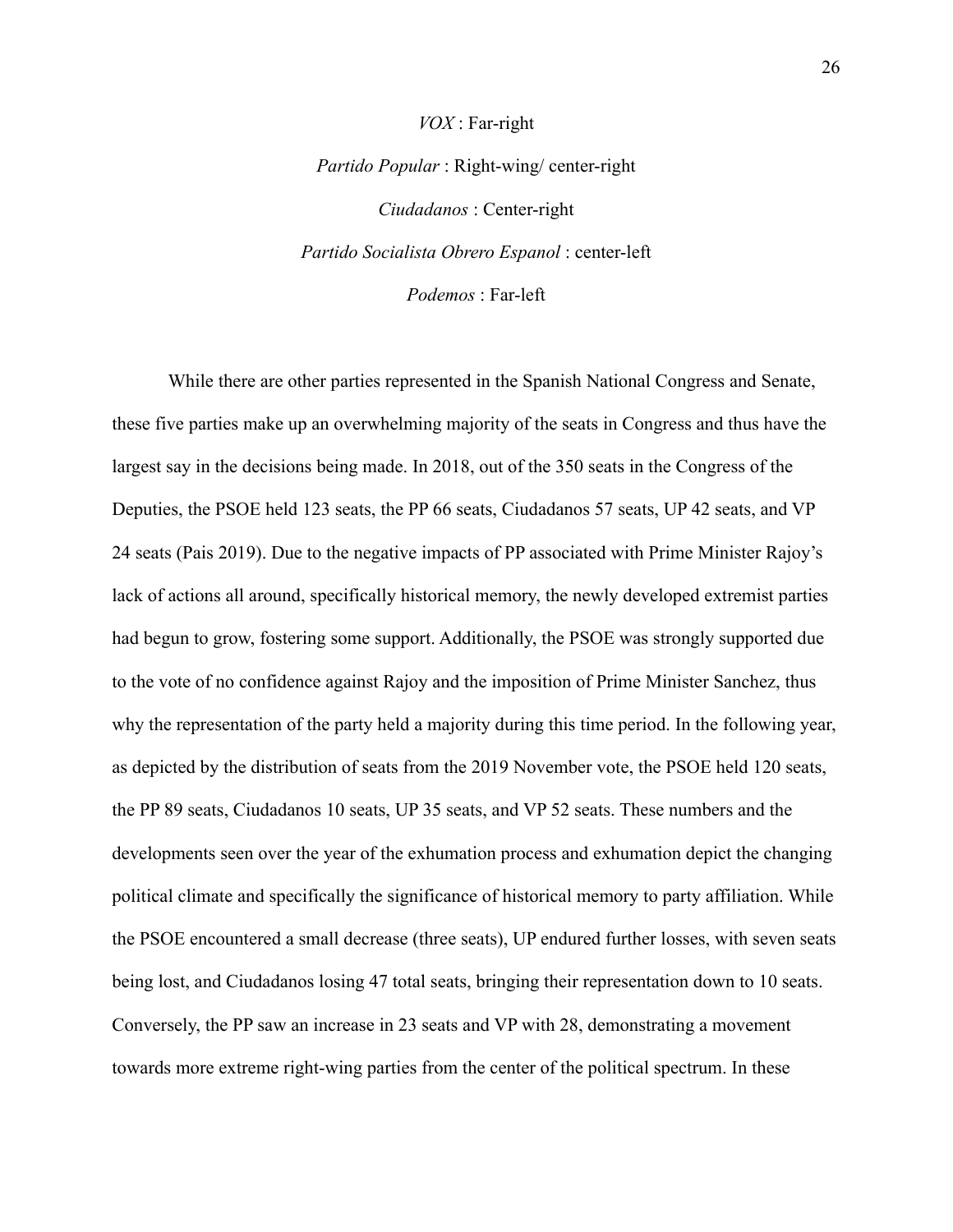changes, we can observe a significant movement from the center right (Ciudadanos) with a heavy loss to other more polar oriented parties, with VP having the highest percentage of gains in representation. Within the year of Sanchez being in office and making as many gains as possible with his progressive administration to alter the historical memory in exhuming Franco, there was a quantifiable shift in Congressional representation based on how Spaniards voted. These votes, as described, represent a movement towards more right-wing parties generally, but also bigger movements away from center-right parties and further towards the more extreme right parties, also demonstrating higher degrees of political polarization, more so for the political right.

Shortly following the physical exhumation process being executed by the government, the general elections were concluded, where exit polls were held in order to capture an image of the changed political landscape. Through observing the changes in political barometers, specifically the March pre-election barometer in comparison to the October and December Barometers of the same year, we can observe the quantitative changes in polarization and political identification movement. Due to the peak of the exhumation process occurring in late September with the movement of the remains occurring October 24th, 2019, the October Barometer demonstrates data immediately preceding the exhumation and elections, thus the March and December data collections being vital to understanding the "before" and immediate manifestation of the reactions in voting respectively. While all of the changes are not assumed to be all attributed to the changing of historical memory, from what we know about Spain, these shifts and the symbolic value of the exhumation have significantly impacted how people identify on the national political spectrum in terms of party affiliation.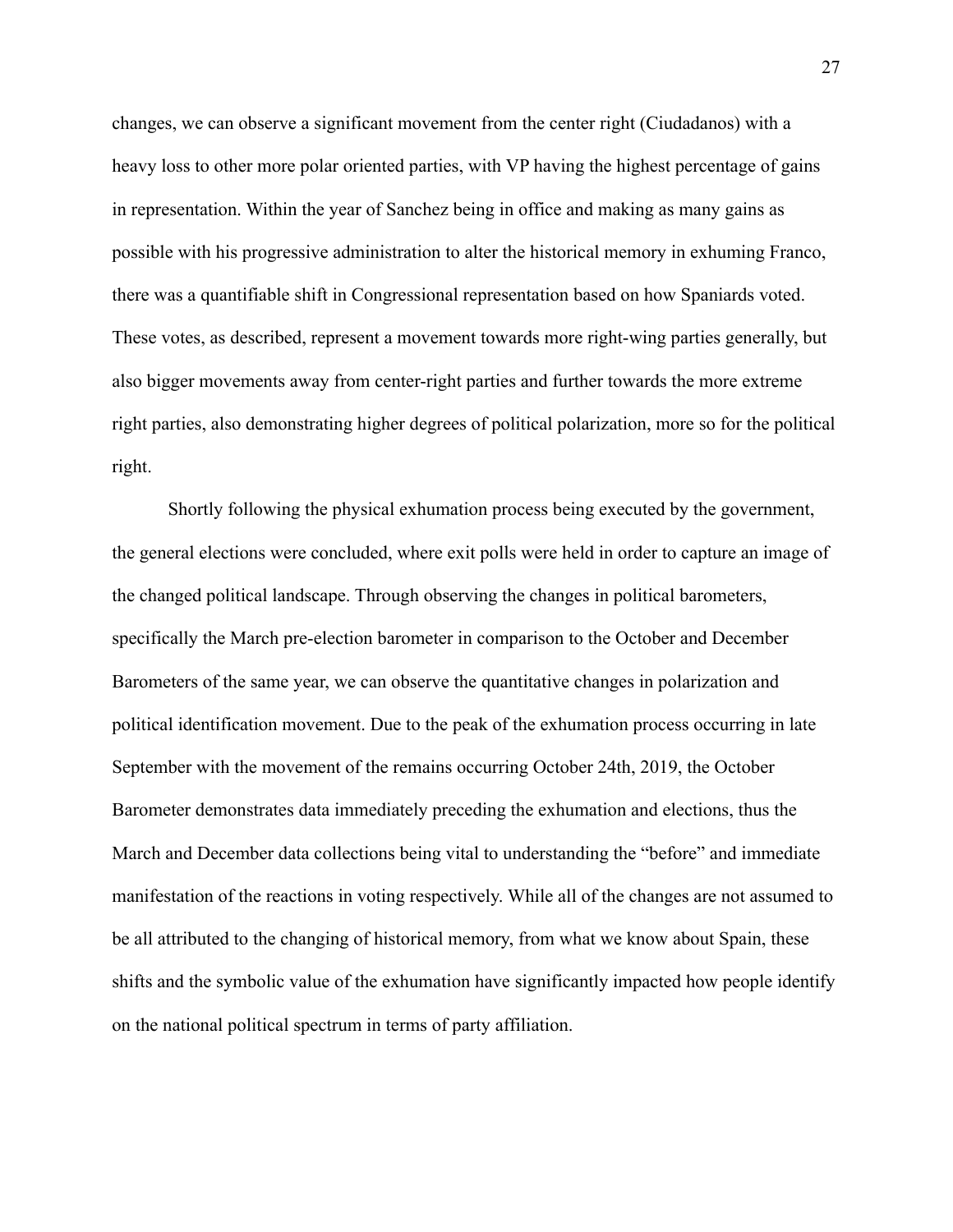Looking primarily at the differences in the political barometers from the Center for Social Investigations (CIS), it is important to note the differences in the survey types and attempt to identify the most equivalent questions within the studies in order to obtain the most accurate results in the changes over time. Both the March and October Barometers pertain to Pre-electoral General Election data and thus utilize similar if not the same questions, whereas the December Barometer surrounds Post-electoral sentiments in exit polls and additional specific election and policy questions. As a result, the questions vary from the March and October barometers; however, specific questions are included regarding how Franco's exhumation impacted how respondents voted and therefore it is important to note that while this specific survey differs, the responses assist in explaining the levels of polarization on behalf of exhumation, just in a different form.

In order to obtain the most accurate results on how political polarization occured, the question used for the March and October Barometers will be "In the general elections called for the [date of elections for April or November], which party or coalition do you think you will vote for?" (CIS 2019). The responses for the question in the context of the five parties being focused on in this project are as followed:

#### **MARCH 2019 RESPONSES**

PSOE: 18.9% PP: 8.5% Ciudadanos: 7.1%

UP: 4.4%

VP: 3.8%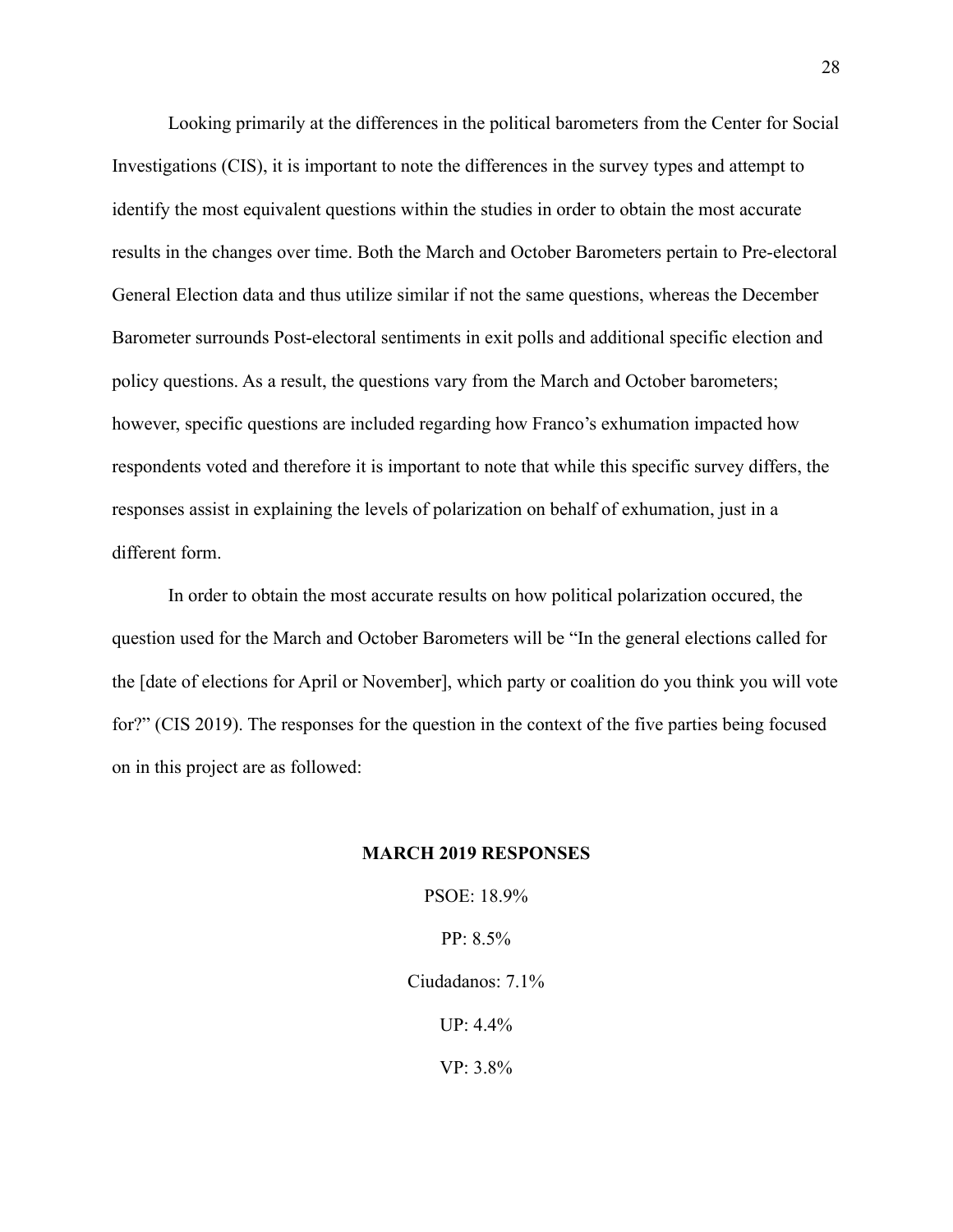#### **OCTOBER 2019 RESPONSES**

PSOE: 19.9% PP: 9.1% Ciudadanos: 4.2% UP: 5.7% VP: 4.0%

In viewing these numerical changes over the course of seven months with Sanchez in office, the focal point is the change seen in votes for the most center-leaning party, Ciudadanos. The only party having seen a decrease within the data, the party lost close to 3% of responses planning on voting for it, thus demonstrating the loss of support for the center party and movement towards either side of the political spectrum, resulting in polarization. All of the other four parties saw increases in expected votes according to the CIS, with VP seeing a 0.2% increase to UP with a 1.3% increase. Generally, as seen through larger gains on the left, the progressive policies of Sanchez, immediately prior to the exhumation itself, seemed to have a had a positive effect on support for more left leaning parties and effectively changing historical memory played a part in political polarization, as seen through the largest increase of the five in support for UP. In this data, it is demonstrated clearly that there were changes in the months of progress leading up to the exhumation and that voting/political party affiliation and elections were impacted by said progress, resulting in people voting for more polarized platforms than prior.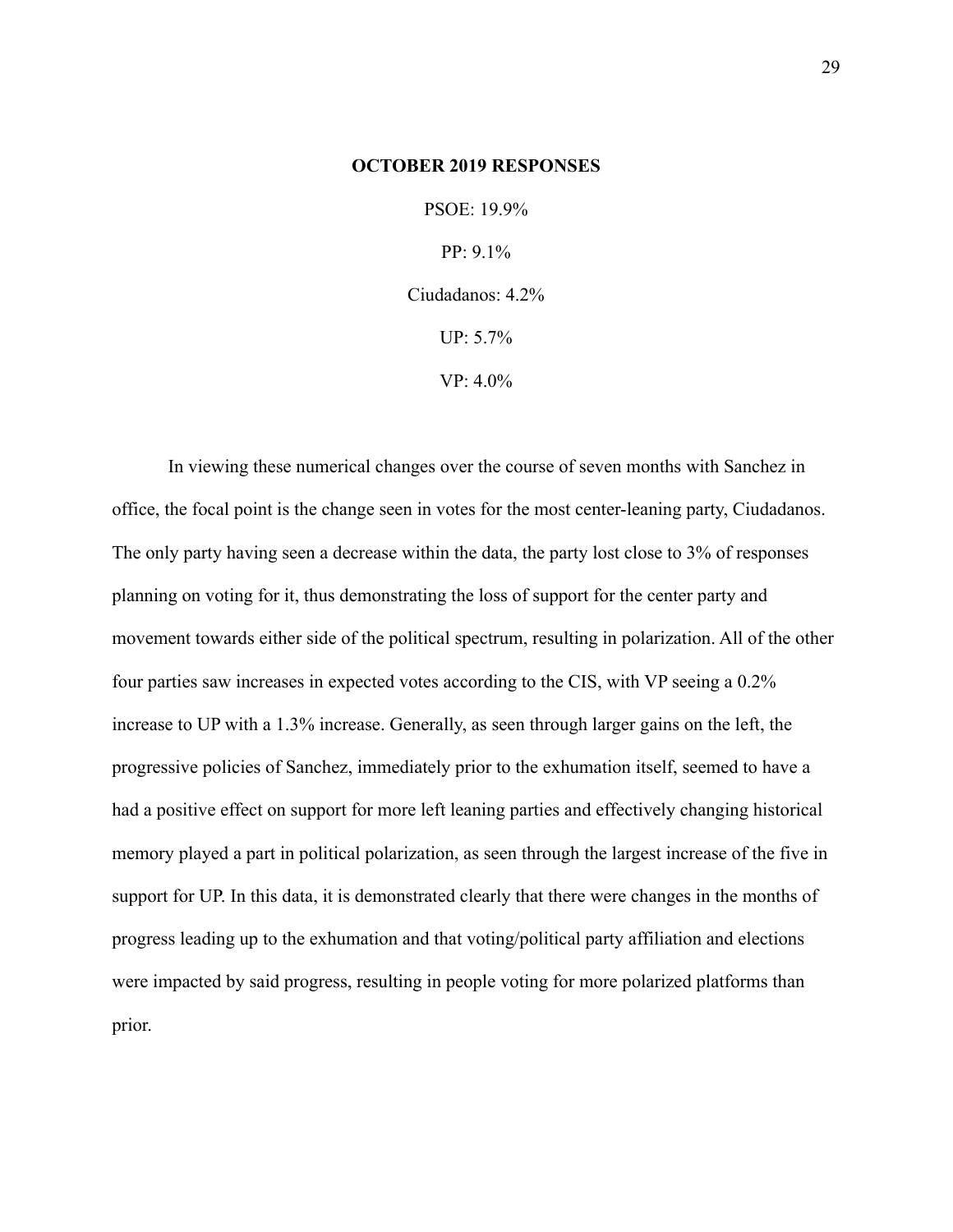In the December 2019 Barometer, the elections had passed and thus there was not a question equivalent to the other barometers; however, the survey includes a section of questions regarding the impact of the exhumation in voting decisions and how people were influenced by the situation. The first of the three questions in the section is "Did the exhumation of Franco have any influence in your voting decisions in the November 10th elections?". Out of the sample, 5.7% of respondents responded Yes, and out of those respondents, 11.1% said that the exhumation led them to change the party they had planned to vote for. From those who changed the party in which they voted for and were willing to answer which party they voted for in the election, the following results demonstrate the breakdown of the five parties in their votes:

#### **DECEMBER 2019 RESPONSES**

PSOE: 33.5% PP: 29.9% Ciudadanos: 10.4% UP: 5.9% VP: 5.9%

As stated before, because of the context of the differing surveys and the questions involved, these numbers cannot be compared equally to the other two barometers and their data: however, we can utilized observed patterns and attempt to apply them to the differing data to further explain the span of polarization as it relates to changing historical memory. Similarly to the changing political makeup of the Congress, the amplification of the decisions to vote for VP directly translates to further movement towards the far-right and polarization as a result of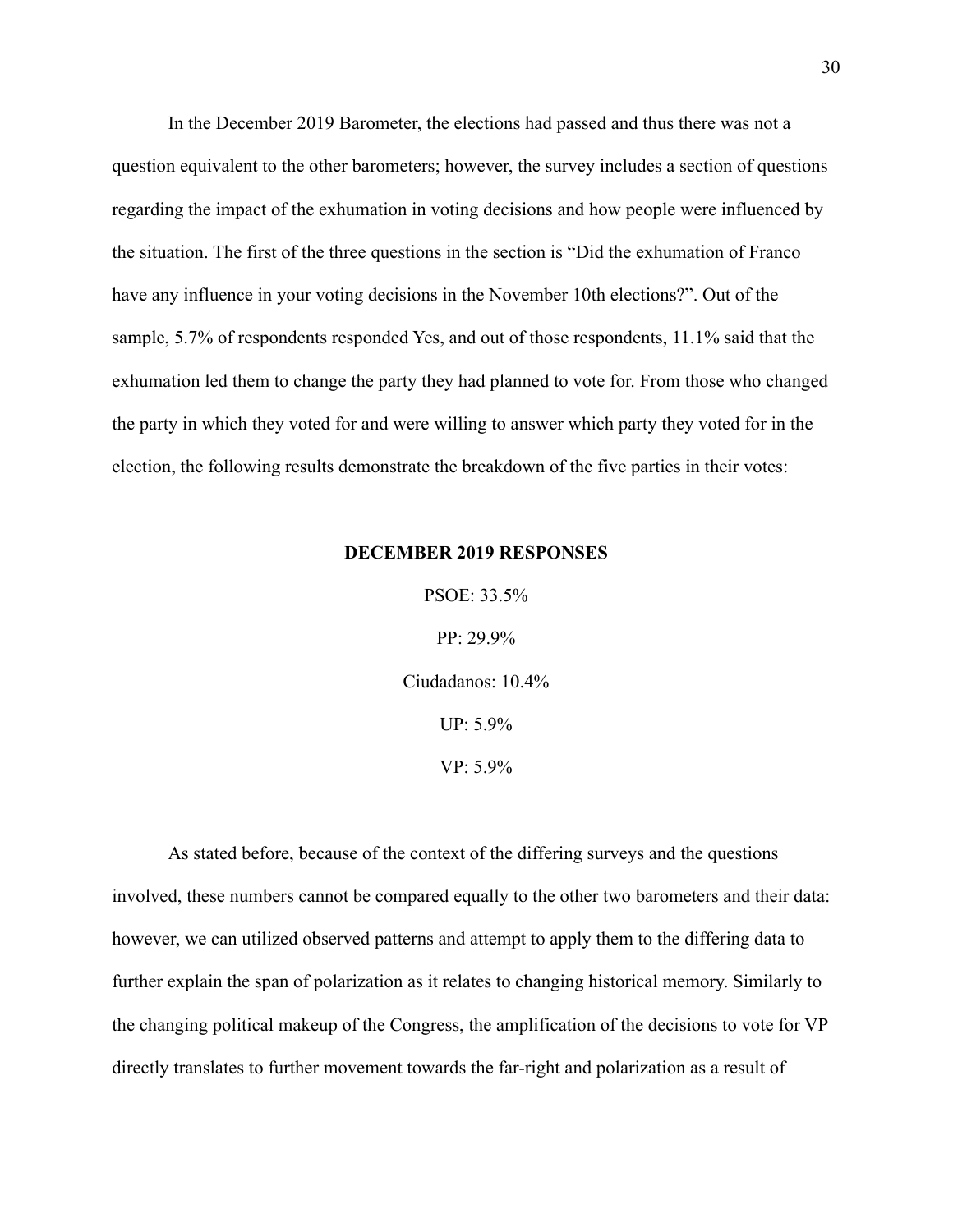exhumation, within the context of the December Barometer. Both VP and UP received the same amount of responses for voters that changed their political affiliation from exhumation, which furthers the actuality of polarization from the event. The growth of support for the PSOE because of exhumation as shown by the December data signifies support for the actions of Sanchez in symbolically condemning Franco and altering historical memory in that sense. Ciudadanos also does not receive the highest levels of support from exhumation and continues to decrease in supporters, signifying the same idea that the exhumation does attribute to movement away from centralized political parties, resulting in polarization.

When analyzing data, there are some important acknowledgements that need to be made. Data in and of itself is inherently political and in order to avoid the higher levels of bias that come with independent surveryors, the CIS is the golden standard for research in Spain, thus eliminating as much unwanted bias as possible. Additionally, the data only demonstrates the thoughts of those surveyed, which varies every time, as the barometers are compiled regularly without returning to the same respondents. Thus, while these results are being applied to a more broad account and are the most accessible way to complete the analysis of polarization as a result of historical memory, they do not completely represent the entire Spanish population accurately. Sample size is also another important factor, as depicted within the context of the December Barometer. The section of questions utilized progressed on the condition of specific response groups and thus decreased from a survey group of 4,804 to 272 to 30 based upon responses. Continually, this minimizes the application to a broader group; however, the data helps prove the existence of the correlation between polarization and exhumation and in order to analyze this relationship, I will be utilizing news articles and opinion pieces from different politically affiliated media outlets.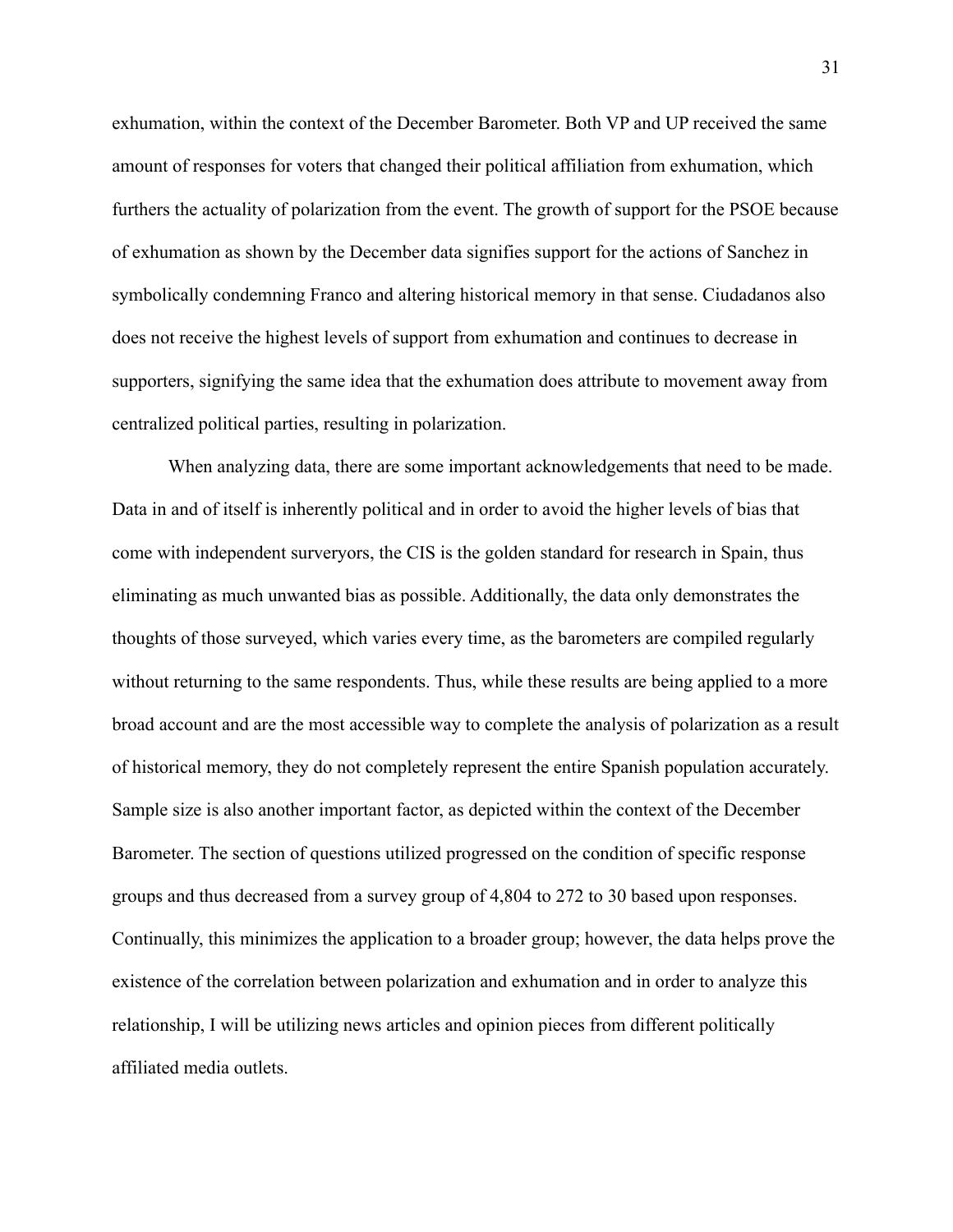#### <span id="page-33-0"></span>**Right-leaning Media Reaction to Exhumation**

One of the more pronounced socially conservative media outlets in Spain is La Razón, which within the context of this project will be utilized as a representation of generally right-wing opinions and news. In the following months after the exhumation, more and more articles and opinion pieces were released regarding the reactions to the exhumation and changing historical memory, often viewed as defamation of Spanish national pride and memory. An example of this comes in the form of an article titled "*Abuelo, ¿quién era Franco? ¿por qué le odian tanto*?"(rough translation: Grandpa, who was Franco? Why do they hate him so much?) written by Juan Chicharro Ortega, a military officer under Franco's fascist regime. In having his perspective under the publication of La Razón, it is clear to see the leaning of the newspaper outlet and the sympathy for past military officials from the dictatorship. The author of the article uses inflammatory language, insinuating the malintentions of Prime Minister Sanchez in exhumation and the banning of the Francisco Franco Foundation, in line with the prohibition of the glorification of the regime. Ortega claims that "*[el] uso continuado de la mentira y la manipulación responderán con maldad controlada*" (the continued use of lies and manipulation will respond with controlled evil) will cause more of the population to hate Franco (Ortega 2019). This language villainizing the administration driving the exhumation demonstrates a collective reaction of more far-right aligned persons and continues to further the divide between those attempting to retain the "truth" in historical memory (the right) versus those utilizing manipulation and lies to alter historical memory (the left) as identified by right-wing media. Ortega goes on to describe the high levels of censorship that can be expected through the continued support of Prime Minister Sanchez, by stating "*probable que de prosperar las intenciones del Sr. Sánchez estas líneas no podrán ser publicadas por ley*" (it is likely that if Mr.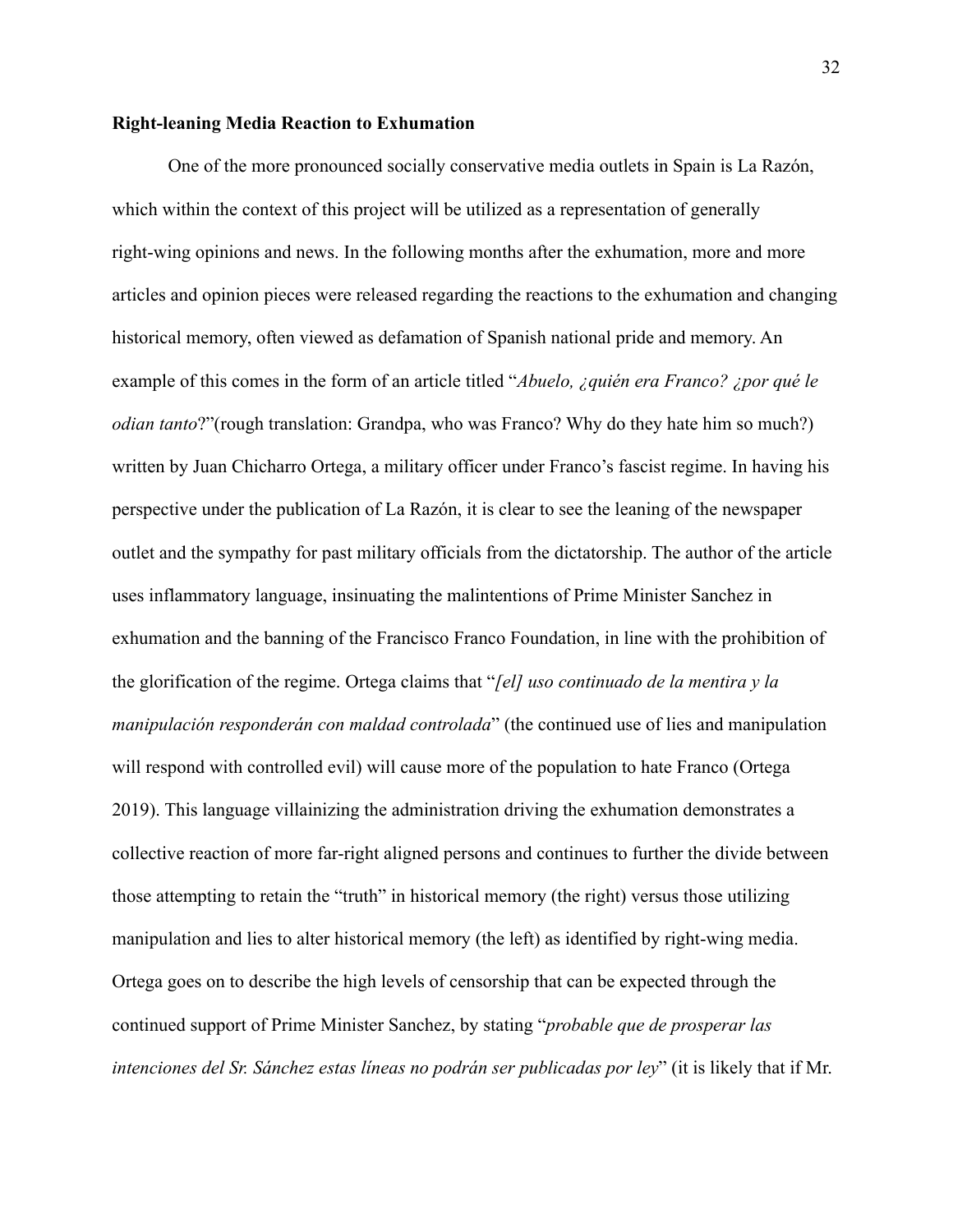Sanchez's intentions prosper, [the sentiments as expressed in the title of the article] may not be published by law) (Ortega 2019). This is to further the ideas of the left being malintended in limiting freedoms, censoring information, and manipulating the truth in changing historical memory in an attempt to gather support and in so, further polarize the political landscape.

While the Valley of the Fallen within the reach of the HML is a site that prohibits any acts that are inherently political or glorify Francoism, some events take place at the monument where those in attendance, being politically aligned with the far right, defy this clause. An article that covers these demonstrations and gatherings of those glorifying Francoism is "*Los nostálgicos de Franco celebran el 20-N divididos y repartidos en varios escenarios*" (Those nostalgic of Franco celebrate the 20th of November divided and distributed in various scenarios) written by Andres Bartolome. Bartolome is a common author for La Razón and is known to specialize in covering historical memory related events and stories regarding the legacy of Franco in Spanish society. One thing about this article that is important to note is the focus on the proximity in dates of Franco's exhumation (24/10/2019) to the anniversary of his death (10/11/1975). Due to the event of peak glorification and remembrance being as close to the manifestation of the rewriting of historical memory and Franco's legacy fractures further the political sphere by eliciting stronger reactions during these times and promoting Francoist ideology heavily in this short span. As described by the article, the anniversary of Franco's death a year after exhumation was characterized by a "*peregrinación al Valle de los Caídos*" (pilgrimage to the Valley of the Fallen) and a "*ofrenda floral en el cementerio de Mingorrubio*" (floral offering in the cemetery of Mingorrubio) (Bartolome 2020). These events demonstrate the heavy remnants of sympathy for Franco and his legacy by those on the political right and the high degree of loyalty Franco followers still have to glorify him. The language utilized like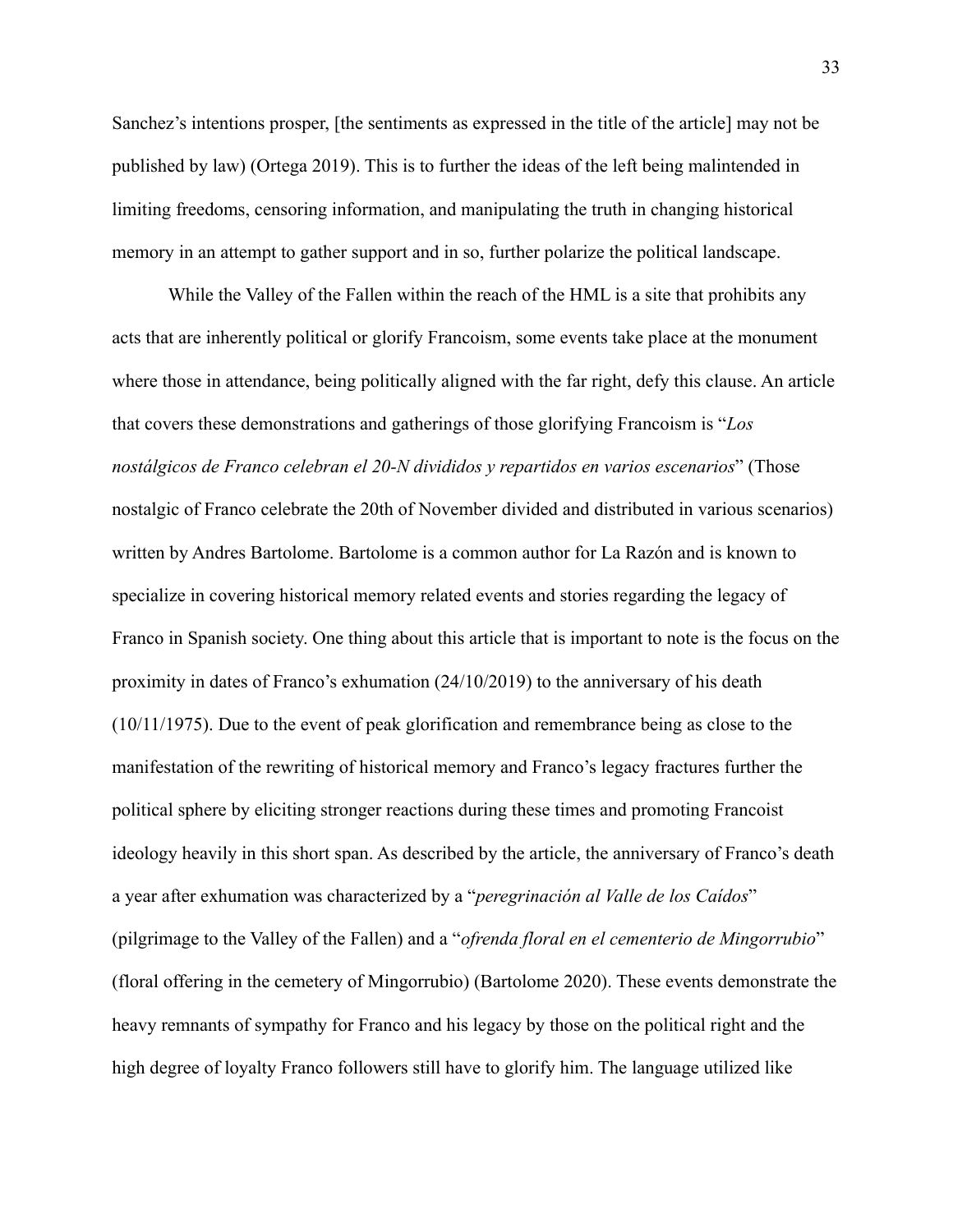pilgrimage and offering also parallel to terms used in a religious sense, furthering the overt glorification of the past dictator and his continued legacy in Spain. In these more explicit terms and the ignorance of the HML in the glorification of Franco at the Valley of the Fallen clause, it is observable that the firm stance of the political right to maintain a glorified memory of Franco only differentiates the parties further from the left, which makes extensive progress to revise national historical memory.

Other articles further the evidence for more polarized reactions on the right side of the political spectrum demonstrate melancholic nostalgia for the removal of Franco's remains from the Valley of the Fallen, and continually refer to the process and remaining followers almost in a religious sense. Another article published on La Razón, entitled "*Del Valle a El Pardo, la «película» de Moncloa para enterrar a los Franco*" (From the Valley of the Fallen to El Pardo, the Moncloa film to bury the Franco [spirit]) written by Andres Bartolome, utilizes the anniversary of the exhumation to portray sentiments of betrayal and emotional turmoil felt by those in the right-wing of the Spanish political sphere. In relation to the title, *El Pardo* is the location of the Royal Palace outside of Madrid where Franco resided when he was the head of the state and essentially where he stayed until his death. As a representation of where Franco lived out his life as well as his legacy, *El Pardo* and the Valley of the Fallen are two symbolic locations typically utilized by the current followers of Franco by the means of glorification and retaining historical memory as dictated by the pact of forgetting. By the title of the article alone, the remnants of the Franco spirit even in the anniversary of the exhumation as well as his legacy are still a keystone for the right leaning Spanish population and are increasingly involved in Spanish popular culture. Bartolome describes the setting of the mass at the Valley of the Fallen, primarily utilized as a catholic basilica, held on the one year anniversary of Franco's exhumation,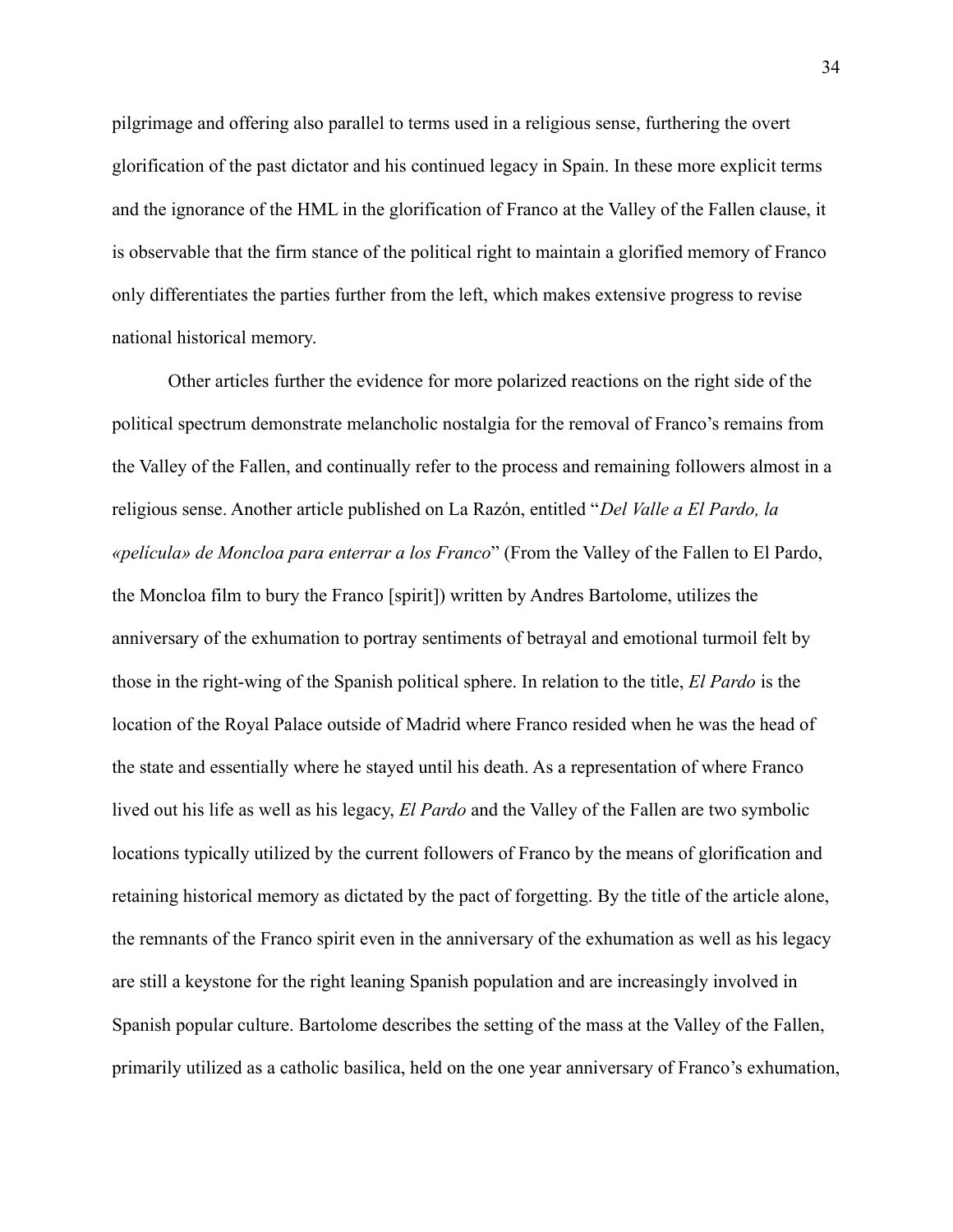where it "*llueve sin cesar…y una intensa niebla*" (it rains without ceasing and an intense fog) falls around the feet of the reporters (Bartolome 2020). Noting this specifically due to the parallels in the mood and weather, the author then continues to explain how there was a tense environment where people felt the need to write down all the details the next day to have and keep "*«muy vivo» el recuerdo*" (the memory very alive), demonstrating the continued dedication to retaining historical memory as it was prior to the changes made by the left-wing parties (Bartolome 2020). With the explicit somber attitude most have and the Franco spirit still ever present and alive in the Valley of the Fallen, historical memory in Franco and Spanish pride are still being unkempt by the political right, thus demonstrating a lack of support for the left parties agenda in changing it. While polarization is not something that the author observes within the dynamics of the mass on one year anniversary, the seemingly unchanged resolve of the political far right furthers them from the ever-progressive far left on the issue, thus increasing the metaphorical distance between the two ideologies on the political spectrum.

#### <span id="page-36-0"></span>**Political Right Reaction to the Political Left**

In observing the reactions of the far right-leaning media on the Spanish political spectrum to the exhumation itself, viewing how the left and far-left are portrayed in right-wing media can also be helpful in understanding how the changing of historical memory as seen in the exhumation can attribute to the conversation of political polarization. Within these articles, the general sentiment is that the left is insatiable in rewriting historical memory and institutionally condemning the Franco regime as that reflects in the political realm. In his article titled "*Pintadas contra Franco en la casa de la familia en A Coruña*" (Graffiti against Franco in the family house in A Coruña), Andres Bartolome shifts his focus from the usual glorification of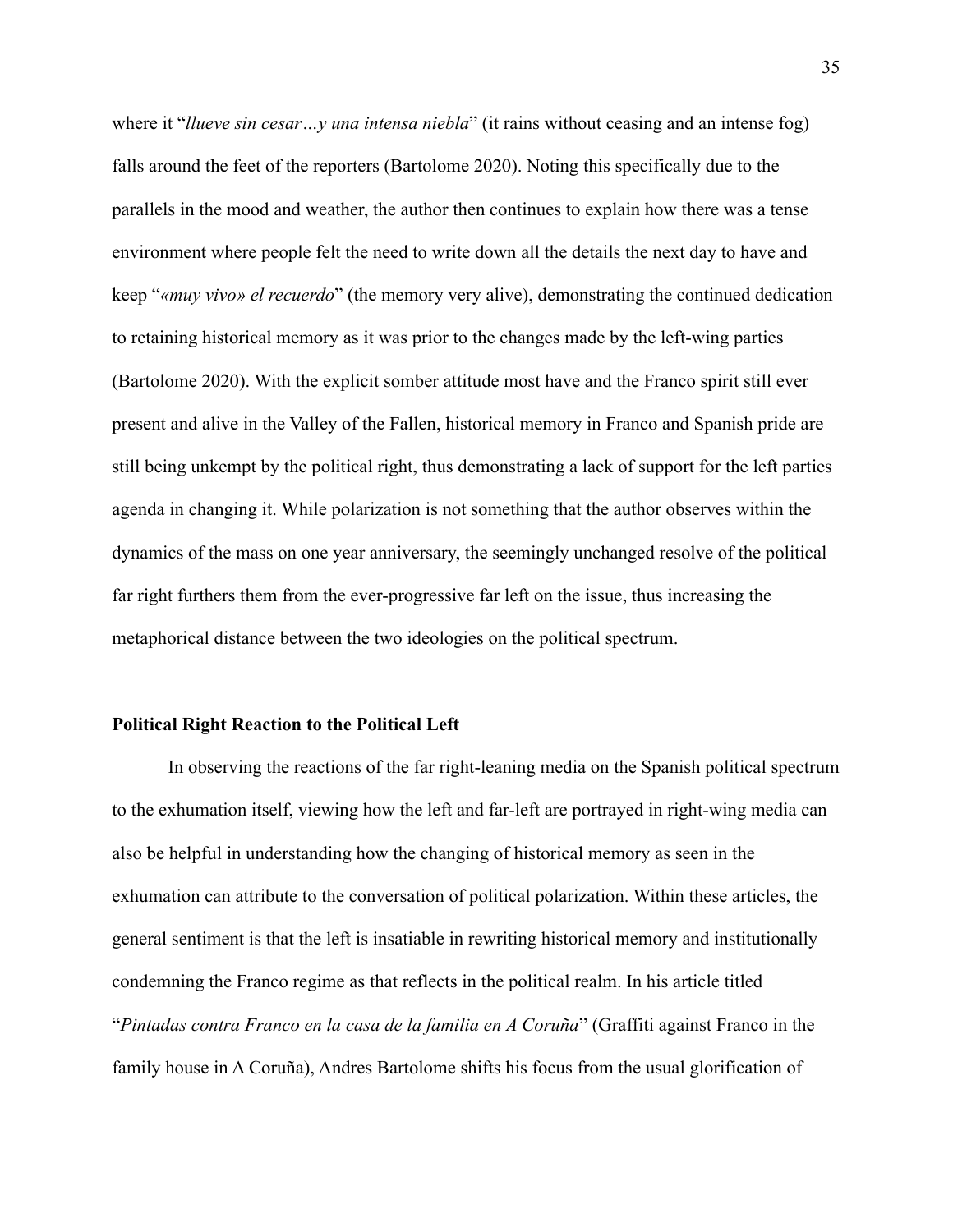Franco and modern day supporters to condemning the actions of the far left and the left-leaning government. The vandalism itself was attributed to anarchist groups and extremist left groups, and in spite of criticism against the actions of these groups, the focus of Bartolome in additionally addressing the states plans with the historical building further demonstrates the high degree of polarization and disdain for the left. The article includes that "*El inmueble es, junto con el Pazo de Meirás, una de las propiedades de la familia Franco que la Administración quiere recuperar*" (The estate is, with the Pazo de Meirás, one of the Franco family's properties that the Administration wants to recover), which expresses the desire for the left-leaning government to retake the property that historically belonged to the Franco family as a summer home (Bartolome 2019). This follows the sentiment of "*Devolved lo robado*" (return what was stolen), one of the graffitied expressions in the estate, as it is located in Galicia, the autonomous region with the most violence and repression under the Franco regime (Bartolome 2019). In spite of the right-leaning parties and media supporting the Franco family's retention of the property, as a continuation of the memory and legacy of Franco, the government and other left-leaning parties are further progressing to revise historical memory in obtaining justice for the losses suffered as a result of the dictatorship. The article poses this expression of justice through the public retaking of the estate as the left stripping the family of their memory of Franco, thus furthering the idea that the left is insatiable and polarizing the political landscape.

Another example of the attempts at continued progress as perceived by the right media comes in the reactions to protests in Madrid regarding prevarication. Shortly after the exhumation, president of the Plenary Borja Fanjul advanced the agenda of dismantling a memorial for the victims of the Civil War, in order to place a more natural monument without names or specific recognition, but to recognize more general loss from the war (Echagüe 2019).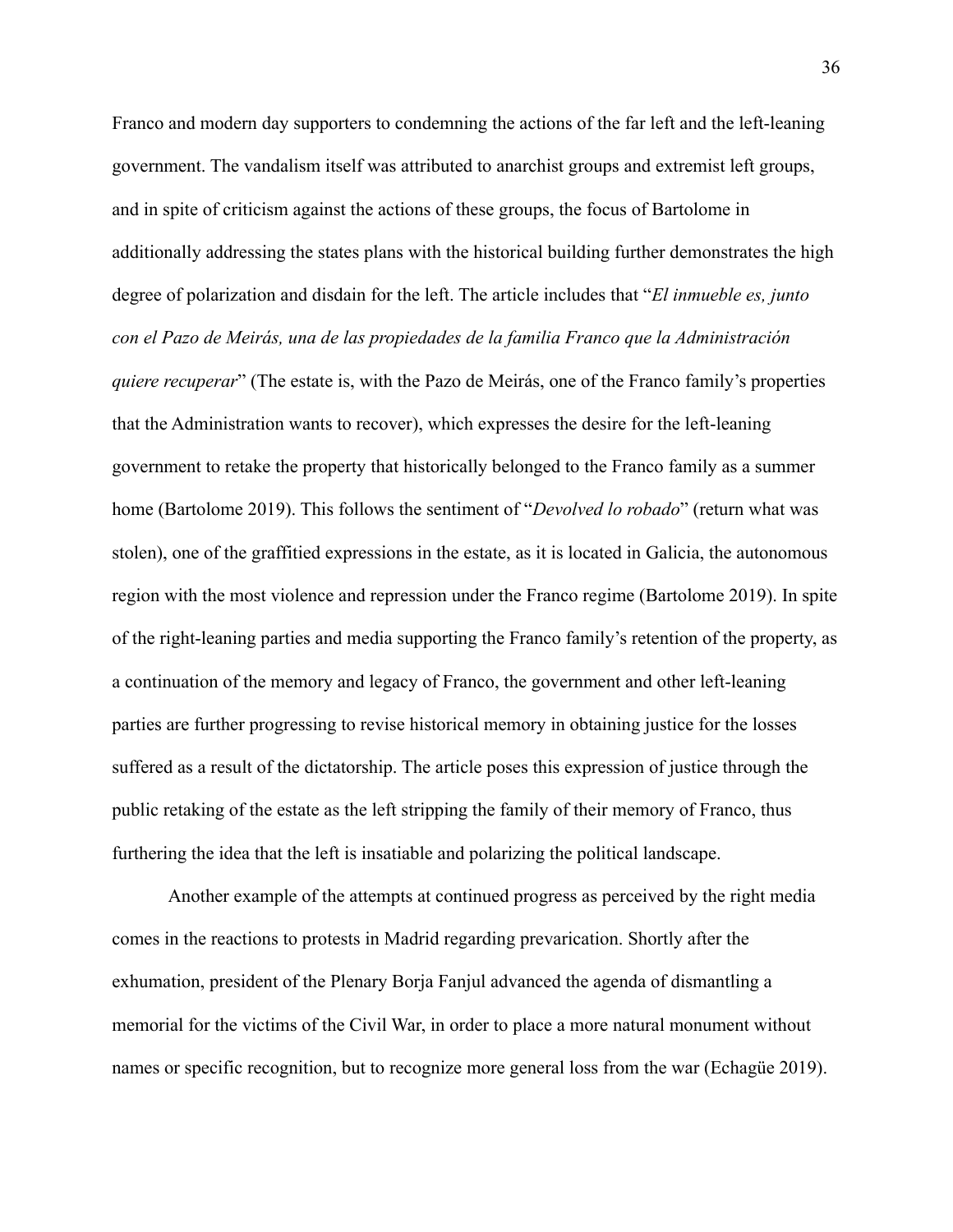Fanjul, being a notable member of the PP, aligned with more right-leaning ideology and through this action, is seen to shift historical memory to a more general sadness so as to not emphasize the specificities or that vast hardships many victims' families still face today. The overt reactions against this decision of Fanjul by more left-leaning protestors is shown in a negative life, specifically for that of "*el portavoz municipal del PSOE, Pepu Hernández, que se ausentó del Pleno para acudir a la concentración*" (the municipal spokesman of the PSOE, Pepu Hernandez, who was absent from the Plenary to attend the concentration)(Echagüe 2019). In addition to the aggressive attitude the author shows the protestors to have, Echagüe, a long-standing employee of La Razón and right wing media, focuses on a member of the government missing work in order to protest as well. Like in other governments globally, serving as a representative of the state holds a certain level of national responsibility and pride and to be absent to promote a more polarized agenda is highly looked down upon, specifically by the right-leaning parties. In Hernandez being absent and continuing to advocate for progress in remembrance and more explicit changes to historical memory, the actions elicited negative reactions from his right-wing counterparts and the focus on his absence in the article reflects these ideas further. In spite of the success the protests had, ending with Prime Minister Sanchez publicly stating the plaque with names shall remain in order to show a "*compromiso con la memoria democrática*" (commitment to democratic memory) by the government (Echagüe 2019). This event, as a focus of the article, demonstrates a continued perseverance of the left in trying to change historical memory and countering the actions of the right in the government, thus presenting as polarization within the Spanish political sphere.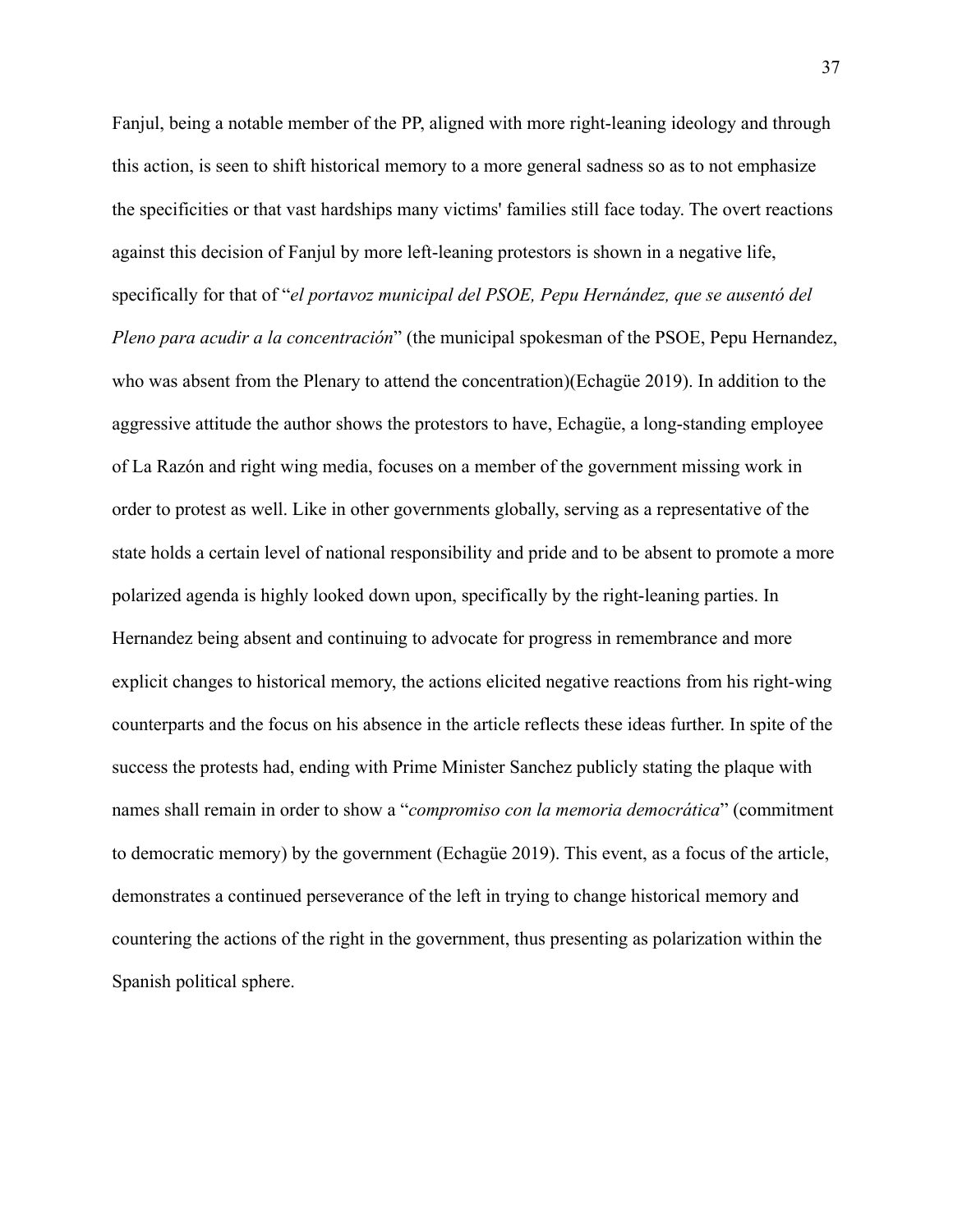#### <span id="page-39-0"></span>**Left-leaning Media Reaction to Exhumation**

While La Razón is one of the more notable right leaning media outlets within Spain, Público provides many left-leaning party supporters with information and is known to have a rather liberal view of most political issues. In the months following the exhumation, contrary to the right-leaning reactions as illustrated previously, most articles articulated a sense of desire for further progression and described the exhumation as a beneficial first step towards a long journey of rebranding Spanish historical memory. In Mario Villar's article entitled "*El Relator de la ONU dice que exhumar a Franco no es abrir heridas, es cerrarlas*" (The Rapporteur of the UN says that exhuming Franco is not opening wounds, its closing them), the promotion of the benefits of the exhumation are amplified and shown in a positive light. By highlighting the words of the Fabián Salvioli, "*el relator especial de Naciones Unidas para la promoción de la verdad, la justicia, la reparación y las garantías de no repetición*" (the United Nations special rapporteur for the promotion of truth, justice, reparation and guarantees of non-repetition), the reaction of the left to exhumation is more easily identified (Villar 2019). In alignment with the international left in promoting truth and movement away from the pact of forgetting, the Spanish political left depicts a further movement away from the right, thus increasing levels of polarization. The article presents Spain as 'madura' (mature) and continues to express the necessity that was Franco's exhumation in healing Spanish memory of the war. With the notion of the various benefits of exhumation for closure for the families of Spanish civil war victims, the manner in which left-leaning media presents changing historical memory is placed in a helpful, necessary, and primary light, as a beginning step for the process of healing. Villar notes that "*la exhumación del dictador no permite por ahora cerrar un capítulo de la historia española, pues quedan muchos asuntos de Memoria Histórica pendientes*" (the exhumation of the dictator does not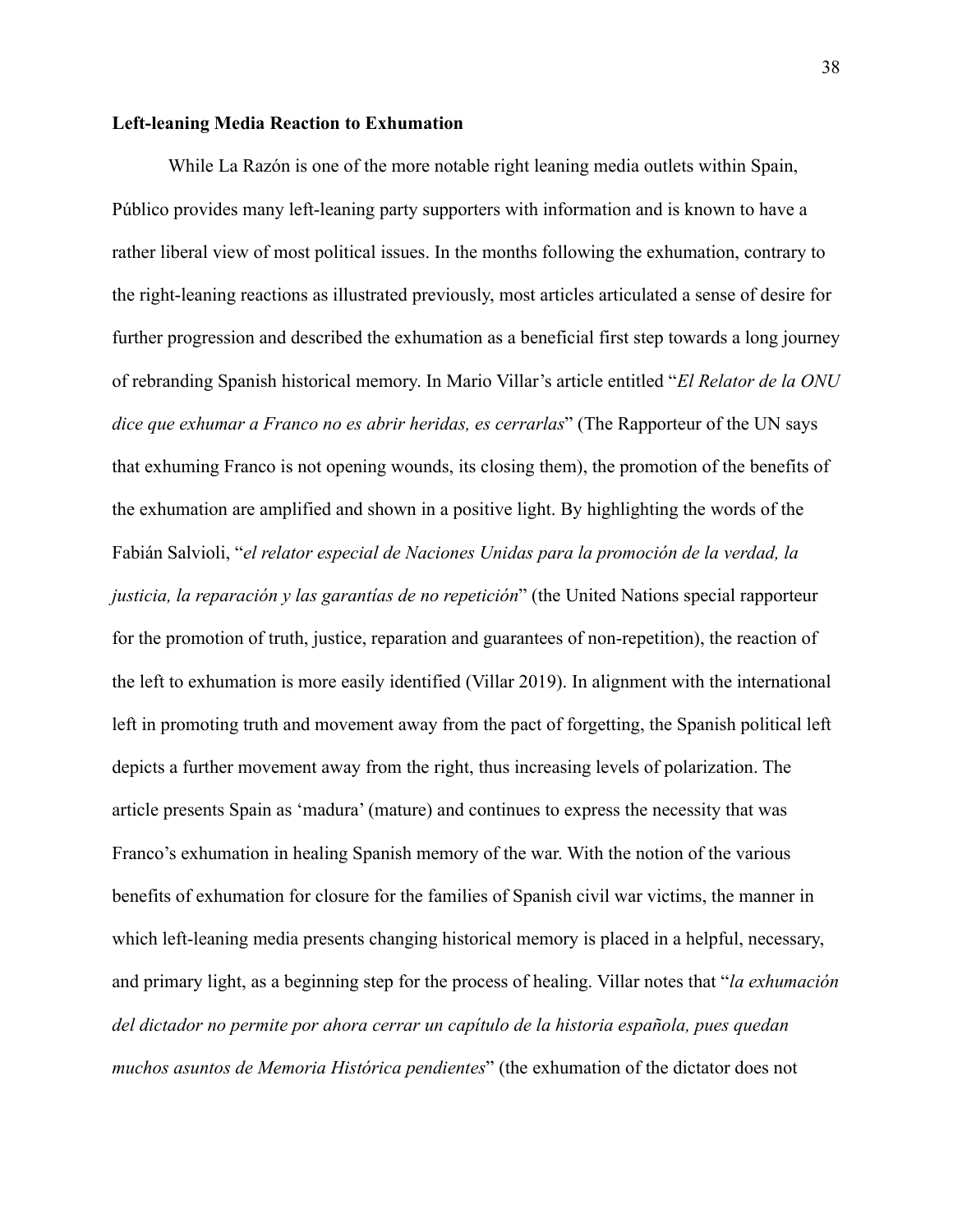allow for a chapter of Spanish history to be closed for now, since there are many pending issues of Historical Memory), which demonstrates the continued progression and foreshadows the next steps regarding the renewed configuration of historical memory by the political left (Villar 2019).

As mentioned previously, while the political left, through PSOE Prime Minister Pedro Sanchez, made great strides in rewriting historical memory in the physical exhumation of Franco and emphasis of carrying out the goals of the HML of 2007, the further left parties like UP and Más País advocated for more progressive action. The same day as the exhumation of Franco from Valley of the Fallen, the article "*Podemos y Más País piden más avances para hacer justicia con las víctimas del franquismo*" (*Podemos* and *Más País* ask for more advances to do justice for the victims of Francoism) was published as written by Beatriz Gallego. While the exhumation was presented as a culmination of the PSOE's progress towards a more open and honest truth regarding the Civil War, and in and of itself was a struggle to accomplish against strong institutional forces in support of Francoism, more extremist parties as they emerged in the 2010's openly expressed future plans to continue progress in receiving justice. Opening with the statement that "*La exhumación de Francisco Franco no es suficiente para hacer justicia con las víctimas de la dictadura y cumplir con la Memoria Histórica*" (the exhumation of Francisco Franco is not sufficient to do justice for the victims of the dictatorship and comply with Historical Memory), the author emphasizes the necessity for further progress and that exhumation itself does not stand alone in altering historical memory in Spain (Gallego 2019). The article continues to explain how there is a lack of victory for any party, as symbolically meaningful as the exhumation is, there needs to be more of an emphasis on further actions to promote justice for those affected by the Civil War and a continuation of legal action in support of rewriting historical memory. She goes on to even criticize the PSOE led government in saying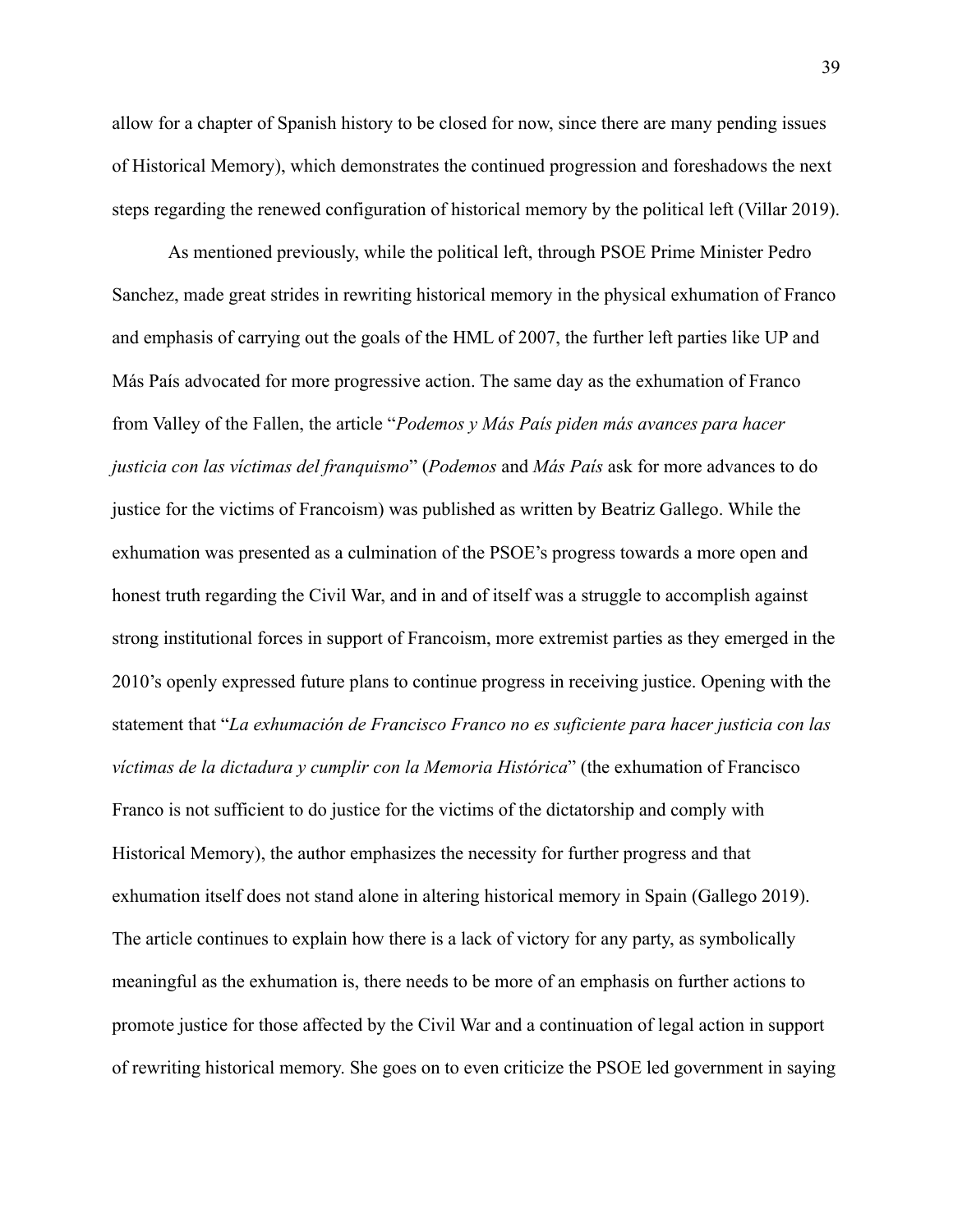that the exhumation still benefited "*las oligarquías que se enriquecieron con la dictadura*" (the oligarchies that got rich with the dictatorship), meaning that the publicity and benefit the government received was one of the partial motivators for exhumation (Gallego 2019). The explicit representation of the remnants of Franco in the government, even among the left-wing parties and the accused clouded motivations as noted by the far left demonstrate the extremist parties movements away from the standard political left in Spain and the desires for more radical reform depicts the party's as moving further left politically, thus fitting in with the predicted lines of polarization.

Only one month after the exhumation, there were rallies and protests held by the political right in Spain, advocating for the public disregard and removal of the HML, as a result of the utilization of the law to exhume Franco. These heightened sentiments, while previously rather undisputed or brushed off by the political left, attracted further left-leaning groups with specific missions to react against the political rights messages. During the rally held by the Association against the HML on 11/24/2019 in Madrid, six members of FEMEN, a renowned extremist left group, specifically associated with feminist movements, interrupted the march with messages condemning the political right on their chests. "*La manifestación "de afirmación nacional" y "en contra de la profanación del Valle de los Caídos*" (The demonstration "of national affirmation" and "against the desecration of the Valley of the Fallen") elicited strong and blatantly more extreme reactions from the far-left than before the exhumation due to the more highly polarized political climate in Spain (EFE 2019a). The women from FEMEN carried phrases like "*Al fascismo ni honor ni gloria*" (to fascism neither honor nor glory), overtly in opposition to the people present at the march and done in order to present an unmistakable message in opposition to the glorification of the dictatorship (EFE 2019a). Due to the high levels of collaboration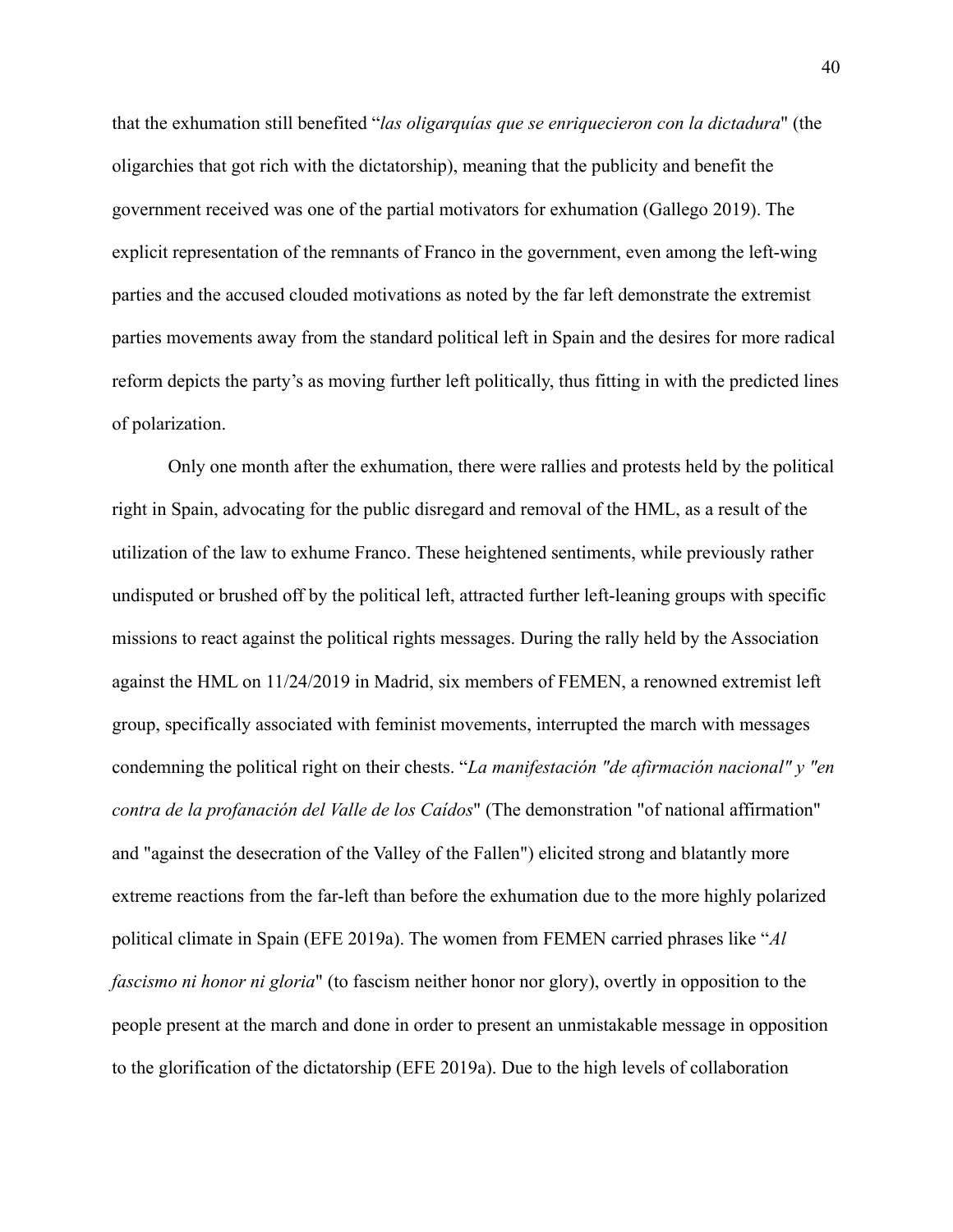FEMEN and UP have with each other in political movements, the relationship and presentation of the extremist left women within the march represent the growing separation between the far-left and far-right movements in Spain by the interruption and opposing sentiments. Within this statement, the far-left further separates the divide between both sides of the political spectrum by amplifying the conflict and deliberately interrupting opposing gatherings, showing more evidently the growing fractures and polarized political climate.

#### <span id="page-42-0"></span>**Political Left Reaction to the Political Right**

To replicate the sentiments studied prior of the right-leaning media viewing the left to observe polarization, the following section will utilize articles from left-leaning media to identify further reactions to the right-wing that inherently add to the overall conversation of political polarization in Spain. As mentioned previously, the overall sentiment of the Spanish political left, specifically the more extremist parties, is that exhumation was a stepping stone for further progress in the development of a new national historical memory that delivers justice and acknowledges the tragedy of the civil war. In looking closer at two articles from Público specifically regarding the right-wing of Spanish politics, the general sentiments of the left regarding the opposing reaction following exhumation can be clearly observed in how they fit into the overarching question of the amplification of the polarized political sphere in Spain. Beginning with the article "*El problema hoy no es la exhumación, el problema es que se vota a Franco*" (the problem today is not the exhumation, the problem is that Franco is voted for), the author clearly articulates the views of the left in believing that the right-wing of national politics remains a problem in spite of the progress that has been made. Published on the same day of the exhumation, the article condemns the Franco sympathizers commonly associated with the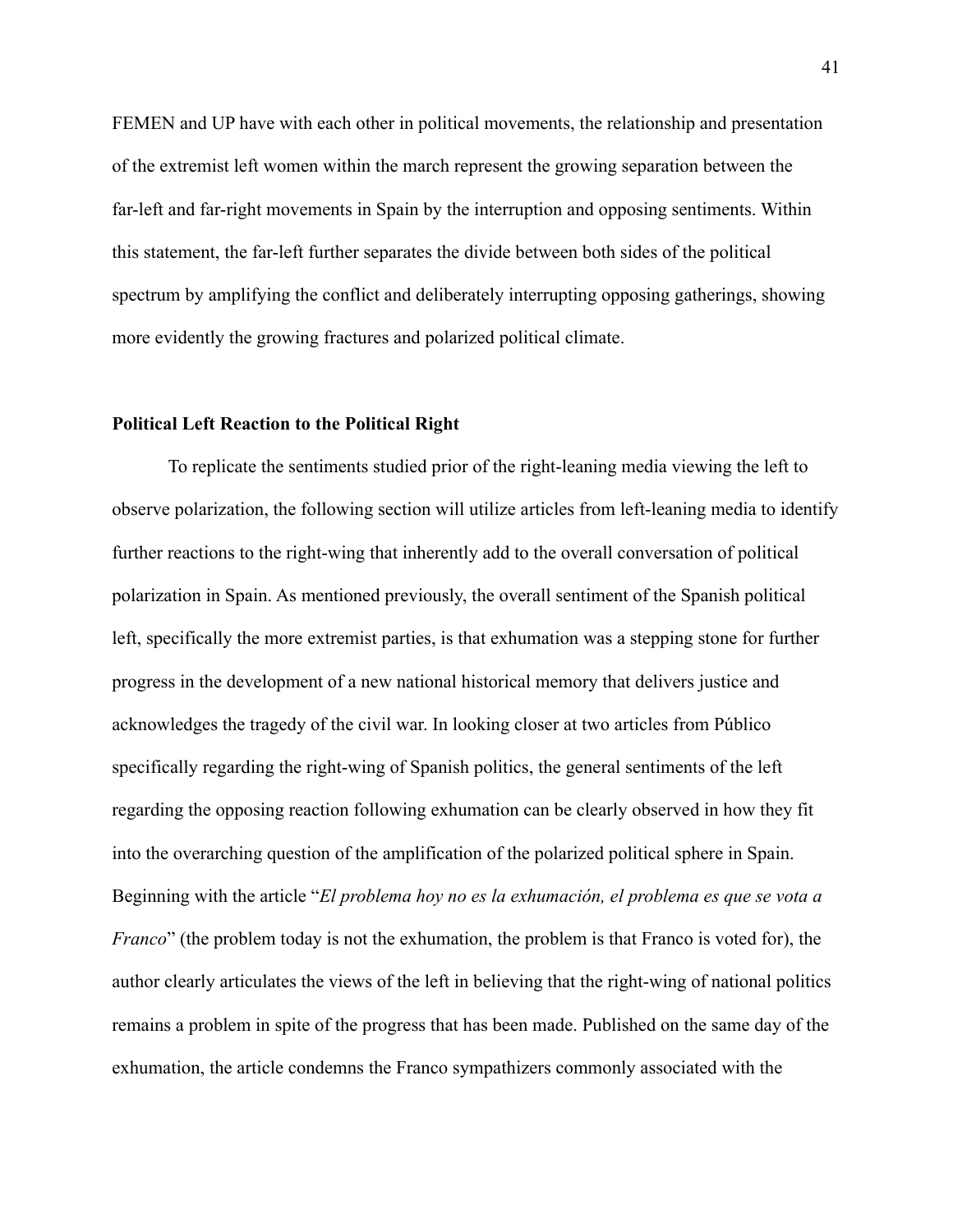Spanish far right and targets them as the problematic sect of the nation's issues. Unlike the political left, which celebrated the exhumation as a monumental step in rewriting historical memory, the political right, specifically the PP and Ciudadanos, took advantage of the day to reveal a new "*mensaje institucional: "¿Pasado o Presente? Futuro". "El pasado, pasado está"*" (institutional message: "Past or Present? Future. "The past is in the past")(EFE 2019b). This message reinforces the ideas represented in the pact of forgetting and focuses on the retention of historical memory instead of reintroducing the realities of the Franco regime into society. By mentioning this side by side with the celebratory remarks from the left poses the political right with a bitter resolve and in a more or less negative light. The article as a whole problematizes the actions of the right in a stark contrast with the political left making progress through executing exhumation, thus backing up the ideas of the increasing fragmentation and political polarization within Spain.

Similarly, in another article condemning more far-right political actors, an author by the name A.T., well-known for explicitly left-leaning views, provides a more simplified analysis of where the different parties stand and problematizing the political right in the attempts to decelerate the progress of the political left. Titled "*Entre la derogación de la Ley de Memoria y devolver lo robado por el franquismo*" (Between the repeal of the Memory Law and returning what was stolen by Francoism), the article criticizes heavily the remnants of the Franco regime in the contemporary Spanish political sphere and the political right's blatant disregard for legislation regarding historical memory. The description of the article is as follows: "*Las derechas (PP, Cs y VP) abogan por ignorar o, directamente, derogar la Ley de Memoria Histórica, mientras que las fuerzas progresistas (PSOE, UP y MP) defienden profundizar en derechos para las víctimas de la dictadura.*" (The right (PP, Ciudadanos and VP) advocate to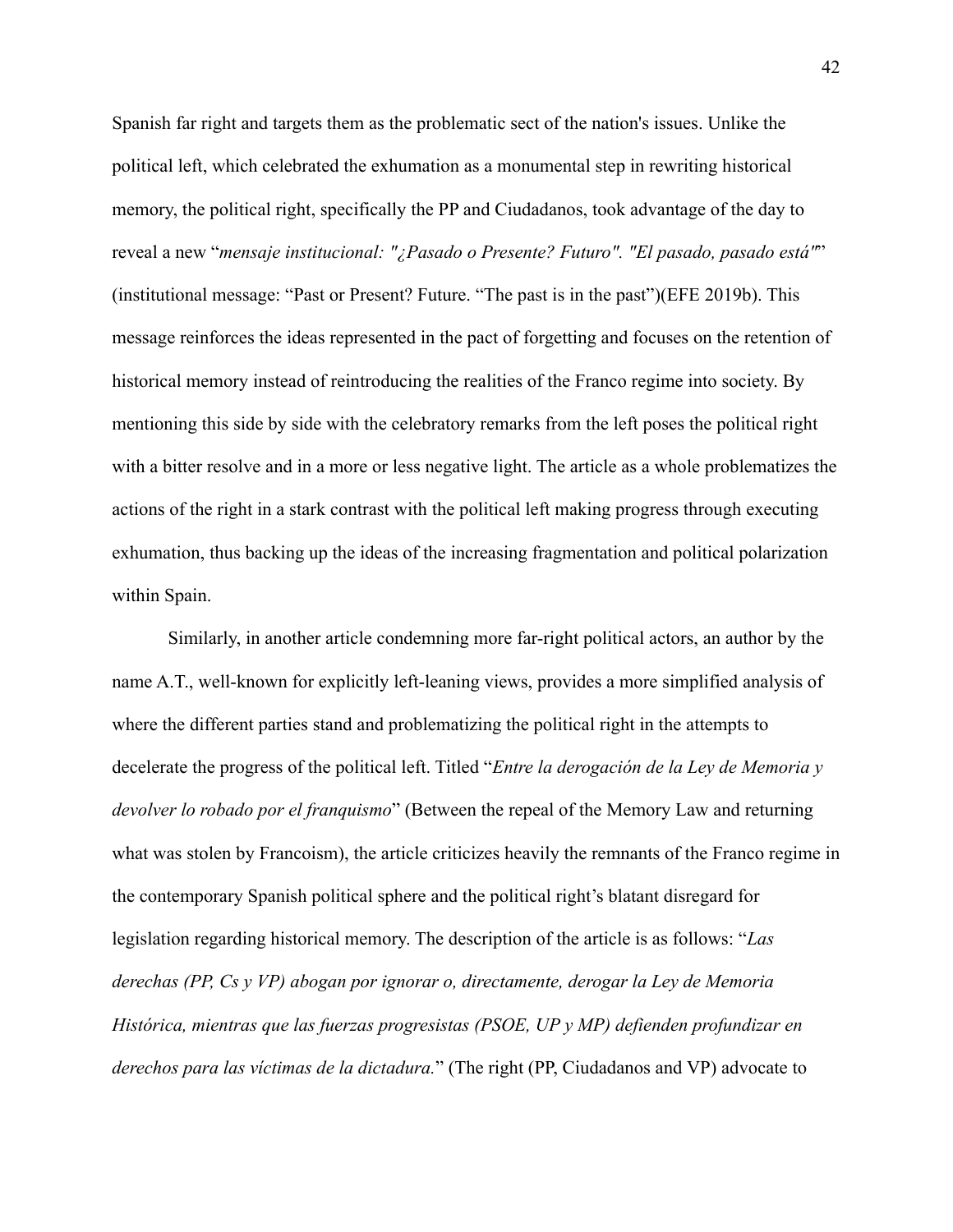ignore or directly repeal the Historical Memory Law, while the progressive forces (PSOE, UP and MP) defend to further the rights for the victims of the dictatorship.)(A.T. 2019). Within one sentence prior to the prose of the article itself, the author clearly depicts the completely differing agendas of the political spectrum and the apparent polarization within Spanish politics in regards to historical memory. VP, the most right-leaning party, is described to want the complete dismantling of the HML, with further progress being illustrated as a desire of UP, one of the most left-leaning parties represented in the Spanish political sphere. As represented within the article, the lack of consensus or compromise and the opposing directions in the desires and goals of the ideologies regarding historical memory and the exhumation of Franco leads to greater levels of fragmentation and polarization within Spanish politics.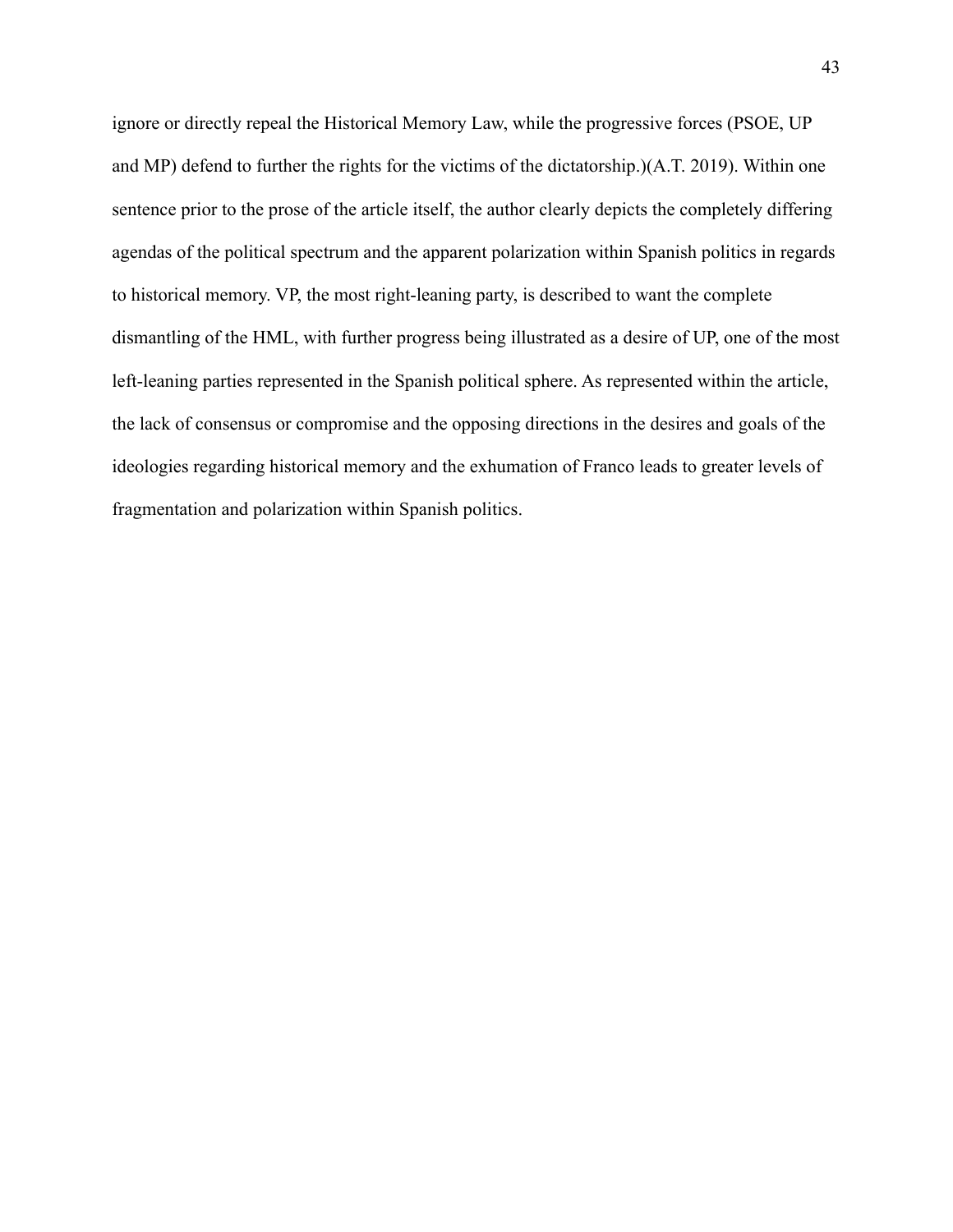#### **Chapter 6: The Origins of the Democratic Memory Law**

<span id="page-45-0"></span>In spite of the large depths of analysis of the immediate reactions to exhumation being the main focus of this project, the progression of the polarized political climate within recent years has fostered the development of a new piece of legislation that is still undergoing the legal process in Congress. Understandably named the Democratic Memory Law, the bill began to undergo official congressional hearings in late July of 2021 and has yet to reach a decision regarding its passing or implementation. In the constraints of time, due to the still developing nature of the bill, the information being analyzed within this project will be limited to December 10th, 2021, which began the last recess of the 2021 calendar year for the Congress of the Deputies. Although the progress of the bill could be an interesting project to examine in the future alongside its potential developments, the progress of the bill until 12/10/21 will be helpful in the span of this specific project in fitting into the larger picture of political polarization and historical memory. There is enough information regarding how the right-wing is reacting to the further development of the left's plans to continue revising historical memory, which is clearly depicted in the progress, even with having to limit the timeline. By examining the current manifestation of the current policy in the form of the Democratic Memory Law, as advocated more for by more left leaning delegates in the Congress, we can understand the situation as an ongoing and progressing topic of conversation.

Primarily, the emphasis being placed on continued development of historical memory is driven by growing levels of polarization and the desire for progress from the political left in Spain, in addition to added pressure from the United Nations to continue movement away from the glorification of the Franco regime (APL 2021). Within the proposed legislation itself, there are five main sections that group the more than 60 objectives together and they are as follows: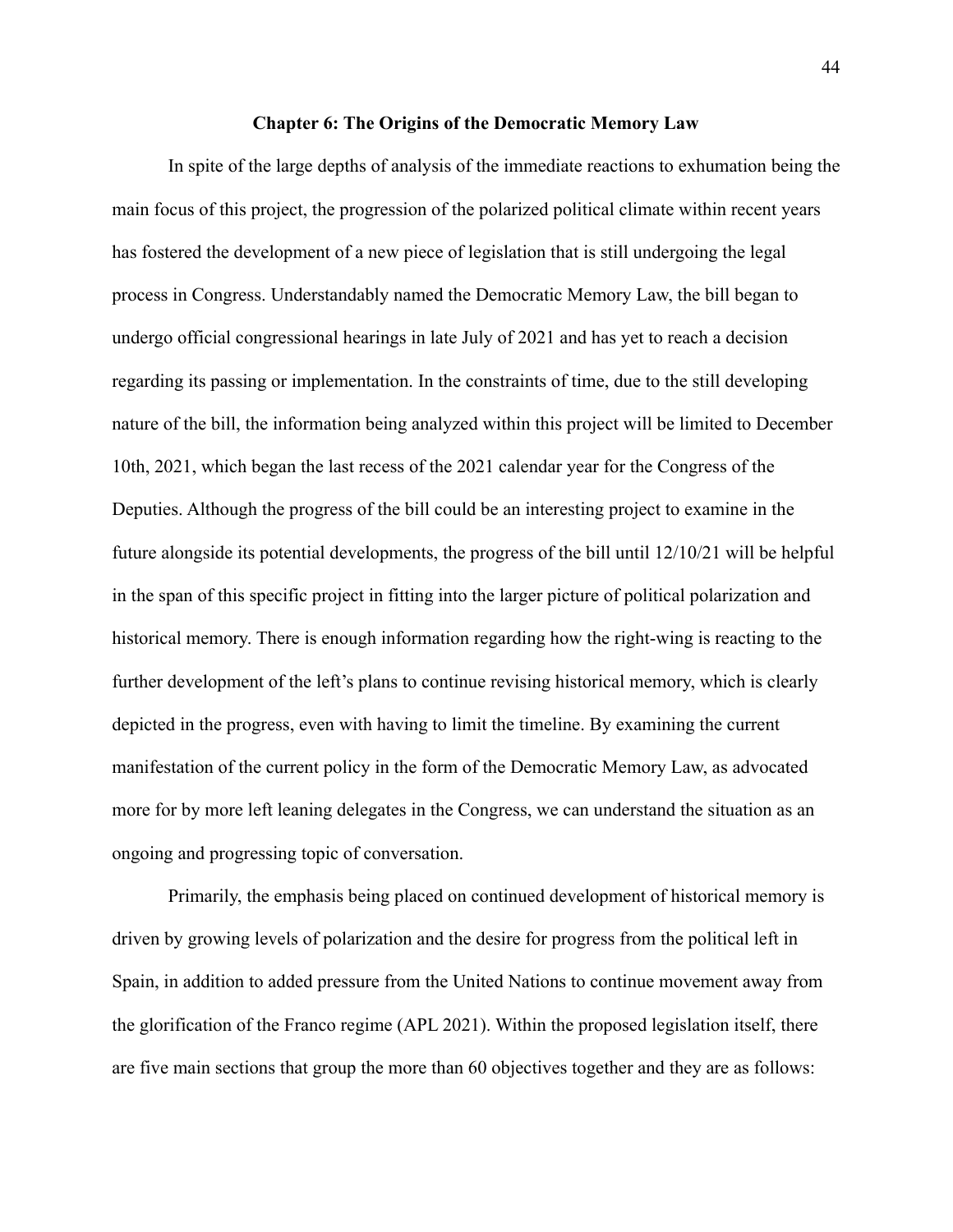- 1) Establishing the general disposition and purpose
- 2) Defining and recognizing the victims
- 3) Laying out various central policies of democratic memory
- 4) Recognizing those who have worked to defend democratic memory and establishing a new Council of Democratic Memory
- 5) Laying out the sanctions regime for violations

These groups together compile clauses that cover victims of the war and their families, further actions to condemn Franco and handle violations of rules within the political sphere. These pillars together were included specifically to address the shortcomings of the HML, as there was a lack of enforcement and little to no recognition for the victims actually done, mainly due to the more general language in conjunction with a politically opposing successor. As mentioned previously, the political environment in which the HML was introduced was much more closed and the lack of precedent and openness regarding Franco and contemporary opposition was not normalized and thus, the Law was constrained to a more centralized political sphere. Conversely, in a more polarized climate due to exhumation and differing ideas of what should come of historical memory in society, the Democratic Memory Law has had the opportunity to utilize more progressive language and attempt to have a larger more explicit impact on society. Of these groupings listed above, the most prominent backlash from the right as seen within congressional talks and outwardly reactions in interviews falls under the fourth and fifth groups specifically in how involved the government is in condemning the continued glorification of Franco. The conflict seen over these clauses boils down to the fact that "Human rights organizations are urging the government to advance the Act in the name of justice, while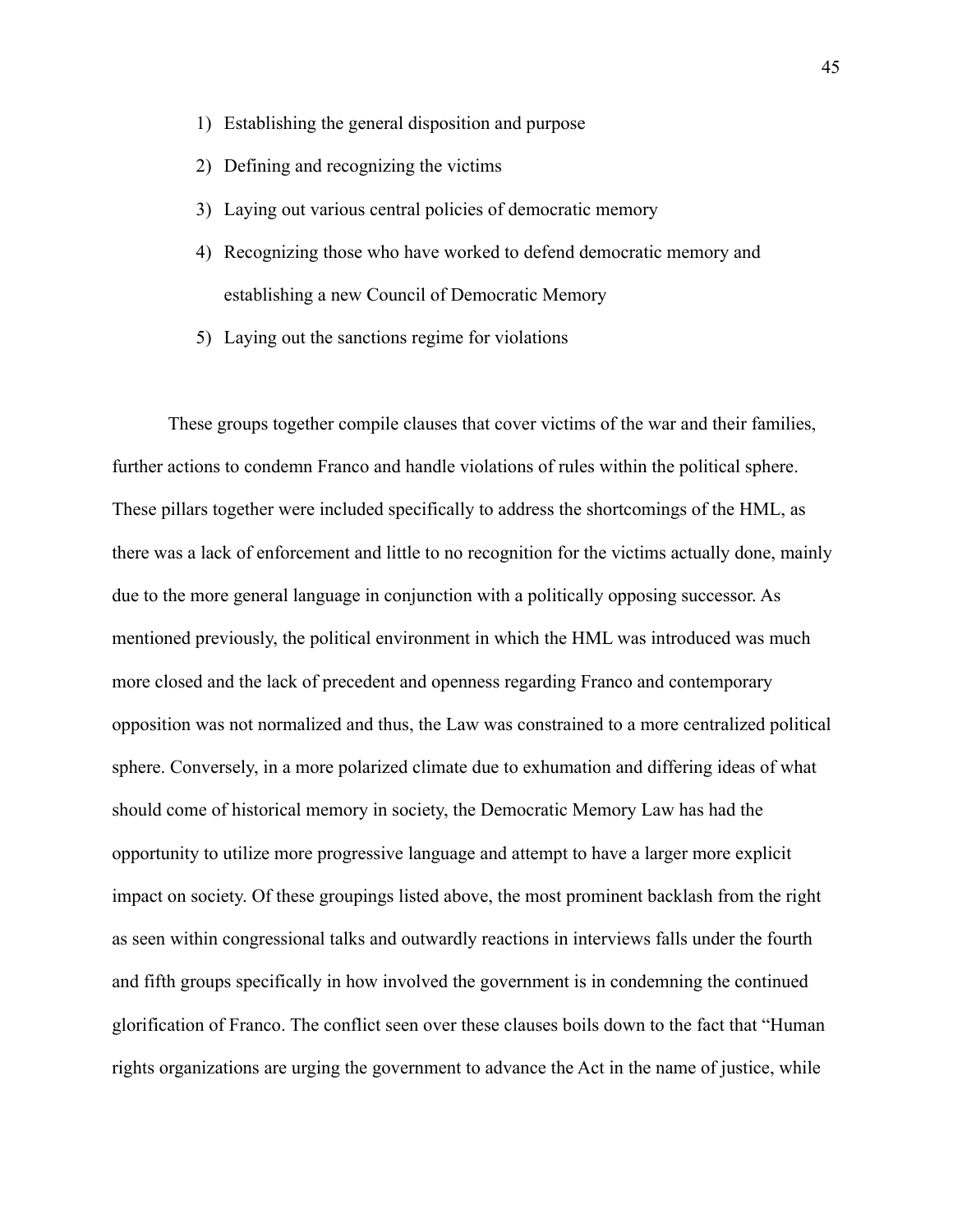critics on the right declaim it as punitive and a threat to the freedoms of speech and association" (Brooks 2021). As reported by Natalia Junquera in her article about the Democratic Memory Law, the most prominent points as as follows: Teaching about Franco's repression; Convictions void, no compensation; Exhumations, register and DNA database; A prosecutor in charge of investigations; Eliminating the Francisco Franco Foundation; Removing Francoist symbols; Accessing Spanish citizenship; Valley of the Fallen; Nobility titles. Most notably in the context of this project, the Valley of the Fallen and the teaching about Franco's repression will be more closely observed in their impacts and direct correlations to increased polarization.

Throughout the development of legislation surrounding historical memory in Spain, the Valley of the Fallen has remained a focal point, as its symbolic value differs for all involved parties, but its future and use remains up in the air. Within the definition set forth in the bill, the mausoleum should not showcase any specific grave, but be a communal site to remember the vast amounts of loss and victims that suffered under Franco. Additionally, similarly to Franco, "José Antonio Primo de Rivera, founder of the fascist Falange Española in 1933" will be exhumed and moved away from the public space so as to diminish the opportunity to politicize the space and glorify Francoism and fascism (Junquera 2021). While the HML laid out less specific plans for the Valley of the Fallen, the more politically polarized climate has allowed lawmakers to be more explicit and expansive in their goals regarding historical memory.

The overt clause regarding the teaching of Franco's repression is a monumental feat and goal to include within Spanish legislation, even if this information is presented "in generic terms, perpetuating the idea of a symmetric responsibility" (Junquera 2021). Most of the ideology of the right-wing political realm in Spain emphasizes national pride and glorifies the legacy of Spain during the Franco regime. By publicly implicating newer generations to more open conversations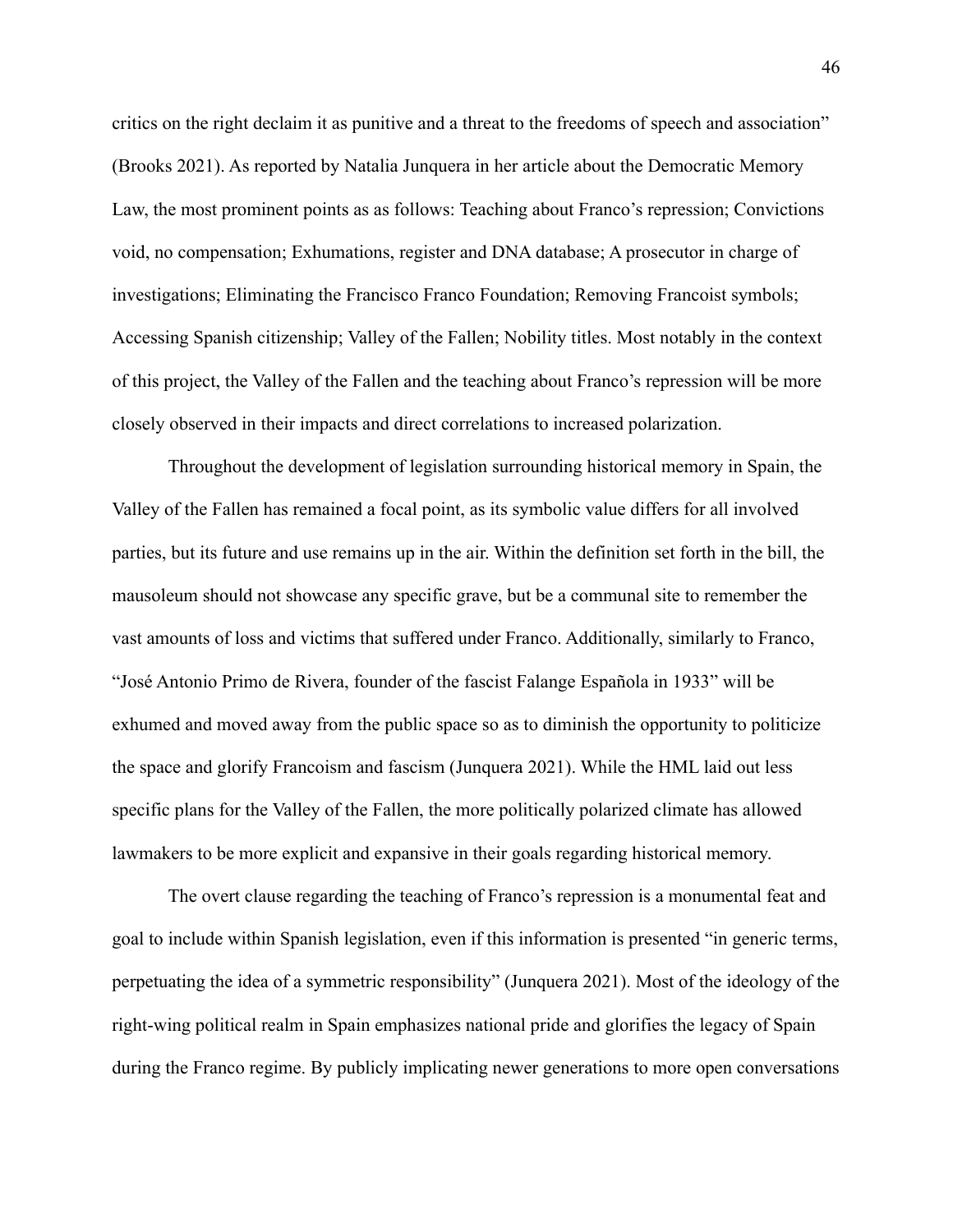and educating them of the responsibilities of all actors involved, glorification of the regime will be challenged as well as historical memory and maybe even cause people to expel their suspension of disbelief. Through a more well-rounded education in regards to the effects of the Civil War, historical memory is likely to be further altered as well as the political field further polarized. In both specific points, the right-wing has highly contested the necessity of their inclusion as well as claim their suppression of freedom of speech within the context of how both significantly alter historical memory.

Symbolically for the right-wing of Spanish politics, the continued pressure on changing historical memory and the added prospect of punishments from the government for glorifying Franco and the legacy of the dictatorship threaten the freedoms and liberties of Spanish national pride and identity. These threats and a persistence in vetoing and stalling law from passing has led to increasingly aggressive reactions towards members of the Spanish political sphere affiliated with the left, like the example given regarding Zapatero receiving mail with bullets from VP. These more radical and profound reactions to the bill have only polarized the political landscape more, thus linking more contemporary progress on historical memory in legislation to higher levels of political polarization.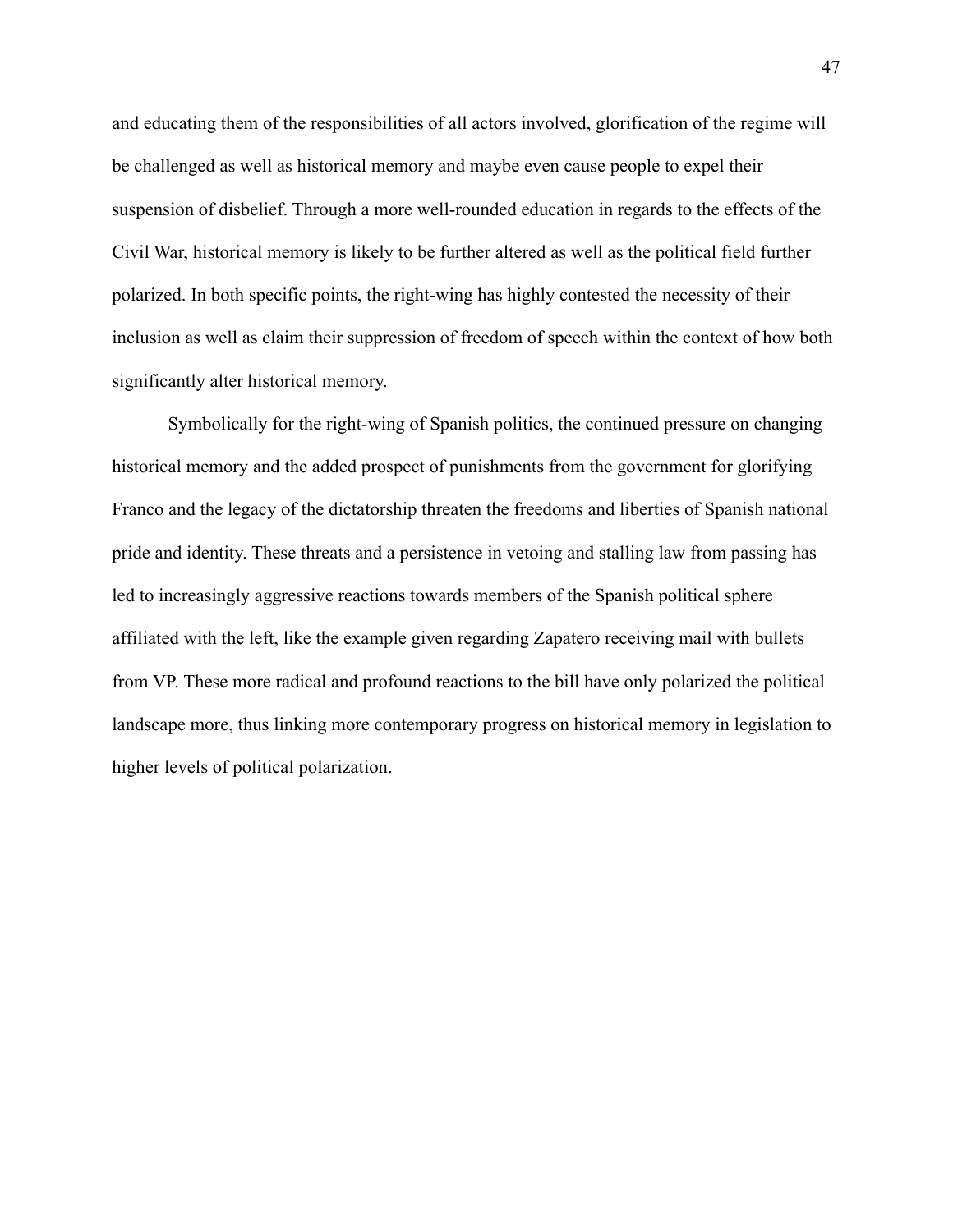#### **Chapter 7: Conclusion**

<span id="page-49-0"></span>In recent decades, Franco and his legacy have remained driving points of conversation in Spanish politics and in life. Family members of those who died as well as others on the political left feel there has been too much complacency in forgetting about the persecution of the dictatorship. A lack of addressing or condemning the dictatorship has left many Spaniards feeling unheard and unfulfilled on the basis of receiving justice. Such unresolved sentiments have contributed to a significant and growing degree of fragmentation and polarization. Attempts to make legislative changes related to the debate over historical memory within the past five years especially and has further divided the Spanish political sphere.

This thesis has used public opinion surveys, exit polls, changes in congressional representation, political literature, and national media to show the relationship between the changing of historical memory and political polarization. This has become increasingly apparent in the months immediately following the exhumation of Franco's remains from the Valley of the Fallen. In my research, there is a notable change in the way the political left and right discuss historical memory and the opposing side of the spectrum. Whereas prior to the exhumation process with the general right and left news sources having neutral reactions to historical memory legislation, both elicited stronger reactions and were more critical of the opposition after Franco's reburial. By comparing the reactions to two different pieces of legislation that assisted in the development of the historical memory debate, I show how political attitudes became more polarized.

While this is only one factor out of many that can attribute to amplified polarization levels in Spanish politics, changing historical memory plays an important role in the explanation of greater polarization. Other factors like general contemporary political divisiveness,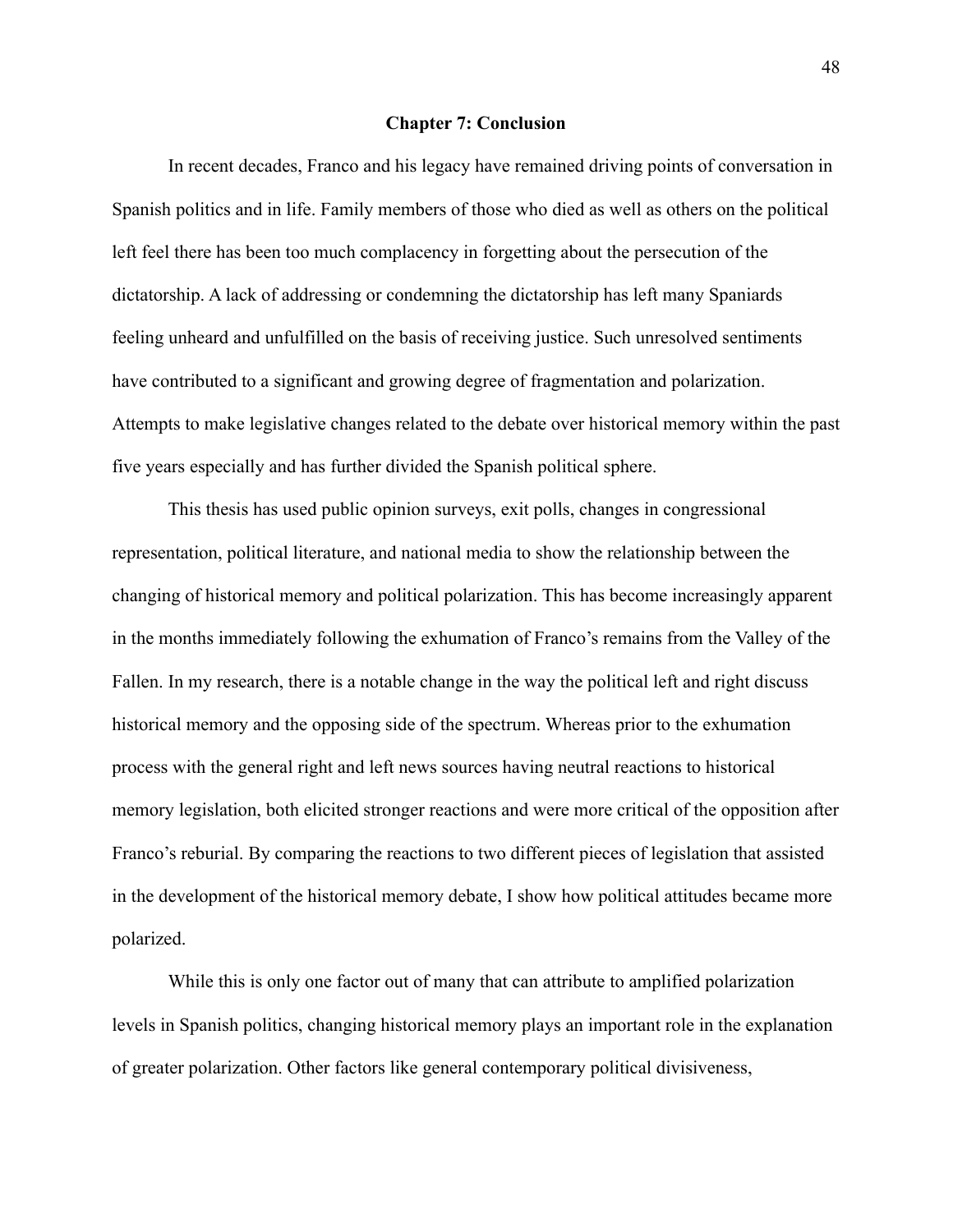autonomous regions, differing identities, growing importance of social issues, all play a role in this overall conversation of polarization in Spain.

It is important to note that this issue is ongoing and cannot be covered completely in one thesis. Historical memory, in the context of Spain, is ever changing and the observation of the HML and exhumation are only primary steps taken in a more grand process of receiving justice for the victims of the dictatorship. It would be interesting to see beyond the December 2020 reunion what the reactions and outcome of the Democratic Memory Law will be and how the conversations further change the historical memory of Franco's legacy. While the law is mentioned briefly in this thesis, it is still being revised and debated at the moment of analysis. The aftermath and continued debate of what Franco means to Spain and how polarization is affected by this debate will continue to be of importance within Spanish politics.

An additional perspective that might be helpful to consider is the international political sphere and how the situation in Spain may be similar to that of other countries with histories of dictatorships and how those legacies conjoin with contemporary politics. This thesis had a more domestic focus to observe more about national media outlets and how Spaniards talked about Franco and his exhumation. However, through brief mention, the international community, specifically the political left, has pushed Spain to take a stance and move more towards receiving justice and doing more to denounce the dictatorship. Further research on this topic could analyze how these urges and influences affected Spain on a more European level in addition to how each case within similar origins now talks about polarization from changes in historical memory abroad.

The Historical Memory Law initiated more open conversations through an increased public focus on historical memory. Through this we can see the movement progress past the pact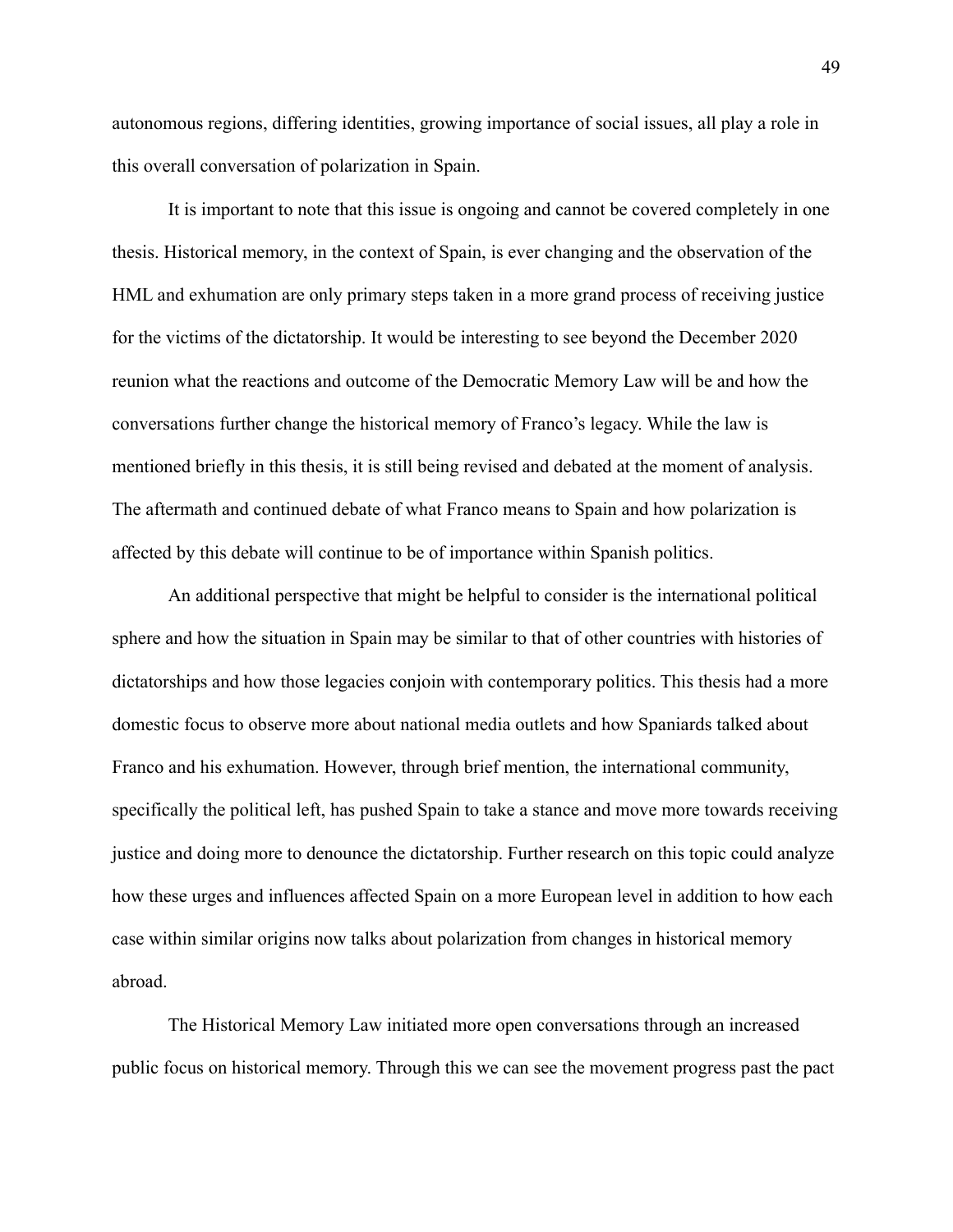of forgetting and towards a more comprehensive remembrance of the dictator's unsettled legacy. In spite of the growing degrees of political polarization, historical memory is shifting away from the glorification of the tragedies of the Spanish Civil War and towards providing justice for families still suffering from the effects of the fascist dictatorship. In an overarching trend of political polarization in Spain, debates over historical memory, as manifested in the exhumation of Franco, have played a role in amplifying divisive political sentiments.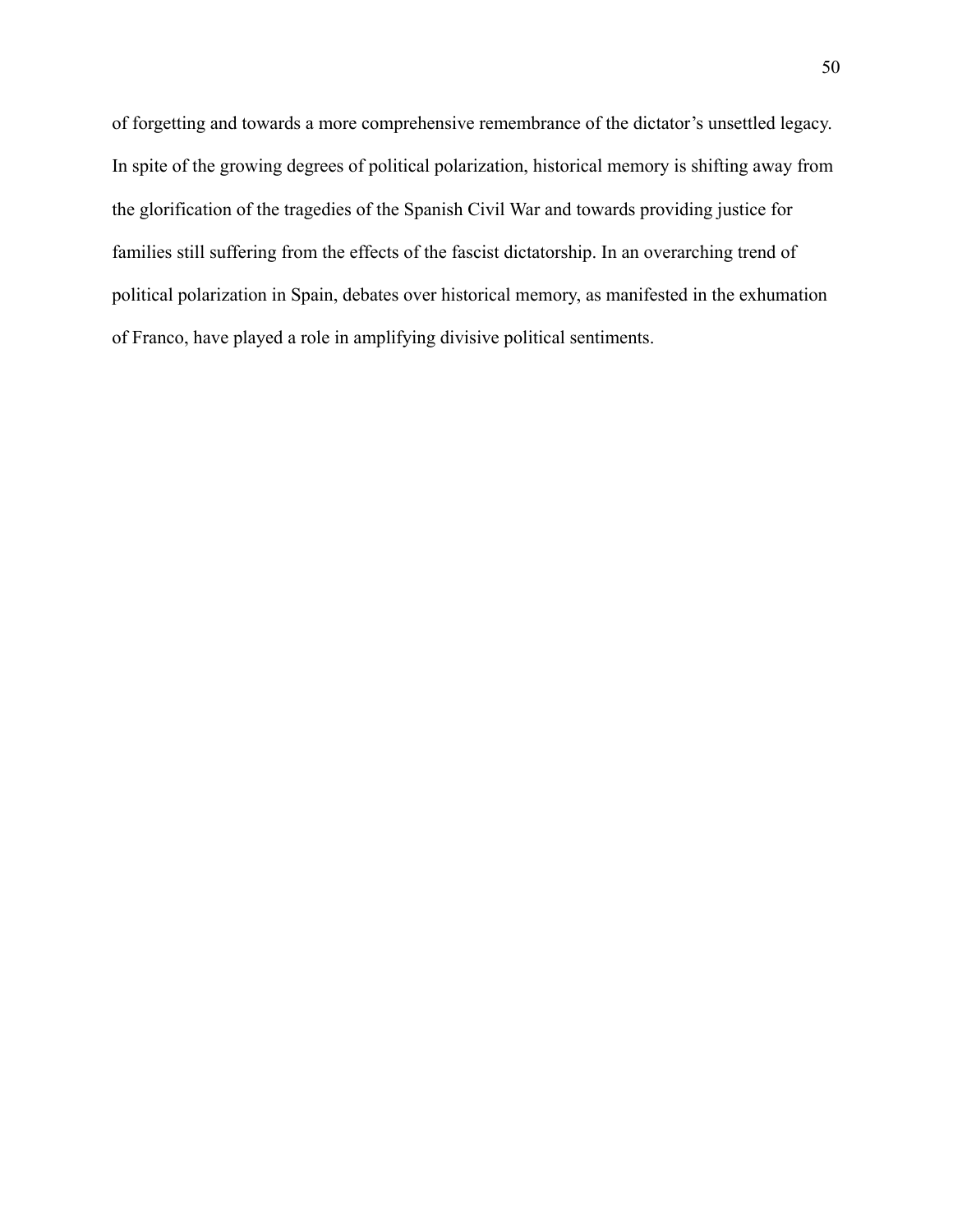#### References

A.T. (2019, November 5). *Entre la derogación de la Ley de Memoria y devolver lo robado por el franquismo*. El Público.Es.

[https://www.publico.es/politica/derogacion-ley-memoria-devolver-robado-franquismo.h](https://www.publico.es/politica/derogacion-ley-memoria-devolver-robado-franquismo.html) [tml](https://www.publico.es/politica/derogacion-ley-memoria-devolver-robado-franquismo.html)

Bartolomé Abalberca, A. (2019, November 21). *Pintadas contra Franco en la casa de la familia en A Coruña*. La Razón.

<https://www.larazon.es/politica/20191121/vzuzpzz57bacnnk7xtnkavizf4.html>

Bartolomé Abalberca, A. (2020a, October 25). *Del Valle a El Pardo, la «película» de Moncloa para enterrar a los Franco*. La Razón[.](https://www.larazon.es/espana/20201025/cdkaa5n7znd5hejo7hnf3ro5p4.html)

<https://www.larazon.es/espana/20201025/cdkaa5n7znd5hejo7hnf3ro5p4.html>

Bartolomé Abalberca, A. (2020b, November 19). *Los nostálgicos de Franco celebran el 20-N divididos y repartidos en varios escenarios*. La Razón[.](https://www.larazon.es/espana/20201119/xofzws3th5bspmoftaan4c37zm.html)

<https://www.larazon.es/espana/20201119/xofzws3th5bspmoftaan4c37zm.html>

- BBC. (2018, June 1). Mariano Rajoy: Spanish PM forced out of office. *BBC News*[.](https://www.bbc.com/news/world-europe-44327573) <https://www.bbc.com/news/world-europe-44327573>
- Brooks, A. (2021, July 25). *The Democratic Memory Act: Spain tackles its past once again*. EURAC Research. <https://www.eurac.edu/en/blogs/eureka/the-democratic-memory-act>
- Crumbaugh, J. (2011). Afterlife and Bare Life: The Valley of the Fallen as a Paradigm of Government. *Journal of Spanish Cultural Studies*, *12*(4), 419–438[.](https://doi.org/10.1080/14636204.2011.691670)

<https://doi.org/10.1080/14636204.2011.691670>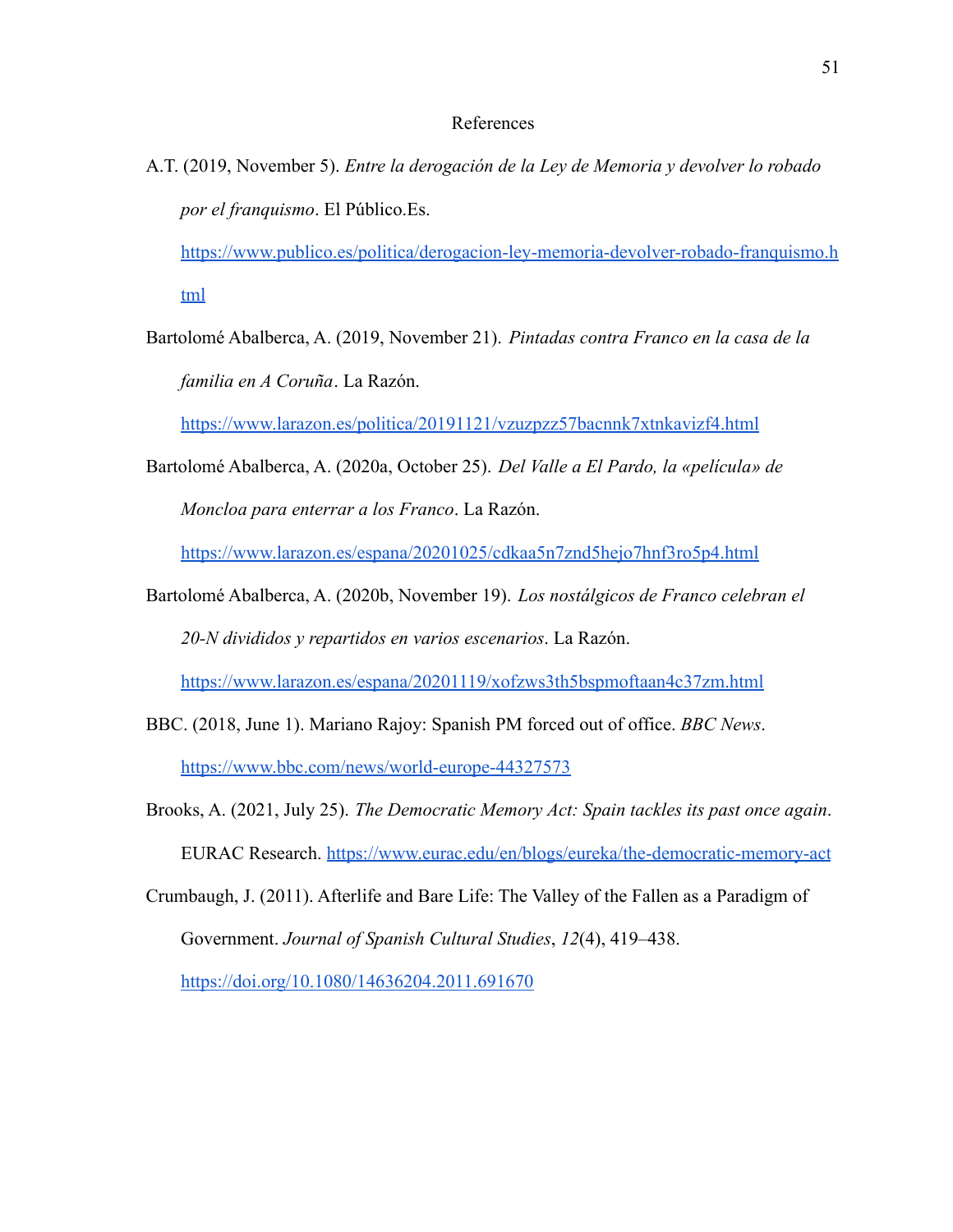Cué, C. E. (2007, October 31). La ley de memoria se aprueba entre aplausos de invitados antifranquistas. *El País*.

[https://elpais.com/diario/2007/11/01/espana/1193871618\\_850215.html](https://elpais.com/diario/2007/11/01/espana/1193871618_850215.html)

- De Blas, E. G. (2020, September 10). *Echoes of Franco as Spain's far right tells PM his government is 'worst in 80 years.'* EL PAÍS English Edition[.](https://english.elpais.com/politics/2020-09-10/echoes-of-franco-as-spains-far-right-tells-pm-his-government-is-worst-in-80-years.html) [https://english.elpais.com/politics/2020-09-10/echoes-of-franco-as-spains-far-right-tells](https://english.elpais.com/politics/2020-09-10/echoes-of-franco-as-spains-far-right-tells-pm-his-government-is-worst-in-80-years.html) [-pm-his-government-is-worst-in-80-years.html](https://english.elpais.com/politics/2020-09-10/echoes-of-franco-as-spains-far-right-tells-pm-his-government-is-worst-in-80-years.html)
- de-Miguel-Molina, M., & Barrera-Gabaldón, J. L. (2019). Controversial heritage: The Valley of the Fallen. *International Journal of Culture, Tourism and Hospitality Research*, *13*(1), 128–143[.](http://dx.doi.org.umiss.idm.oclc.org/10.1108/IJCTHR-01-2019-0006)

<http://dx.doi.org.umiss.idm.oclc.org/10.1108/IJCTHR-01-2019-0006>

Deshmukh, V., & Parekh, D. (2020, October 21). *The Spanish Democratic Memory Law: Theory and Implementation*.

[https://www.jurist.org/commentary/2020/10/deshmukh-parekh-spanish-democratic-me](https://www.jurist.org/commentary/2020/10/deshmukh-parekh-spanish-democratic-memory-law/) [mory-law/](https://www.jurist.org/commentary/2020/10/deshmukh-parekh-spanish-democratic-memory-law/)

- Dombey, D. (2019). Spanish supreme court rules Franco's body can be exhumed. *FT.Com*. <http://www.proquest.com/docview/2296472980/citation/499A4C38DCF94556PQ/1>
- Echagüe, J. V. (2019, November 26). *Madrid: Asociaciones de Memoria Histórica denuncian al Ayuntamiento por prevaricación*. La Razón[.](https://www.larazon.es/madrid/20191126/6xy7ungdhbcthh3s7gz4cm7mua.html)

<https://www.larazon.es/madrid/20191126/6xy7ungdhbcthh3s7gz4cm7mua.html>

EFE. (2007). *La Comisión Constitucional del Congreso aprueba el proyecto de Ley de Memoria Histórica*.

<https://www.publico.es/espana/comision-constitucional-del-congreso-aprueba.html>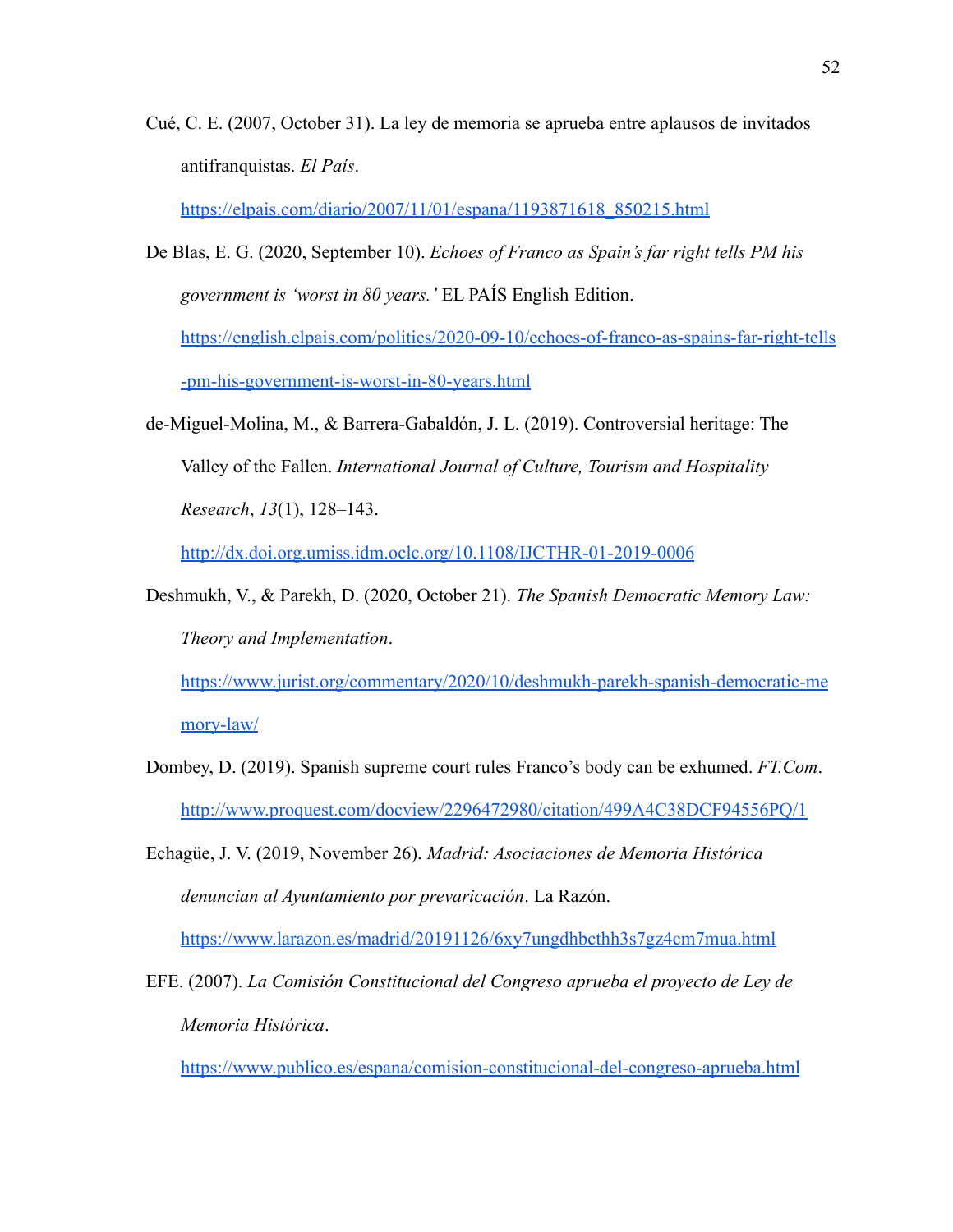EFE. (2019a, October 24). *El problema hoy no es la exhumación, el problema es que se vota a Franco*. Público.Es[.](https://www.publico.es/politica/exhumacion-franco-mejores-frases-desenterrado-exhumacion-franco.html)

[https://www.publico.es/politica/exhumacion-franco-mejores-frases-desenterrado-exhum](https://www.publico.es/politica/exhumacion-franco-mejores-frases-desenterrado-exhumacion-franco.html) [acion-franco.html](https://www.publico.es/politica/exhumacion-franco-mejores-frases-desenterrado-exhumacion-franco.html)

EFE. (2019b, November 24). *Activistas de Femen irrumpen en una marcha contra la ley de memoria histórica*. Público.Es[.](https://www.publico.es/sociedad/femen-protesta-activistas-femen-irrumpen-marcha-ley-memoria-historica.html)

[https://www.publico.es/sociedad/femen-protesta-activistas-femen-irrumpen-marcha-ley](https://www.publico.es/sociedad/femen-protesta-activistas-femen-irrumpen-marcha-ley-memoria-historica.html)[memoria-historica.html](https://www.publico.es/sociedad/femen-protesta-activistas-femen-irrumpen-marcha-ley-memoria-historica.html)

- Europa Press. (2013, September 25). *Gallardón a Cayo Lara: "Usted no tiene memoria histórica."* <https://www.publico.es/politica/gallardon-cayo-lara-usted-no.html>
- Francesc, C. (2011, September 20). *Victims of Francoism fear historical memory cuts under PP government*. EL PAÍS English Edition.

[https://english.elpais.com/elpais/2011/09/20/inenglish/1316496042\\_850210.html](https://english.elpais.com/elpais/2011/09/20/inenglish/1316496042_850210.html)

- Gallego, B. (2019, October 24). *Podemos y Más País piden más avances para hacer justicia con las víctimas del franquismo*. Público.Es. [https://www.publico.es/politica/exhumacion-franco-pais-piden-avances-justicia-victima](https://www.publico.es/politica/exhumacion-franco-pais-piden-avances-justicia-victimas-franquismo.html) [s-franquismo.html](https://www.publico.es/politica/exhumacion-franco-pais-piden-avances-justicia-victimas-franquismo.html)
- Gunther, R., Montero, J. R., & Wert, J. I. (2000). The Media and Politics in Spain: From Dictatorship to Democracy. In R. Gunther & A. Mughan (Eds.), *Democracy and the Media* (1st ed., pp. 28–84). Cambridge University Press.

<https://doi.org/10.1017/CBO9781139175289.002>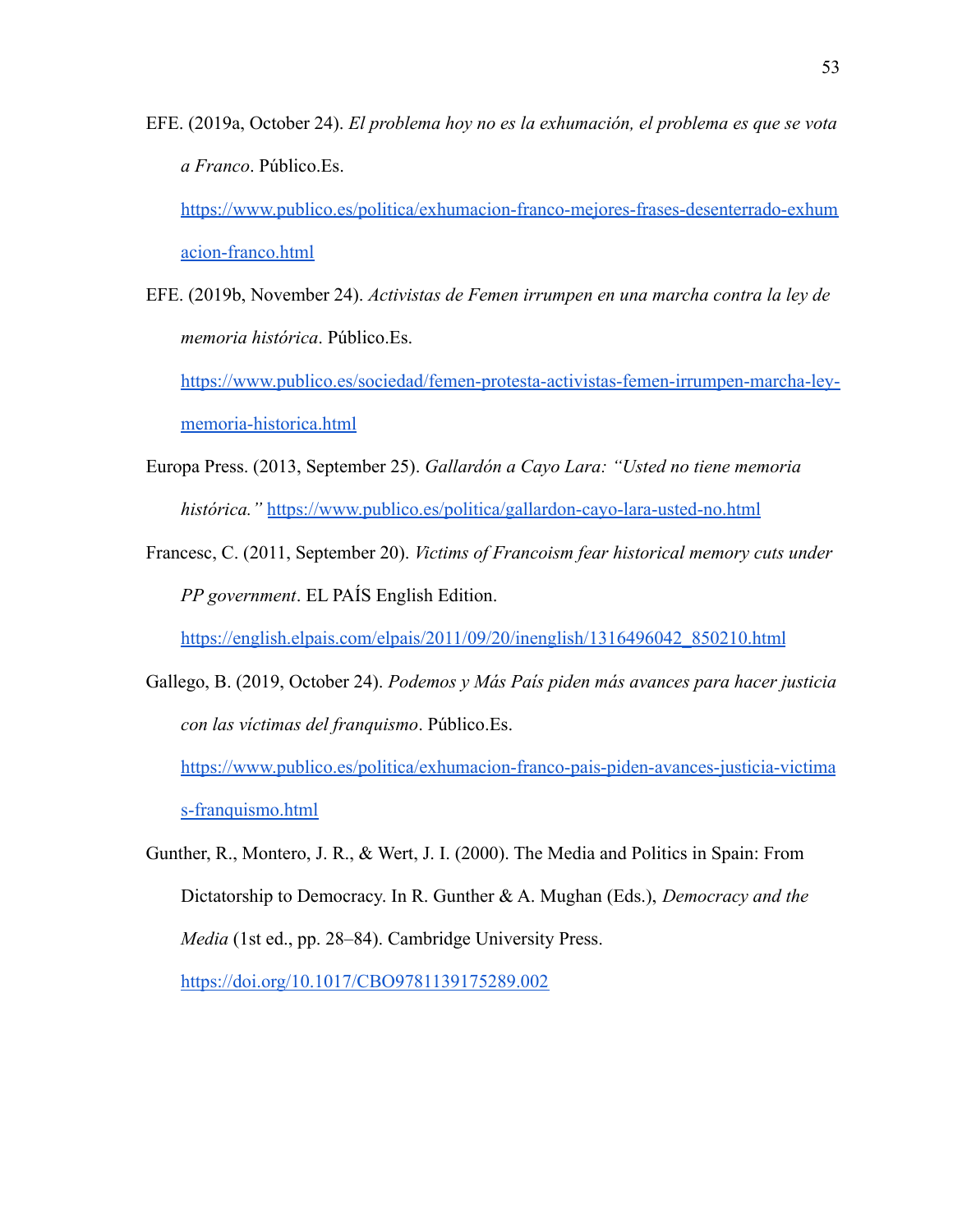Hamilos, P. (2007, October 11). *Spanish MPs to vote on law recognising Franco's victims | World news | The Guardian*.

<https://www.theguardian.com/world/2007/oct/11/spain.international>

Humphrey, M. (2014). *LAW, MEMORY AND AMNESTY IN SPAIN*. *13*, 16.

Jones, S. (2021, October 9). Old wounds are exposed as Spain finally brings up the bodies of Franco's victims. *The Observer*.

[https://www.theguardian.com/world/2021/oct/09/spain-bodies-franco-victims-dictator](https://www.theguardian.com/world/2021/oct/09/spain-bodies-franco-victims-dictator-mass-graves)[mass-graves](https://www.theguardian.com/world/2021/oct/09/spain-bodies-franco-victims-dictator-mass-graves)

Junquera, N. (2013, October 5). La promesa que Rajoy sí cumplió. *El País*[.](https://elpais.com/politica/2013/10/05/actualidad/1380997260_542677.html)

[https://elpais.com/politica/2013/10/05/actualidad/1380997260\\_542677.html](https://elpais.com/politica/2013/10/05/actualidad/1380997260_542677.html)

Junquera, N. (2021, July 22). *Spain drafts more ambitious historical memory bill amid wave of revisionism*. EL PAÍS English Edition.

[https://english.elpais.com/news/2021-07-22/spain-drafts-more-ambitious-historical-me](https://english.elpais.com/news/2021-07-22/spain-drafts-more-ambitious-historical-memory-bill-amid-wave-of-revisionism.html)

[mory-bill-amid-wave-of-revisionism.html](https://english.elpais.com/news/2021-07-22/spain-drafts-more-ambitious-historical-memory-bill-amid-wave-of-revisionism.html)

- *La promesa que Rajoy sí cumplió | Politica | EL PAÍS*. (n.d.). Retrieved February 24, 2022, from [https://elpais.com/politica/2013/10/05/actualidad/1380997260\\_542677.html](https://elpais.com/politica/2013/10/05/actualidad/1380997260_542677.html)
- León, P. (2015). *The Valley of the Fallen—The problem that won't go away | Spain | EL PAÍS English Edition*[.](https://english.elpais.com/elpais/2015/01/16/inenglish/1421412080_290015.html)

[https://english.elpais.com/elpais/2015/01/16/inenglish/1421412080\\_290015.html](https://english.elpais.com/elpais/2015/01/16/inenglish/1421412080_290015.html)

LLC, T. by C. (2019, October 25). Iglesias calls Franco's exhumation a "state funeral." *CE Noticias Financieras, English Ed[.](http://www.proquest.com/docview/2308921782/citation/8E67F090368541CBPQ/1)*

<http://www.proquest.com/docview/2308921782/citation/8E67F090368541CBPQ/1>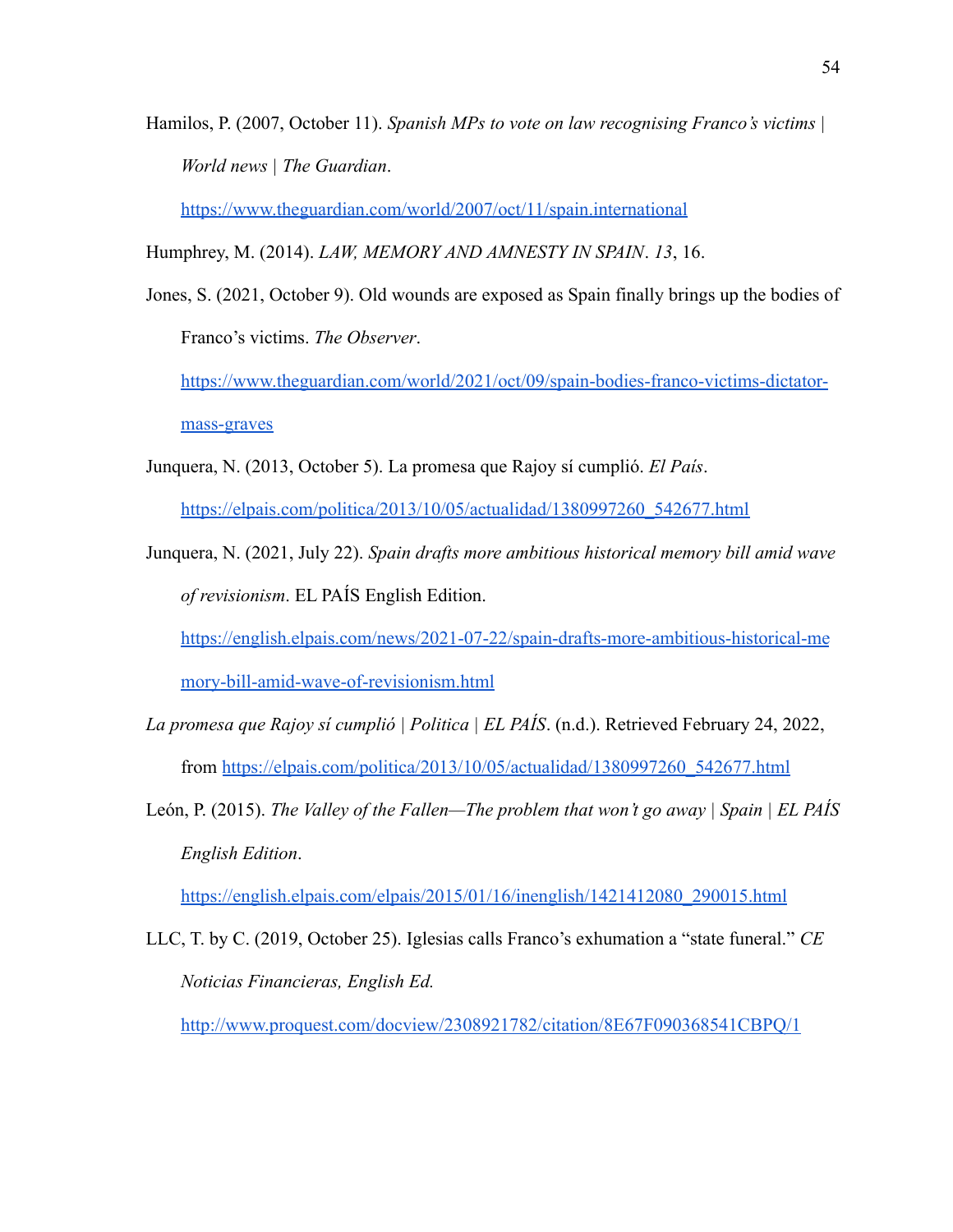Martinez, A. (n.d.). *La revisión del franquismo de Sánchez choca con el Supremo*. Retrieved March 11, 2022, fro[m](https://www.larazon.es/espana/20200916/nwer7rgtdzcihn3unav675pu7e.html)

<https://www.larazon.es/espana/20200916/nwer7rgtdzcihn3unav675pu7e.html>

Minder, R. (2011, June 21). *Spain Examines Future of Fascist Monument, and Franco's Remains—The New York Times*[.](https://www.nytimes.com/2011/06/22/world/europe/22iht-spain22.html)

<https://www.nytimes.com/2011/06/22/world/europe/22iht-spain22.html>

Minder, R. (2018a). *Spain's Prime Minister, Mariano Rajoy, Is Ousted in No-Confidence Vote—The New York Times*[.](https://www.nytimes.com/2018/06/01/world/europe/spain-mariano-rajoy-no-confidence.html)

[https://www.nytimes.com/2018/06/01/world/europe/spain-mariano-rajoy-no-confidence](https://www.nytimes.com/2018/06/01/world/europe/spain-mariano-rajoy-no-confidence.html) [.html](https://www.nytimes.com/2018/06/01/world/europe/spain-mariano-rajoy-no-confidence.html)

Minder, R. (2018b, July 7). Plan to Exhume Franco Renews Spain's Wrestle With History. *The New York Times*[.](https://www.nytimes.com/2018/07/07/world/europe/spain-franco.html)

<https://www.nytimes.com/2018/07/07/world/europe/spain-franco.html>

Minder, R. (2020, October 18). Using a Law It Hates, Far Right in Spain Takes Aim at Franco's Rivals. *The New York Times*[.](https://www.nytimes.com/2020/10/18/world/europe/spain-plaque-franco.html)

<https://www.nytimes.com/2020/10/18/world/europe/spain-plaque-franco.html>

- Nizkor, E. (2008, January 31). *Equipo Nizkor—Full text of the aberrant impunity law known as the "Memory Law".* <http://www.derechos.org/nizkor/espana/doc/lmheng.html>
- Ortega, J. C. (2019, December 10). *Abuelo, ¿quién era Franco? ¿por qué le odian tanto?* La Razón. <https://www.larazon.es/espana/20191210/ohoxthhro5hypmryyirpnvl2ky.html>
- País, E. (2018, May 25). *Rajoy accuses Socialists of weakening Spain with no-confidence motion*. EL PAÍS English Edition.

[https://english.elpais.com/elpais/2018/05/25/inenglish/1527252686\\_534158.html](https://english.elpais.com/elpais/2018/05/25/inenglish/1527252686_534158.html)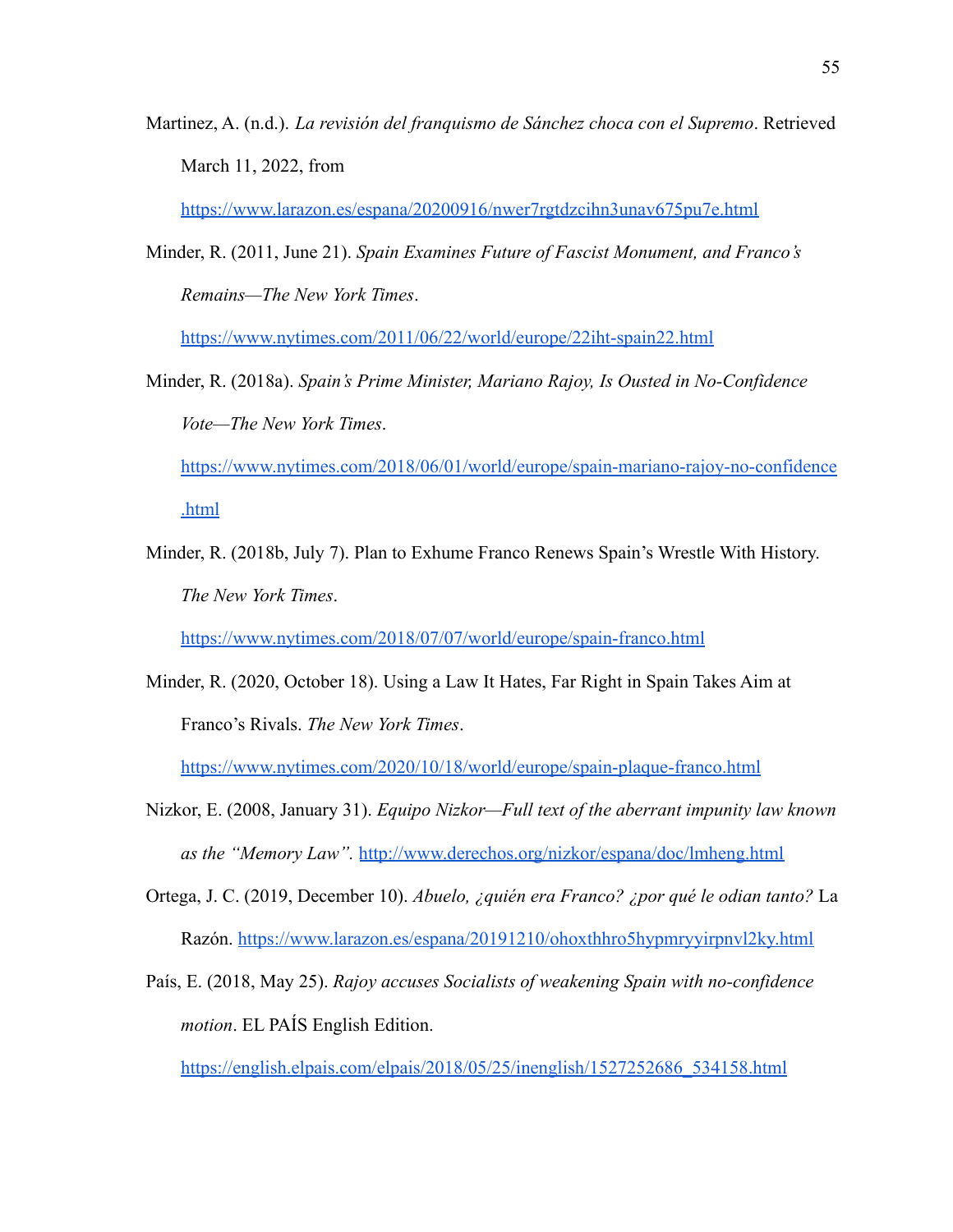PAÍS, E. E. (n.d.). *Resultados Elecciones Generales España 10N - 2019*. EL PAÍS; Ediciones EL PAÍS. Retrieved February 25, 2022, from <https://resultados.elpais.com/elecciones/generales.html>

Prensa Latina. (2018a, March 7). PSOE Calls Miserable Rajoy Veto to the Historical Memory Law Reform. *Prensa Latina*[.](http://www.proquest.com/docview/2011315971/citation/41776B9DD1E442CCPQ/1)

<http://www.proquest.com/docview/2011315971/citation/41776B9DD1E442CCPQ/1>

Prensa Latina. (2018b, March 7). Rajoy's Veto to Law of Historical Memory Criticized. *Prensa Latina*[.](http://www.proquest.com/docview/2011327421/citation/19D89DB7547344F3PQ/1)

<http://www.proquest.com/docview/2011327421/citation/19D89DB7547344F3PQ/1>

PSOE. (2018). *PEDRO SÁNCHEZ presenta una propuesta de reforma de la Ley de Memoria Histórica para "mejorarla" y "garantizar su cumplimiento efectivo."* PSOE.Es.

[https://www.psoe.es/actualidad/noticias-actualidad/pedro-sanchez-presenta-una-propues](https://www.psoe.es/actualidad/noticias-actualidad/pedro-sanchez-presenta-una-propuesta-de-reforma-de-la-ley-de-memoria-historica-para-mejorarla-y-garantizar-su-cumplimiento-efectivo/) [ta-de-reforma-de-la-ley-de-memoria-historica-para-mejorarla-y-garantizar-su-cumplimi](https://www.psoe.es/actualidad/noticias-actualidad/pedro-sanchez-presenta-una-propuesta-de-reforma-de-la-ley-de-memoria-historica-para-mejorarla-y-garantizar-su-cumplimiento-efectivo/) [ento-efectivo/](https://www.psoe.es/actualidad/noticias-actualidad/pedro-sanchez-presenta-una-propuesta-de-reforma-de-la-ley-de-memoria-historica-para-mejorarla-y-garantizar-su-cumplimiento-efectivo/)

- Rojo, A. (2015, July 8). *¿El Valle de los Caídos en peligro?* La Razón. <https://www.larazon.es/espana/el-valle-de-los-caidos-en-peligro-LB10225680/>
- Santana, A., Zanotti, L., Rama, J., Turnbull-Dugarte, S., June 18, T. L., & 2021. (2021, June 18). *The radical right populist Vox and the end of Spain's exceptionalism*. The Loop. [https://theloop.ecpr.eu/the-radical-right-populist-vox-and-the-end-of-spains-exceptional](https://theloop.ecpr.eu/the-radical-right-populist-vox-and-the-end-of-spains-exceptionalism/) [ism/](https://theloop.ecpr.eu/the-radical-right-populist-vox-and-the-end-of-spains-exceptionalism/)
- Venturi, J. (2015, September 30). *CFP: Recovering Historical Memory at the Crossroads in 21st-century Spain—NeMLA 2016, Hartford (CT) March 17-20 | H-SAE | H-Net*[.](https://networks.h-net.org/node/21311/discussions/74602/cfp-recovering-historical-memory-crossroads-21st-century-spain)